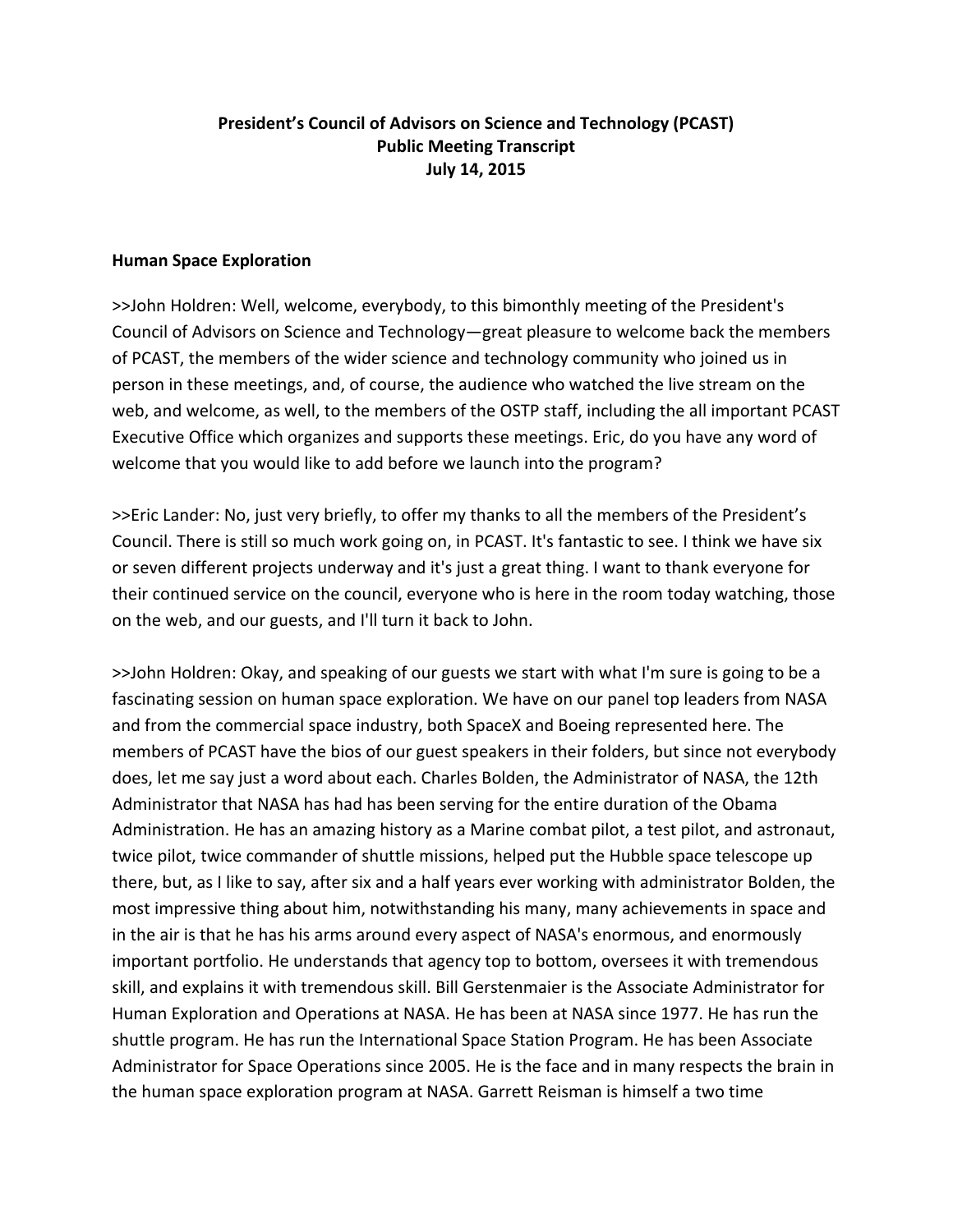astronaut, logged over three months in space, including 21 hours in space walks, three different space walks. He has a Ph.D. in mechanical engineering from Cal Tech. He is Director of Crew Operations at SpaceX and has had leadership roles in that company for some time. John Elbon is the Vice President and General Manager for Space Exploration at the Boeing Company, responsible for the strategic direction of Boeing's civil space program and support of NASA programs including the international space station commercial crew development and the space launch system. He has been in that position since 2011, has a long previous history at Boeing. So we're just delighted to have all four of you with us today. This promises to be a fascinating discussion. I turn it over to you. I assume you've worked out an order. I suspect that Charlie Bolden is going to go first.

>>Charlie Bolden: Since I know the least I'm going to start, and then I'll hand it off to the experts, but thanks very much, Dr. Holden, for inviting us to appear before this group today to discuss NASA's plans for our journey to Mars, and I want to start by saying before I get any farther, I hope everyone in here is aware of the fact that this is a huge day for exploration, for exploration for the nation. I had an opportunity to spend an hour and a half on radio, television, all kinds of stuff, before coming over here this morning talking about Pluto new horizons and it's close approach to Pluto which has now occurred, although it will be eight or nine hours before we get evidence of that and evidence it has survived its journey through the Pluto system because it's not going into orbit, it's just going to keep going. Somebody asked well, what's it going to do after that? I said, I'm just worried about making sure that it got there safely and that I have evidence that it got there safely. So, today's a huge day for those of you sitting around who look a lot younger than I am, if you're students, try to remember where you were it this morning because this is—it's not like Neil Armstrong walking on the surface of the moon, but this morning the United States became the only nation in the history of humanity to visit every single planet in our solar system. That's a big deal. If you don't think so, I get emotional about that because that's a big deal, and you need to be able to tell your kids, you know that you were sitting in the room with people that made that happen. So, we're excited about the rest of the day. But NASA's a multi‐mission agency. We do lots of stuff. We can walk and chew gum, and we have four big directorates. There's Science Mission Directorate. There's Space Technology Mission Directorate, the Aeronautics Mission Directorate, and Human Exploration Operations and Mission Directorate, and this chart in front of all of you, what Bill Gerstenmaier and I hope to do over the next period of time we have with you is help you understand how we're now intertwining those four directorates, as it has never been done before, into a singular effort to get humans farther into the solar system than ever before to get humans to Mars, and, if it works, get us there in the period of the 2030s, and we've got a stepping stones approach to doing that. The reason it's critical, I think, to have, you know, Garrett and John here, is because they represent the foundation for our ability to do this. Bill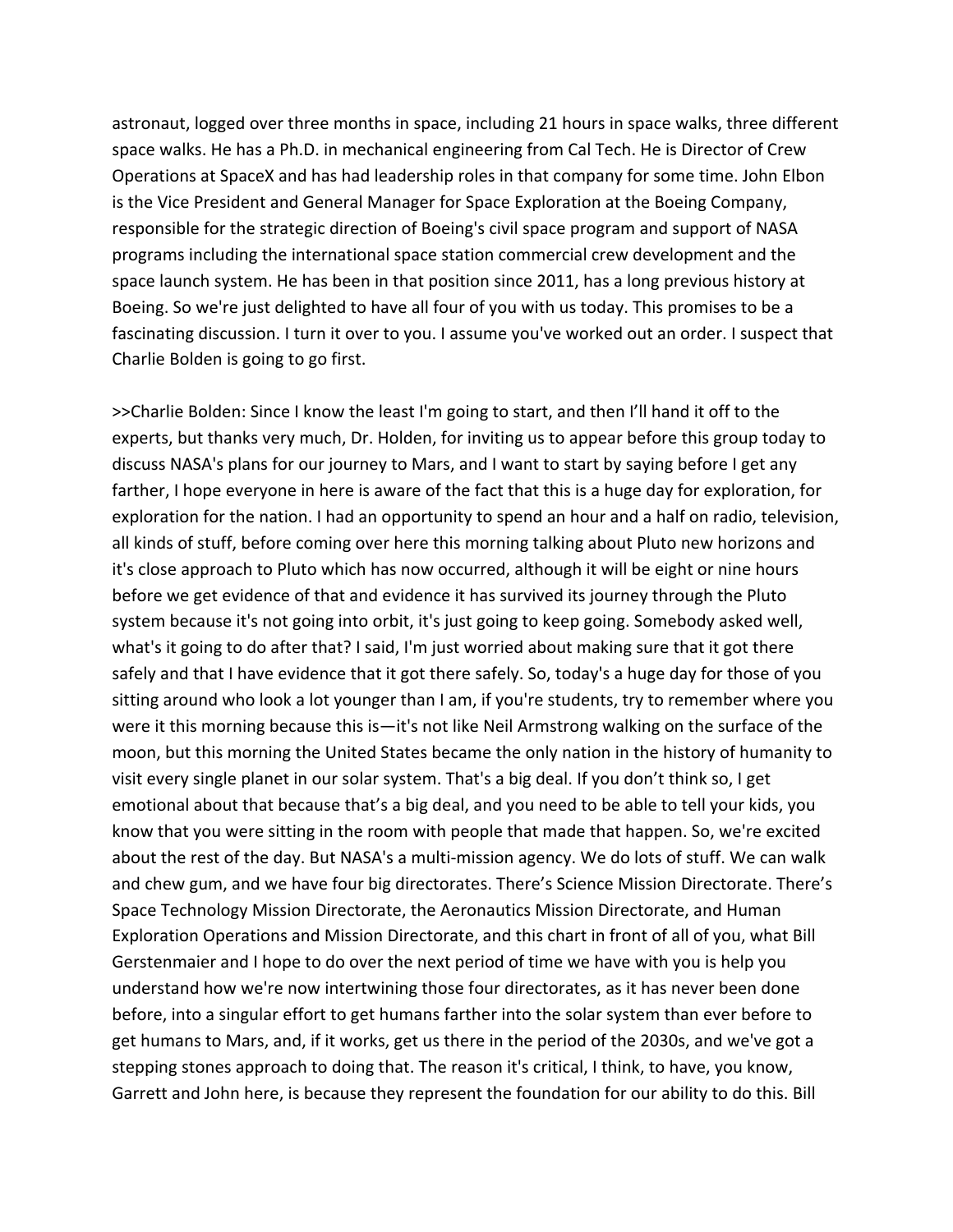will talk about the incredible value of the international space station. It is a unique orbiting laboratory. It is a one of a kind laboratory, but it has finite lifetime, and, you know, we've established that by 2028 the International Space Station just is gone, you know, it just, from an engineering perspective, as it stands today, it will no longer be able to be sustained. Bill and I will tell you that we think you'll never see anything like the international space station again in its size and structure, nor should you see that, because our purpose in life is to try to facilitate the success of a commercial space industry that takes over and allows NASA to take the step away from being Earth reliant to becoming an organization that's in the proving ground, that's operating for the next ten years in the period of the 20s in the lunar vicinity trying to perfect the technologies that we need to get the courage actually to say, okay, it's time to launch off from here and send humans onto Mars. Now, I want to try to introduce this today by talking about—describing several things. What are our goals and rationale? What are the challenges we face as we move humanity out? What are the principals that guide this development? What's our approach? And then, finally, our progress today. The ultimate goal, as the President has said numerous times, reconfirmed it in the State of the Union Address this year when he said the United States is about exploration. We are going farther into the solar system, except this time we're going to stay. This is not about sending a man to a body and bringing them safely back to earth. This is about moving humanity farther into the solar system and establishing a foothold where we can remain time in memorial. So, we are really moving humanity out to the next place where we believe that a multi species environment should survive, and that, we think, is Mars. Through the history of humanity, we've always been confronted with crossing the next river, or crossing the next mountain, or going beyond something. That's our heritage. Everyone sitting around in this room—I think most people are American citizens, but we understand that very fully. It is the story of the journey West, you know, of the early pilgrims and other people landing on the shores of the United States, but then just not being satisfied and continually moving west and exploring, and so, we're now trying to get us off this planet and farther out. Mars is our first destination for humanity, and I say that because I have three beautiful granddaughters, and they're 15, 12, and 9, and when I talk about Mars as the ultimate destination, they always stop me and they say, why do you say that? You know, where do we go next? And so, I say Mars is the first destination for humanity off this planet and out into the solar system. I don't know what the ultimate destination is. We may learn stuff about Pluto over the coming weeks and months that makes that enticing as Europa has developed to be over just the past few months. So it's up to most of the people sitting around here to determine. Our first steps are going to be exploratory in nature, as they always have been, trying to take advantage of the International Space Station, as we have done for 15 years now. For those of you who may not realize it, there has not been one second, not one second, in the last almost 15 years that humans have not lived off this planet on the international space station. It's been permanently occupied for the last 14 plus years, going on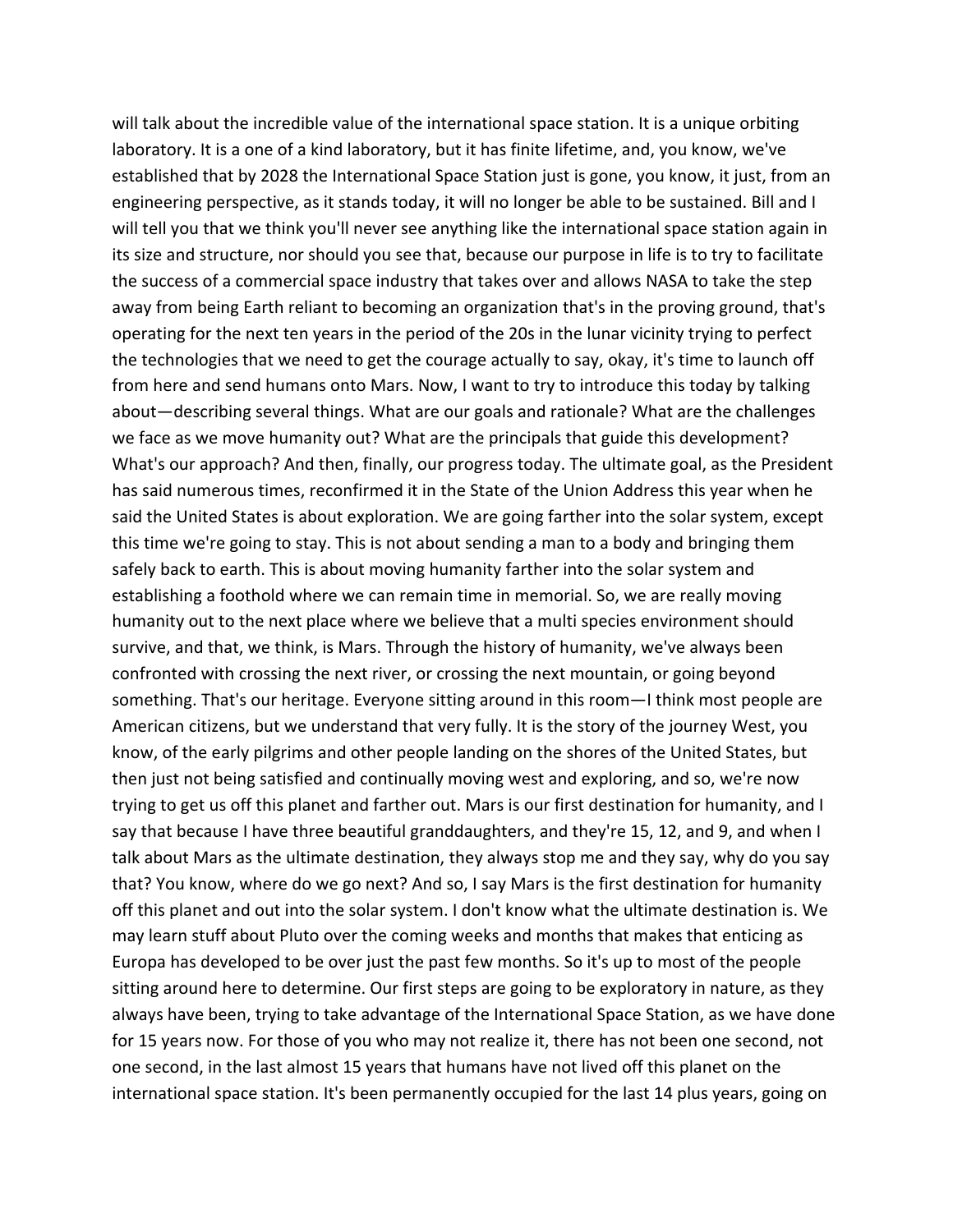15, and that has also not been a period of time when there have not been at least two nations represented on that orbiting outpost, at a time when those two nations don't happen to be getting along very well, at times down here on Earth and yet we demonstrate that when you have a singular mission and a focus you can do anything together, so, we think it's very important there. Each mission puts us in a place, you know, where we begin to establish another element of infrastructure that's going to be important for humans to subsist there. So, the journey to Mars is not only something that NASA is undertaking, it is an international effort as I have said before. So, there will be multiple nations that participate with us. We have a starting group. If you want to say everybody has a starting team, if you're a basketball fan, the starting five is the five nations that run the International Space Station today or the five entities, the European Space Agency, the Russian Space Agency, ROSCOSMOS, NASA, representing the United States, Japan, represented by Jackson, and the Canadian Space Agency. So that's our starting five, but we've got an emerging bench of what the President refers to as what we call nontraditional partners, nations that heretofore would not have been considered to have an interest in human space flight. India, China, you name them, on and on and on, that are beginning to come into the fore and with our leadership and our assistance can become effective members of the team, if you will. There are several principles that guide our approach and the first and foremost is proceeding with a program that's implementable with a stable budget. Well, you say, okay, then the first thing's gone because there is no stable budget, but we continue to work with the Congress and The Administration in trying to establish what we believe is a workable budget to sustain this program. So, we want a program that's sustainable, affordable, and realistic and we think that the exploration program that Bill is going to talk about in a little bit are all of those. We want to exploit modularity and commonality. So, we're bringing other nations in. If you look at the international space station today what is considered to be the premier module is not the American module, it's JEM. It's the Japanese Experiment Module. That is the state of the art module that does more things in more different ways than any of the other modules. Garrett can even talk about it some. So, we're looking at getting the best of all worlds and bringing other nations in, but also bringing in entrepreneurs and American industry as a part of the team, and instead of trying to define, you know, some definitive set of intermediate visits, we, you know, we think that there are a number of different paths that we can take to ultimately get humans to Mars. We have an asteroid redirect mission that we are undertaking right now, or would like to undertake, that will help us establish some of the technologies that will be required to get humans to Mars, whether it's increased efficiency in our solar electric propulsion systems, increased ability to operate in low gravity or no gravity environments that we don't know exactly how to do with humans today. So, there are a number of things that go along with this, and then, proactively designing the ability to adapt as we go along, to adapt to new environments and surprises that we will find along the way, disappointments that we will find along the way, because a partner drops out,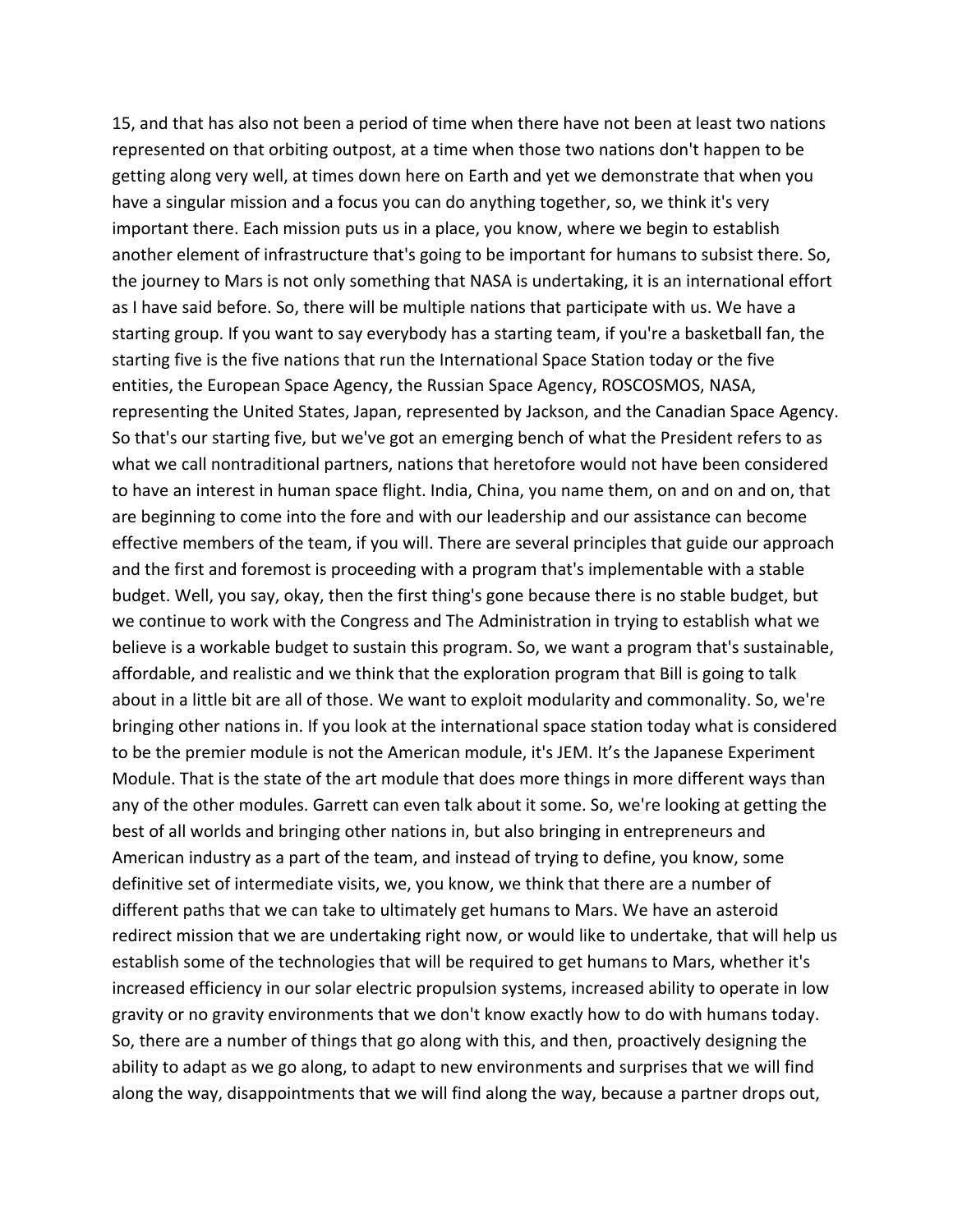or a partner doesn't live up to their commitments. So, those are the kinds of flexibility we have. So, with that, let me turn over to Bill to talk about the journey itself.

>>Bill Gerstenmaier: Alright, thanks Charlie, and again, I'll just talk a little bit from this chart. As Charlie described to you it really involves the science director which is on Mars today, obviously doing a lot of activities. We have an instrument on the curiosity rover, a radiation monitor that actually monitors the radiation environment every day on Mars. So that's a piece of this. On the 2020 rover there's going to be a device called Moxi that will actually pull oxygen out of the atmosphere, and the idea there is not so much scientific interest but more kind of technology interest, can we actually use the resources in the Mars environment to provide oxygen for either propellant systems or for life support systems. So, we're working actively with the science mission directorate to do that and also with the technology mission directorate to look at things such as the interheat shield that was used on curiosity rover. It was instrumented to look at the entry dissent landing conditions entering into the Mars atmosphere. We'll do the same thing on the heat shield that will be used on the 2020 rover. So, it really takes all of our directorates working together to achieve this activity we call the journey to Mars. I use this chart sometimes in public forums, and it's interesting when I talk in public forums. They tell me there should be another swirl on here and that's the public, and what they tell me is that they want to be participants in this activity and it's not just a NASA activity and it's not just NASA's three directorates. They see this journey as something that's bigger than all of us that we have to all work together and it takes the best and brightest of us, all as a nation, or as a global community to contribute to make this happen and I think that's a very interesting discussion and feedback I get from the outside. I'd be interested in your feedback as you ask us questions. I also stress very much the journey piece. This isn't going to happen instantaneously. This isn't a single mission, this isn't a single activity, this is a multi-decadal activity we're putting together. We're building first pieces of that with the SLS heavy lift launch vehicle, the Orion space capsule, the crew that goes to station and station activities. They all fit in this journey piece. You see down at the bottom and sometimes that gets lost are the three regions we talk about. So you see down at the bottom, and sometimes that gets lost, is the three regions that we talk about. We talk about Earth Reliant, that's where we are with Space Station. We need to use Space Station and its unique abilities to really understand what it takes to have long duration human space flight to make sure the human can actually tolerate the environments that are required for the human body to adapt. We have the one year expedition going on now between a Russian and a U.S. crew member where we're getting detailed information on how the human body survives or tolerates the micro gravity environment for the transit duration to Mars and that's a real piece and we need to do that in the earth reliant region. The proving ground region is around the moon and the key thing there is you see down at the bottom the return time. The return time now is days away on the moon. You go to the far side of the moon you lose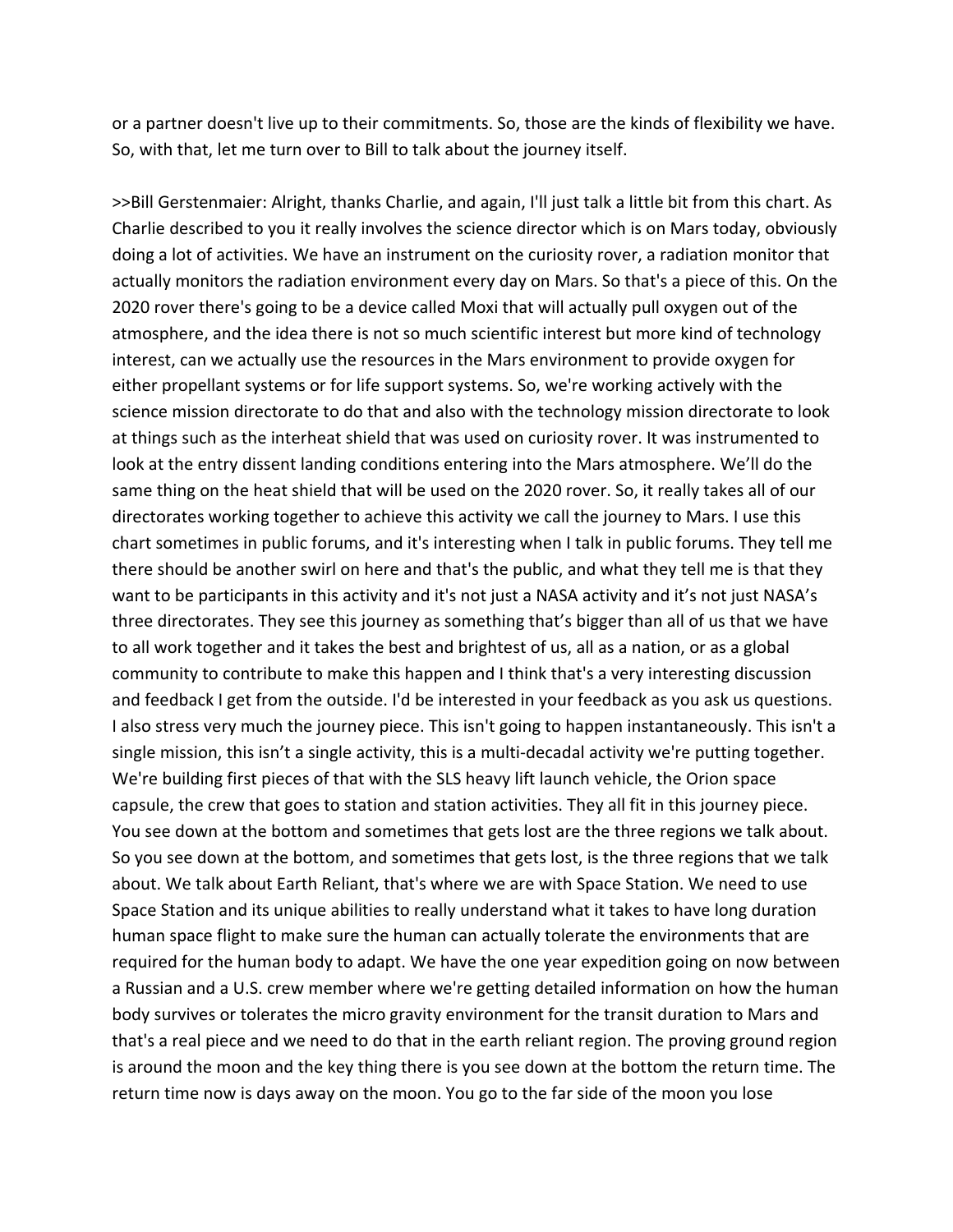communications with the Earth. You now have to be more autonomous. It kind of stresses a little bit. We need to understand the risk reduction techniques, the risk reduction capabilities in the region around the moon before we're ready to commit to that third region which is the Earth independent region, and that's when we really need to be ready to go when we launch on that mission, we know return is now months to come back and we better be really ready to go, we better have the systems checked out, we better understand how the human will actually perform when we go commit to that. So, this is again a journey encompassing all three of those regions, and so I think that's where I'll leave it at this point and see if Charlie has any kind of concluding remarks and we'll turn it over to the other panelists.

>>Garrett Reisman: Well, thank you for inviting me here today. I'm here representing SpaceX and if we can go to the next slide. I got a clicker. Oh, thanks Charlie. Okay. All right. There we go. So, I want to give a brief company overview for those of you who may not be as familiar with the company as we are. So our company designs, manufacturers, and launches advanced rockets and space craft. We were founded back in 2002 and the whole goal, the whole reason the company was founded was to advance the cause of human space flight. It's not a typical way to start off an entrepreneurial venture. Usually, you're focused on the bottom line, but we had a much more lofty purpose and existence, and we're the world's fastest growing launch provider and we have over 50 missions on our manifest representing over \$7 billion in contracts, and the majority of those missions are commercial missions. So we have brought the market share for commercial launches, launching satellites or other commercial payloads—the United States used to be a leader in this area. In fact, back in the '80s we had the vast majority of the market share. It went down to almost zero and now it's coming back up and we're very proud of the impact we've had as far as lowering the cost of access to space and bringing that industry, that market share back to the United States. We have more than 4,000 employees and we're growing fast. So I'd like to show a little video. I think I need a little help for this if you can start it.

>>Video: T minus five, four, three, two, one, zero. Lift off.(music playing) Here's a look at the Dragon Capsule, making its way to the International Space Station. Station, we see Dragon at 20 meters. And capture is confirmed.

>>Garrett Reisman: So close. We cut that video right at the right moment, but I'd like to talk to you a little bit more about a couple of those different things. Let's see. Okay. Our vehicles, you saw in the video a lot of shots of the falcon nine launching and attempting to land on an autonomous drone ship. I'll talk about that more in a moment. The falcon heavy is under development. We are bending metal as we speak and that will be coming to a launch pad near you very soon. That falcon heavy is going to have almost 4 million pounds of thrust. So it's going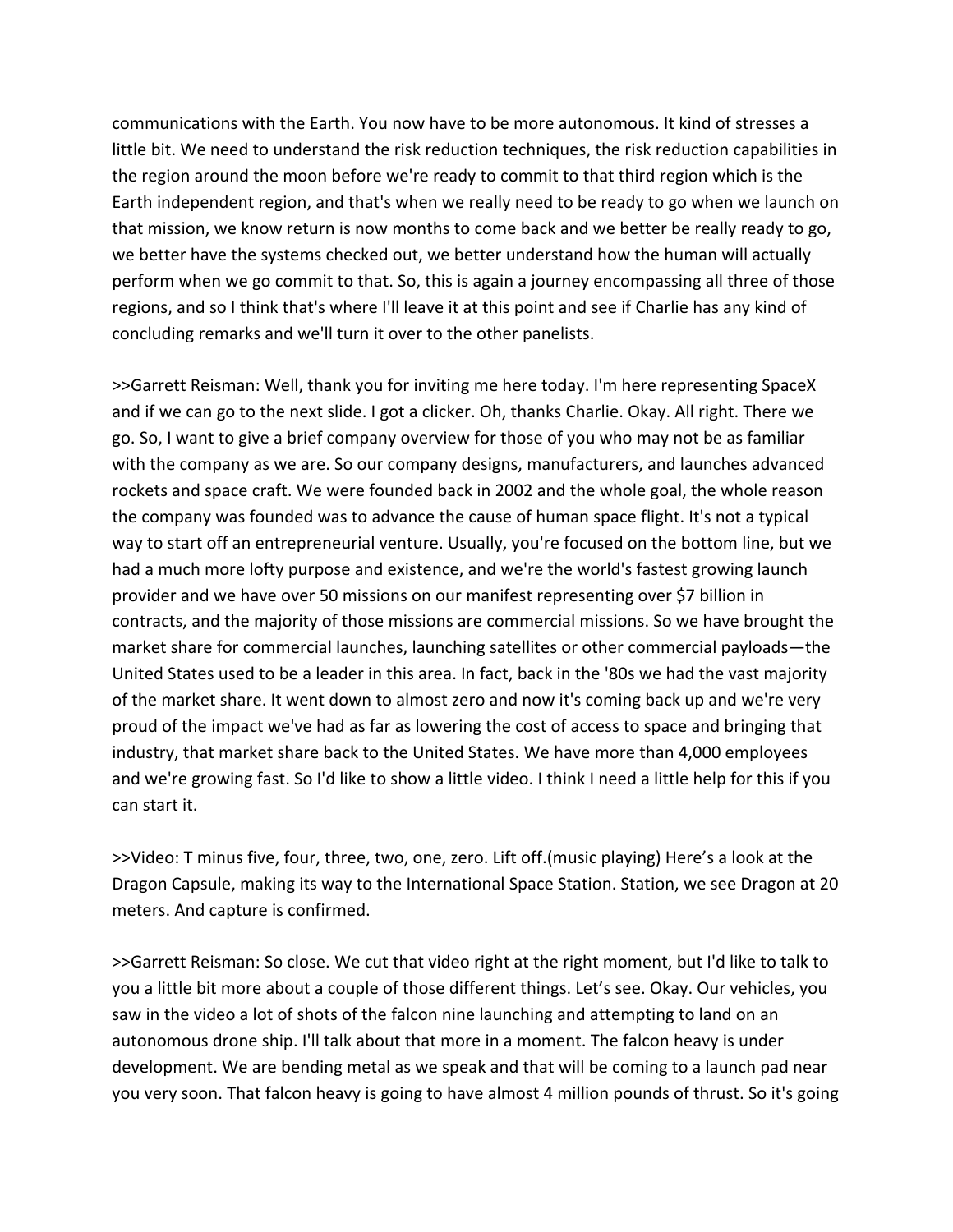to be really impressive. I mean, it's slightly greater even than the thrust that the space shuttle has. So, we're going to hear a roar down in Florida soon that we haven't heard in a while and that's going to be very exciting. We plan for that to be the first launch off of pad 39A under our auspices there. The Dragon Space Craft, we have delivered cargo to the space station seven times now with the Dragon that you see in the upper picture there and we're developing an upgraded version of Dragon much more capable that will be meeting NASA's requirements and part of the commercial crew program will be flying crew in the Dragon to the space station in short order. So we did back on the 28th of June, we did experience a failure of the falcon nine when we tried our most recent launch. We're working hard to getting to the bottom of that event. The root cause in determining the root cause is a very complex endeavor. I was talking to Bill a moment ago, that the tremendous amount of data we have based on all the modern instrumentation we had on the vehicle is both a blessing and a curse and trying to find one explanation that fits every single piece of data has been proven to be difficult, but we're getting closer. Day by day we're learning more and getting closer to making all the pieces of the puzzle fit. In doing so, we have strong oversight from the FAA who is mandated to oversee the investigation. We also have strong participation from NASA, all parts of NASA, not just commercial crew and commercial cargo, but also NLS is very involved, and the Air Force, another customer of oursand we're certified for on ramping with the Air Force, so they're very involved with the investigation as well. So we're confident that we will get to the bottom of this and we will find root cause and hopefully have some more information on that in the near future. As far as future developments, commercial crew I mentioned and we're one of two providers selected by NASA along with Boeing. I'm sure John will have more to talk about that, and the idea is that we're in the commercial crew program with these two providers. The goal is to restore the United States' capability to launch men and women into space and we plan to do that pronto. Reusability is a big thing that SpaceX is really working towards, and it's not just reusability, it's affordable and rapid reusability. That's our goal and we think that's necessary to achieve the infection major reduction in the cost of access to space. We're getting very close, as you saw in the video, so very close to recovering that first stage of the falcon nine, and as we go forward, we're going to be looking to reuse more and more of both our rocket and our space craft, and Mars, as Charlie mentioned, is the ultimate goal of the agency, also the ultimate goal of our company. Really, the company was founded to make Earth—I'm sorry, to make humans a multi planetary species. So, we have some pretty lofty goals. Commercial crew—I just wanted to talk a little bit more in detail about commercial crew. This program builds on the highly successful commercial cargo program that we partnered with NASA on for many years now. This program was characterized by a firm fixed price contracting structure as opposed to the traditional cost plus contracting structure, and It involved partner co-investment. So, private companies had skin in the game, if you will, and this created great value to the government. The cost to the taxpayer was much less, billions of dollars less than what would have been the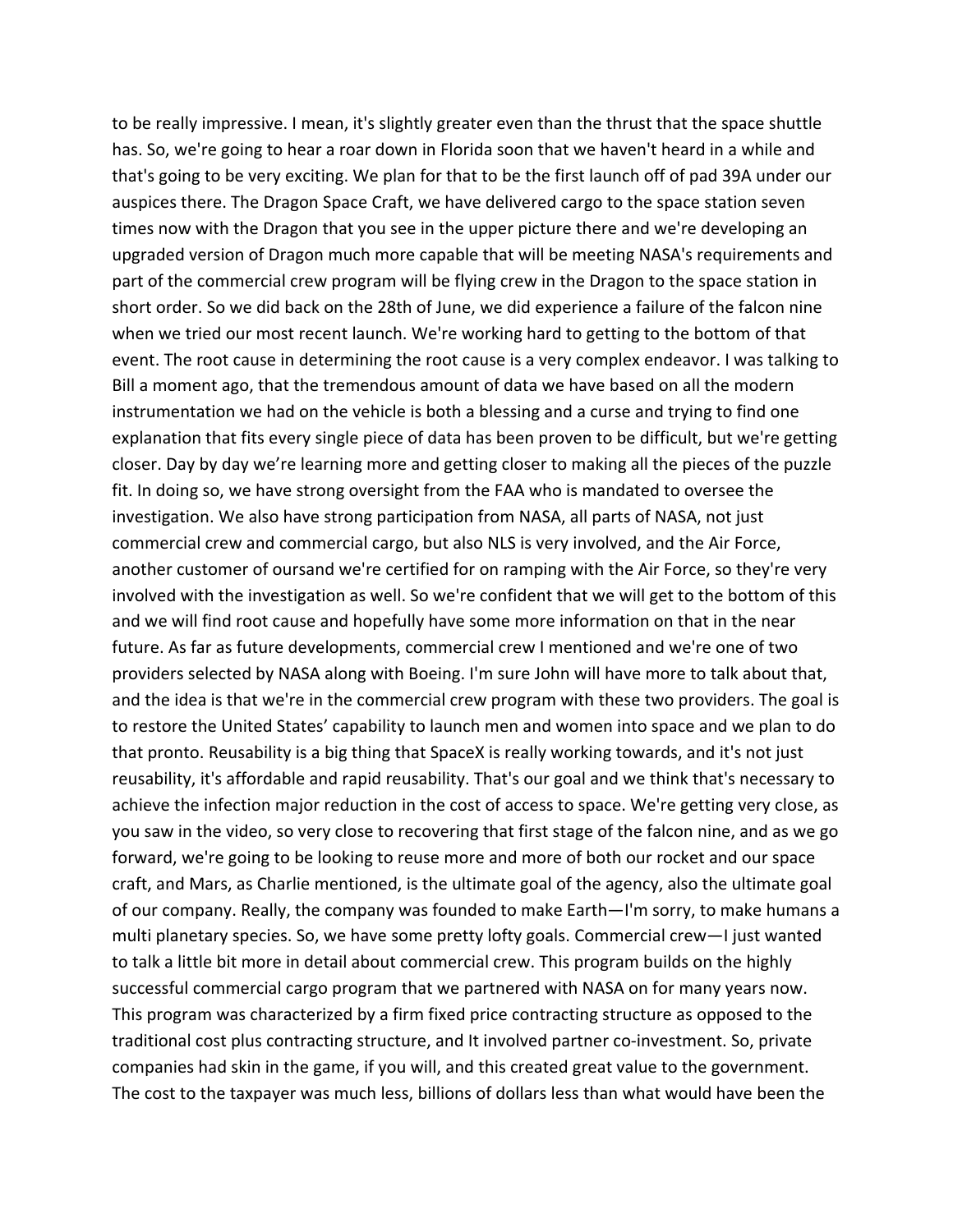case for a traditional program. By taking this approach, I would say that this, you know, this frees NASA up to focus on all the stuff that Charlie and Bill just spoke to you about, going beyond low Earth orbit, the exploration piece. So, I guess you could say what we're trying to do is chew your gum so you can walk. I'm actually not sure if it's it was wise to extend that metaphor. Maybe run or fly. We want you to run and fly and we'll chew the gum, or something like that. Anyway, for over four years we've been partnering with NASA to take the next step and go from cargo to carrying crew and so, with dragon, you see the dragon here on these slides, we have the capability to fly the requested four NASA astronauts to and from the space station. We have additional capability in excess of requirements to carry up to seven people in the Dragon. The Dragon has a state of the art launch escape system which you see being validated there in the big picture. That's our test and that promises levels of crew safety never previously attained by human space craft. The crew missions we're going to launch from the historic pad 39A. That's where Apollo Eleven launched from. It's where—not to in any way denigrate the incredible achievement of a man landing on the moon but I should say it's also the pad that I think both Charlie and I launched from in the space shuttle. I'd like to put that out there. It's a great facility and we're well under way. By the end of the year we plan to be ready to launch out of that facility and put it back to good use. We have successfully completed our first milestones in the new program, the CCT cap, and that includes a certification baseline review. We just completed an avionics test bed activation. We have all the avionics boxes and the harnessing on tabletop and running flight software. So, we will later this year complete the initial propulsion module test. We'll do a propulsion land landing test. You've seen in the video how we intend to do propulsive landing with the capsule on land, and then we'll qualify our docking system, we have a launch site operational readiness review at 39A, and finally a delta critical design review. So that's what—we have a lot of work to do before the end of the year, but we're on track to complete all of that. The most complex and integrative test we completed this year was the pad abort test, and I'll talk more about that on my next slide, but all this is leading toward an end autonomous test flight test where we're going to take the dragon, fly it with nobody inside, all the way up to the space station, dock to the space station, come all the way home and demonstrate the entire mission, all phases of the flight, and once we have a successful test flight, then we will first put people inside, and we intend to do that first autonomous test flight in late 2016 and then fly people to the space station in 2017. We will be flying a test pilot crew consisting of NASA astronauts, derived from the pool of four astronauts that were just announced last week, and a lot of those guys are good friends of mine so I'm really happy to see. You guys have made some great choices there. Then I want to talk a little bit about the pad abort test. Back in May of this year, we completed the first major flight test for the commercial crew program and this validated some very important aspects of our abort capability. This is one of the hallmarks of the increased safety crew safety of the commercial crew program, the ability to get the crew to safety should there be a mishap during ascent, and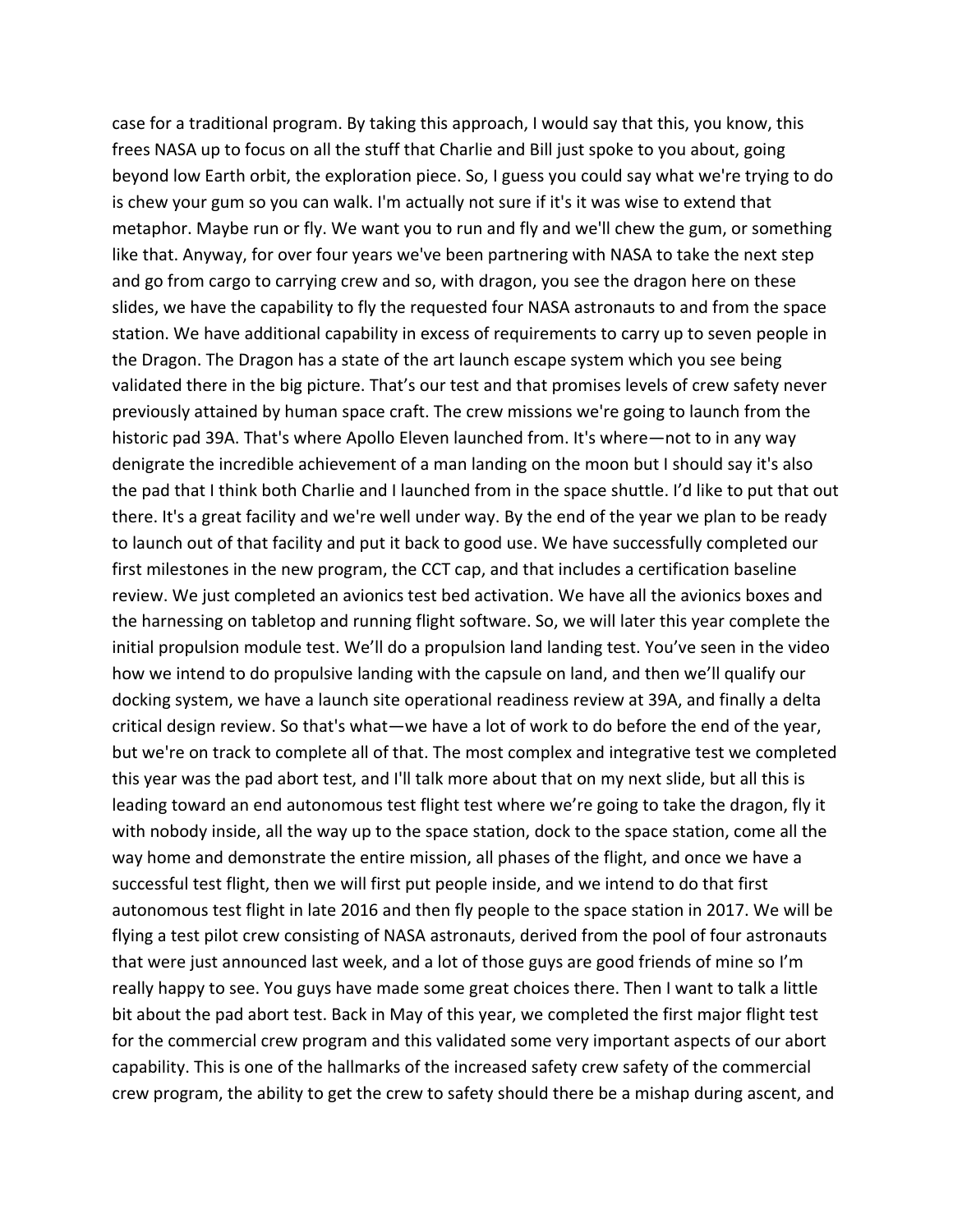one of the most difficult times to do that is when you're sitting on the launch pad on top of a fully fueled rocket with no altitude and no air speed to work with. So, you have to demonstrate that you have enough gas in the tank, if you will, to get high enough and far enough away from anything untoward that is happening back at the launch pad, and that's tricky. It's a little bit easier once you have some energy to work with and less of a propellant in the tank. So, we built a test article which is very flight like, had the very flight like avionics inside controlling the propulsion system and we did it. We did this pad abort test. She went, you can see the pictures there, and she went from 0 miles an hour to 100. So zero to 100 in 1.2 seconds, which, you know, even the Tesla model P85D doesn't accelerate quite that fast. It had a max acceleration of 6G's exactly and exactly as we planned it to do, and reached a top speed of 345 miles an hour. It went about 1200 meters up and 1200 meters out. So high enough, fast enough, and far enough to get to safety, and come down in the ocean, and also high enough to deploy the parachutes as you can see and have a splash down in the water. So, this is a big thrill for us. We worked for a long time, our teams, and NASA, too, had a lot invested in this, and we're very excited about the result. So, I'll end with just a little talk about reusability, and, as I mentioned before, we're working really hard to recover that first stage of the Falcon 9, first on an autonomous drone ship like you see in the picture there, but then on land, and we've already begun construction of our landing zone at the Cape Canaveral Air Force Station. We have LC1, Landing Complex 1, and that construction there is in full swing. Again, rapid affordable reusability we think is going to change the economics of space flight and lead to the incredibly wonderful things in lower Earth orbit and beyond, hopefully enabling all the wonderful things that NASA is working on. So, thank you very much.

>>John Elbon: Good morning, Dr. Holdren and the Committee, thanks for the opportunity to come chat with you today. I've dedicated my career to working in this field, so, it's fun to talk about something you have passion for. So, thanks for that. So, you know, if I sit on an airplane and talk to people about what I do, often people think we don't have the space program now because the shuttle's not flying, and I think there couldn't be anything further from the truth. As the Administrator mentioned in a couple months we will have completed 15 years of continuous presence on the international space station, and at this point in time there are more vehicles being developed and capability being developed than ever in our history. The space station is up there. We have two systems to take cargo up there, perhaps more. Two programs for commercial crew are under development. We're building a huge rocket called the space launch system, a capsule to take us into deep space called Orion. All that's going on in parallel. Previous times in our history we were maybe building one thing, like the shuttle or station, but now we're doing that in parallel. So, it's just incredible the amount of work that's going on. Among the companies involved, I think Boeing is unique relative to the fact that we are involved in several aspects of all that, and we're also involved in programs that are traditional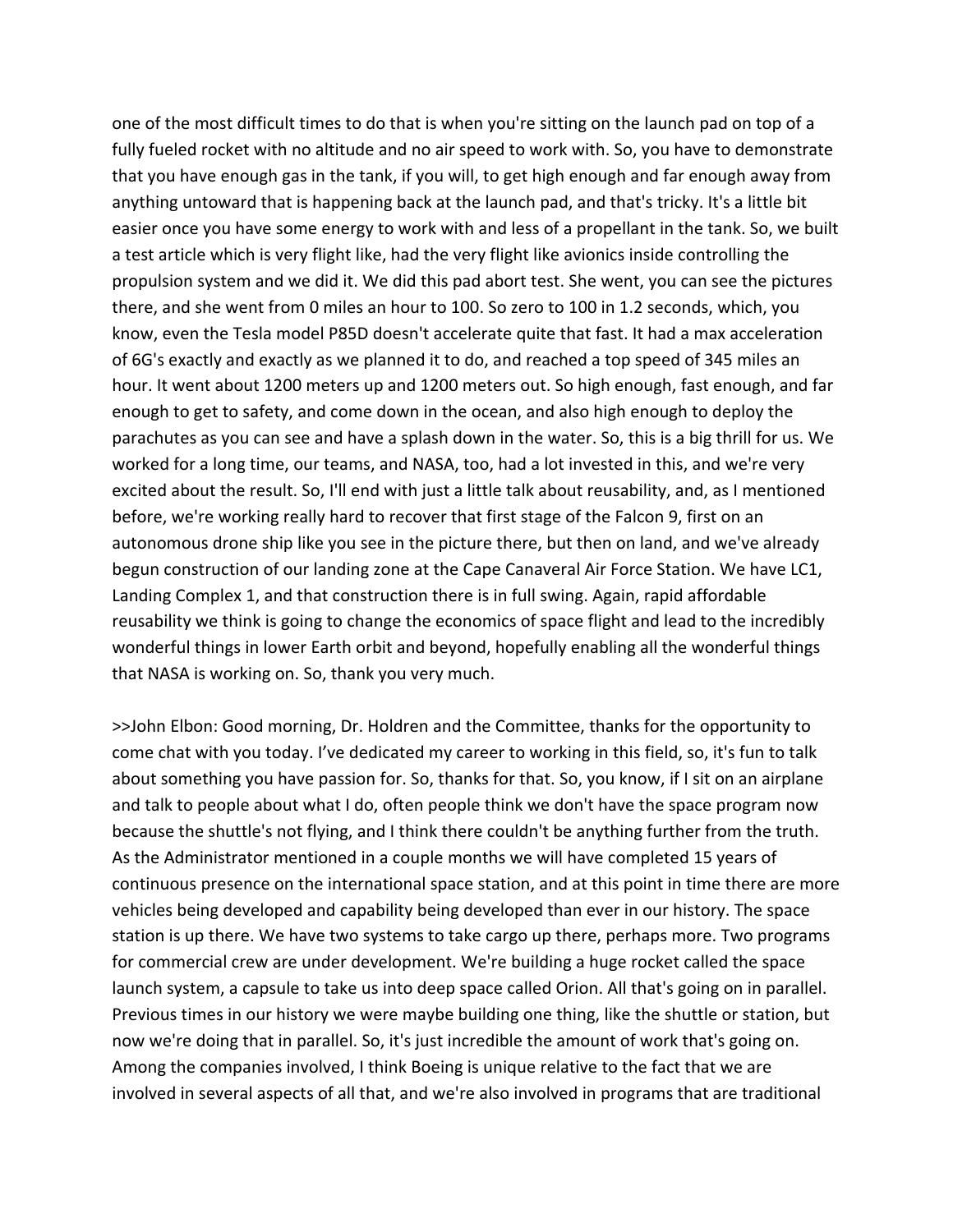NASA led programs, like international space station, and the space launch system, as well as programs like commercial crew where we have participation by what has been dubbed the new space kind of community. So, we kind of have a broad spectrum of things that we're involved in. I'll briefly just describe our involvement in those three programs shown there and then I've got a couple of things I want to say about why it's important to our country and a company like Boeing to be involved. The first in the top right is the International Space Station. Sixteen countries put that together. Took 41 shuttle launches to get it up there. It covers a football field including the end zones if it's laid out on the ground. The Space Station is just an incredible engineering marvel. It's now returning science that's having a real impact. There is a potential cure for Duchenne's muscular dystrophy that's being tested in Asoka, Japan. It's an awful disease. If we can cure that based on research done on‐station, that's a big deal. There are water filtration systems that were developed on station that are deployed in remote areas to filter water for people. We've got new treatments for osteoporosis based on research done on station. So the science that's coming out is having a huge impact, and very important. I'll move to the left side of the chart and talk about commercial crew. Along with SpaceX, we are a company that's developing a capability to carry astronauts to and from station. Our capsule is called the CST100. It will launch on an atlas five. We chose the atlas five because it's a very dependable launch vehicle. It's had fifty four successful missions in a row now, and when you combine that with a robust abort system similar to the one Garrett was describing on top of that rocket, it will be a very safe, reliable transportation system to take people up to station. I think there's a lot of wisdom in moving the lower orbit Earth activity and transportation of cargo and crew to station and industry. That's a mission that's well understood. We've been doing that since John Glen flew over 50 years ago, and so, the challenges with that mission, the risks associated with it, are something that can be accommodated within industry with less NASA involvement than we have in things like SLS, the Space Launch System or the International Space Station. That leads to reduced costs for those missions and leaves funding within NASA's budget so we can do the really hard job of going back to the area around the moon and eventually onto Mars as Mr. Gerstenmaier described in the chart he had on the journey. The third program that we're involved in is the Space Launch System. Incredible rocket, bigger than the Apollo rocket. I think its merits can be measured in three ways. First is a way we typically measure things which is the cost, dollars per pound to take things to orbit. Because the rocket is so large, the recurring cost of the mission when you divide it by the payload will be very comparable to the cost of launching things on EELVs today. Perhaps more importantly, though, the payload shroud on the final version of this rocket will be 10 meters in diameter and about twice as long as the shuttle payload bay. To give you a sense of that, you could put three school buses inside that pay load shroud. Two next to each other, that's the diameter, and one on top, that's the length. If we have that kind of volume, things like, well, it took 41 shuttle flights to build a space station. We could do that in four or five flights with that kind of volume.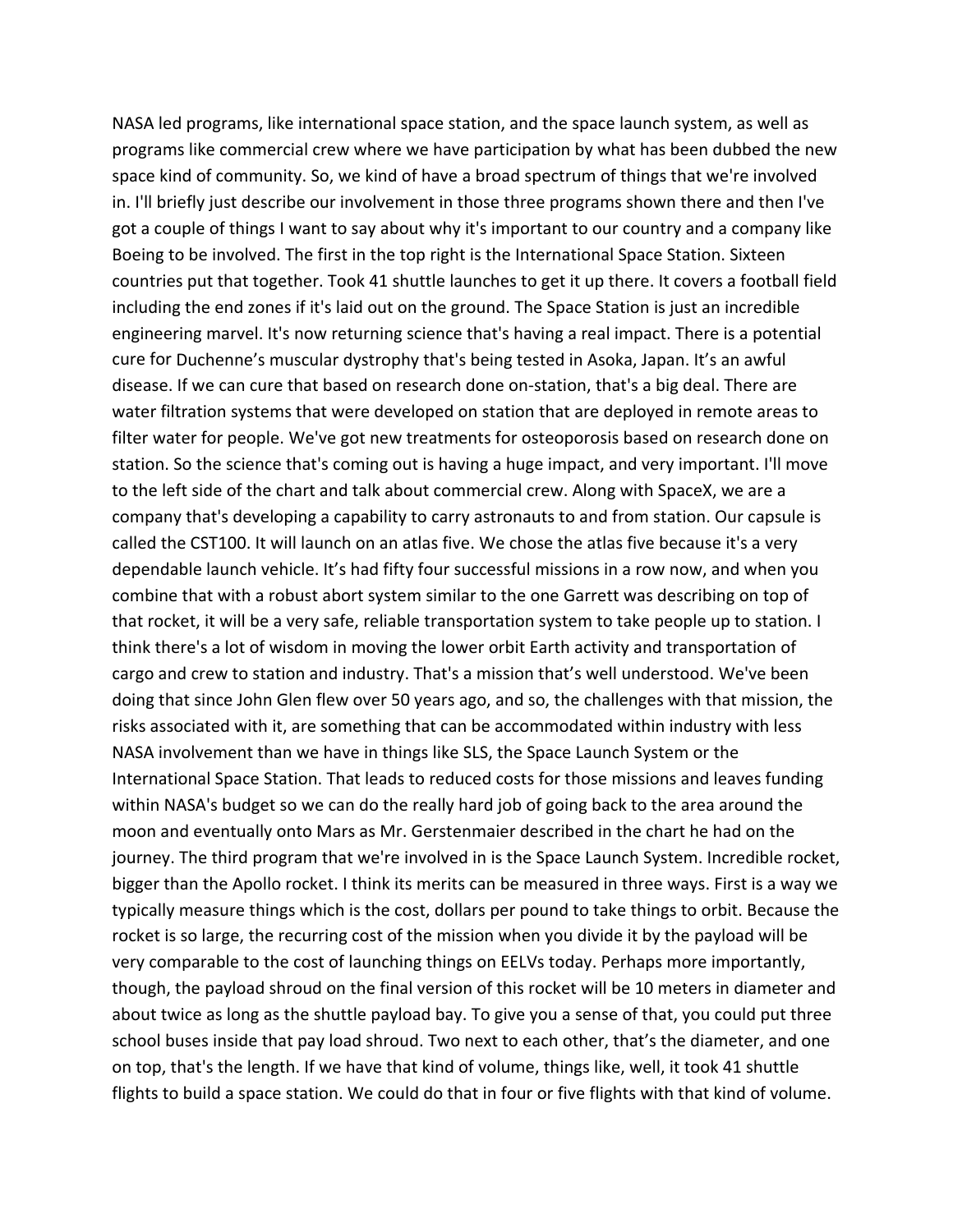Something like the James Web telescope which is very complicated because it has to fold up and fit in a 5 meter shroud, could be launched deployed and it could be launched as a heavier machine. So, the risk in the program development of something like that would be greatly reduced, and the cost of the difference in the launch vehicles would be more than offset by the reduction in cost in the development program to do that. So, that's the second metric volume. The third metric, I think, is the delta velocity that a rocket like this can impact. The mission to Europa, for example, will take about two years to get to Europa, launched on an SLS, as opposed to over seven years if we launch it on an EELV. So the cost savings associated with five years less of a program is a big deal, and the science comes back five years earlier. So, three big things SLS does dollars per pound, dollars to orbit, and velocity to get to places. I wanted to show this slide. This is the cover of the Boeing annual report for this year, and so the point I wanted to make with this is the business that we do with NASA is about 2 percent of the revenue of the Boeing Company, but it's a huge deal for us from an identity of the company and the future of the company. If Bill Boeing started the company a hundred years ago, we're now moving into our celebration of 100 years, and if you think back what the aviation industry was like 100 years ago, he was building airplanes out of spruce and fabric to fly air mail across the country, and at that time, nobody could have imagined what the aviation industry would look like today. The division of the company that manufactures commercial airplanes is a 70 billion dollar business. It's the leading exporter in the United States, and it's just a tremendous asset to the country. I believe that where Bill Boeing was 100 years ago, right now, relative to space, and a hundred years from now we'll look back at this huge commercial space industry. It will be a division of the Boeing Company as big as the commercial airplane businesses now and we'll say, wow, we never would have imagined where we were in 2015, where we are today. So, I think it's real important that we keep going with human space flight and it's real important for a company like Boeing to stay involved with it. Thanks for the time and I look forward to answering questions.

>>John Holdren: Good. Well, thank you. We will use our usual procedure where PCAST members who have questions or comments raise their flags, and Jim Gates is the first flag that I saw.

>>Jim Gates: Thank you, John, and I'd like to thank the panelist force a great briefing. My question has to do with support. In low earth orbit there's great interaction between ground crew and the people who are actually flying the mission, and so, as one looks to these missions that are far out where you won't be able to have that kind of contact and support, what's going on in the domain of expert systems to support the astronauts as they're out there and beyond convenient communication range with ground crew?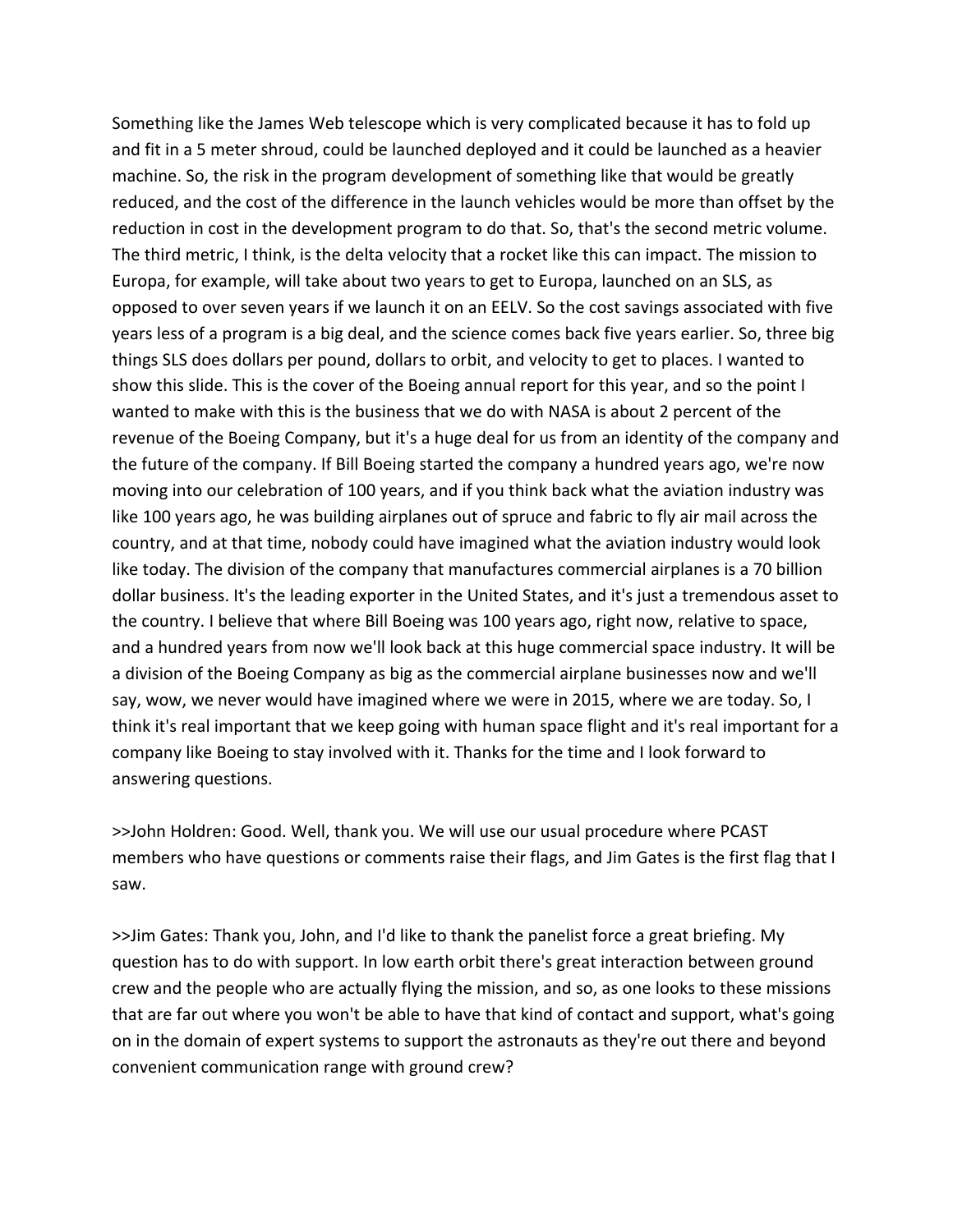>>William Gerstenmaier: We're doing demonstrations today onboard Space Station where we have several tasks that we used to have the crew do with the ground kind of following along and they're now autonomous tasks to actually be done by the crew, so, we have some maintenance procedures we do on the treadmill that are now totally autonomous. They have software that guides the crew through the procedure. We've also been experimenting with some kinds of heads up displays, some essential virtual reality systems that the crews can use on orbit so they can have a schematic in the upper left hand corner of some eyeglasses they wear, and that shows them what hardware they're working on. So, again, we're starting to just probe that area of research to understand where we can give the astronauts and crew members more tools they can be totally autonomous and break away from where we are. So, again station is a great place to go demonstrate some of those things.

>>John Holdren: I'm going to call on myself at this point and ask maybe each of the panelists for your thoughts on what the most important advanced technologies are likely to be, technologies, capabilities that we don't quite have today, but if we had, would greatly expedite and improve our capacity to carry out ambitious human missions. What specific kinds of technologies do we need that we don't have?

>>Charlie Bolden: I'll begin with what I think may be the costliest and therefore the last one we choose to undertake and that's propulsion, in space propulsion. We need game changing in space propulsion. Eight months to Mars is too long. We can do it better. We know what the technologies are that are needed. The nation has not made the investments in those technologies. We're looking at—in NASA we're looking at just rudimentary forms of nuclear propulsion right now, or Vasmer, or others, but from my perspective it's game changing propulsion.

>>William Gerstenmaier: I'll give some routine things and then we can think about those. We're experimenting a lot with the 3D printing. You know, we carry essentially an in‐flight maintenance toolkit with a whole bunch of sockets and other equipment. We can all print those pieces now, and then what we're also looking at is actually recycling. We print a tool, we grind a tool back up, it makes more feed stock to print another device. We think that lowers the amount of mass, the amount of equipment you need to carry with you. Another area that we're struggling with a little bit with is things that seem simple, medicines have an expiration date, foods have expiration dates, how do we push that shelf life further, especially in the vitamin area and other areas when you're talking about a three year mission to Mars. How do you provide the nutrients needed for the crews in some kind of storable vitamin format? Can you even, maybe, print vitamins, or print food stock, and print other things as well for those journeys. So, I think we're pushing a little bit on looking at some of those technologies that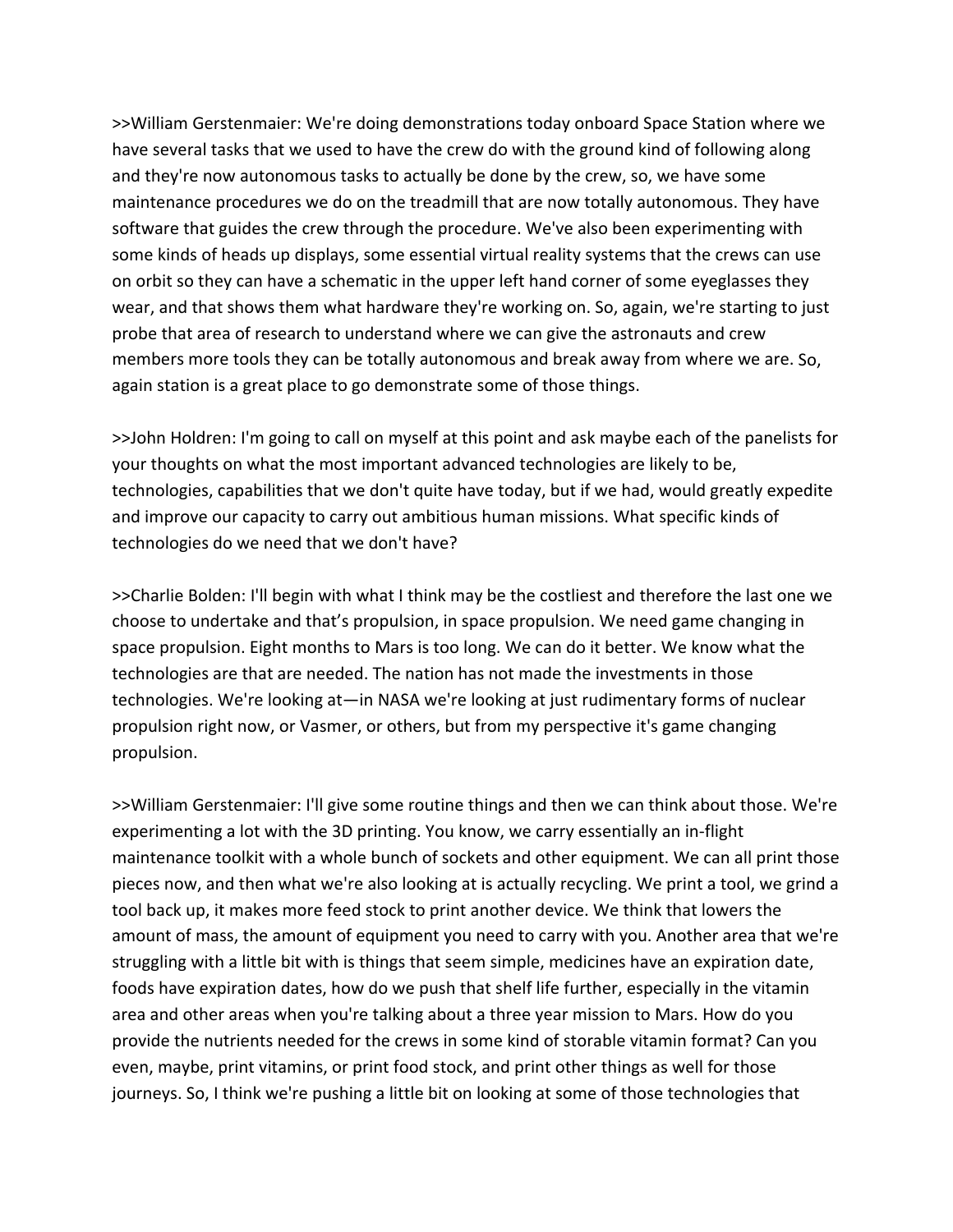seem trivial, but they're things we really need to lower when we get this Earth independent region, break that tie back to the planet.

>>Garrett Reisman: Well, answering the question, looking through the prism of our common goal, which is getting to Mars and having sustained human presence on Mars, I agree completely with the previous comments but also I would add to that the ability to do propulsion—I'm sorry, propulsive landing, what we're finding is it's difficult. We've been successful in getting rovers onto the surface of Mars, using things like airbags and other entry and dissent and landing technologies, but a lot of those technologies are not scalable, and so, finding a good way to get something large, which we're going to need really big things, on to the surface of Mars, requires a new technology and NASA is trying various decelerators and looking at that, but we think the answer is propulsive landing, and that's really why you see all the work we're doing now using propulsive landing to recover our first stage, the drone ship and also moving towards propulsion landing on our capsule as well. We figure that if you can do that and master that technology here on Earth, it only gets easier when you go someplace that has less gravity, but is in fact, you just change the game set, and it's exportable to anyplace you want to go in the solar system. So, we think that's really important.

>>John Elbon: I would add to the list improved closed loop environmental and life support systems to reduce the logistics that you need for oxygen, water, things like that. Navigation systems, you know, GPS is a great tool around the Earth. Systems that can help us navigate in deep space are a big deal, just logistics in general. Mars is a long ways away. If we had a 12 inch globe of the Earth sitting here, the space station is three eighths of an inch above the surface of that globe on that scale. The moon's about 30 feet away on that scale, so the distance from me to you. Mars, depending on the relative orbits of Earth and Mars, is between a mile and 10 miles away. So, you know, just that logistics challenge that that distance drives into the system encompasses the things that were talked about, like 3D printing and the ability to do all that stuff.

>>John Holdren: Wanda Austin.

>>Wanda Austin: Thank you. Good morning. This question really is for Garrett. You know, SpaceX has a great reputation for innovation and we've watched the Falcon 9 evolve. I know that you're working on the full thrust vehicle, and all of this is building to being able to fly humans to space as you showed us today. Can you talk a little bit about how you develop the reliability, how you approach mission assurance given this innovative and rapid change in growth in your rocket?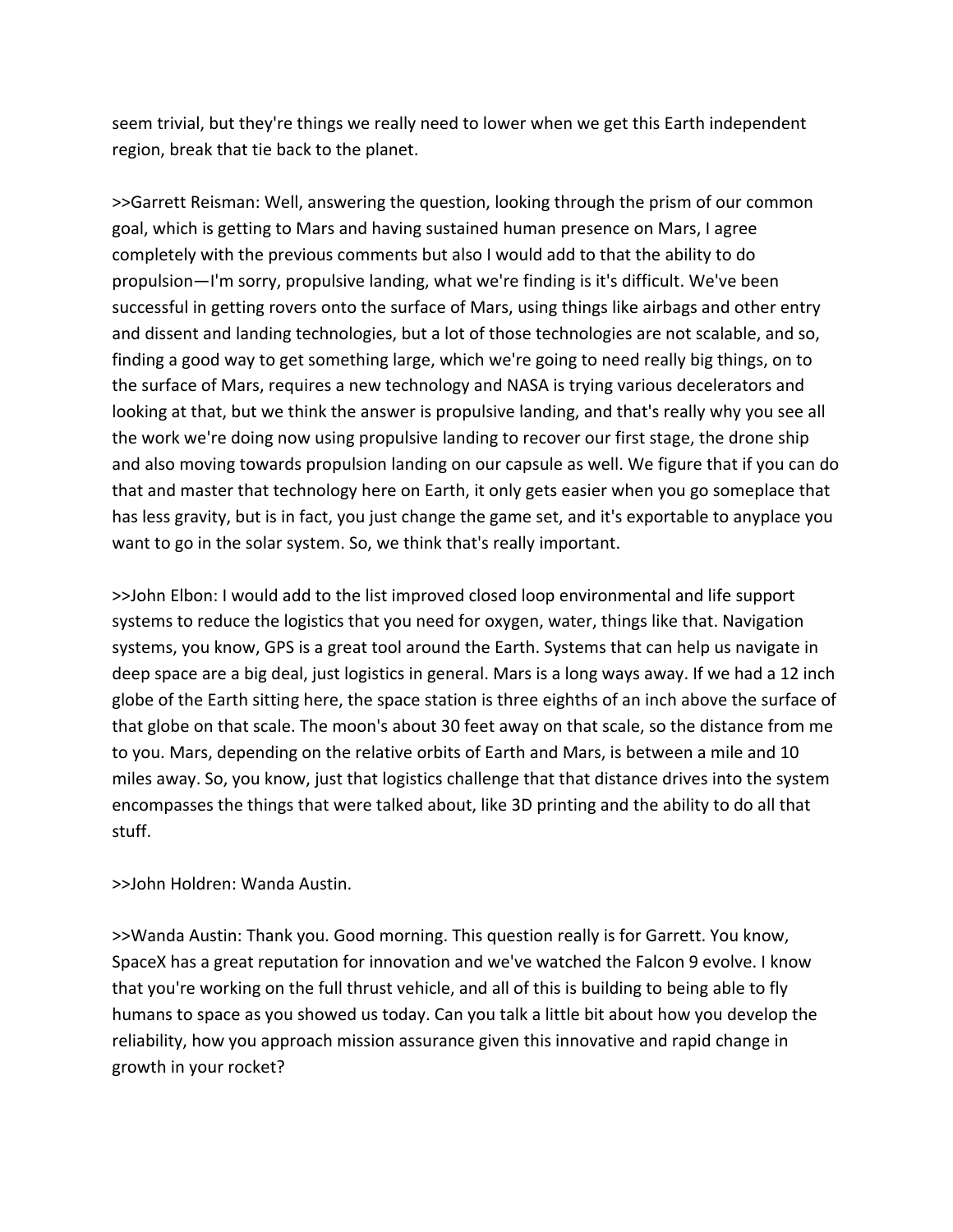>>Garrett Reisman: That's a great question. So, as far as how we approach mission assurance and reliability, we use a lot of the same traditional techniques that have more dividends so we use—you know, we do Formica's and probability safety assessments and hazard reports and all the usually safety system techniques and mission assurance techniques. But, I think as far as a philosophy, we are trying to new and innovative things. That's really important because we feel that if you use existing capabilities, you can achieve a certain level of safety and reliability but you'll never do better than that. You're essentially locking yourself in at the best that you can do today. So, we think that one of the keys to improving overall reliability and safety is continuous improvement. Constantly looking at the data, listening to your vehicle and figuring out what's not—what could be done better, and what should be improved. So that's a tenant, and the other tenant from a design perspective is, I would say, not making it overly complicated. I think we have a history of trying to achieve certain pre thought out metrics and trying so hard to achieve those across all different areas of the vehicle and with the systems engineering approach that starts out with subsystem specs from day one and locks things in and prevents the engineers from turning their knobs, and so, I think the important thing is when you can't turn a knob you tend to try to do things that are—make things complicated, use more expensive, you know, go to unobtainable materials and stuff like that. So, I think that the key is not, you know, simplicity as a design goal is a good thing because often that gets you improved performance, at the same time, increased reliability and better manufacturability.

## >>John Holdren: Barbara Schaal.

>>Barbara Schaal: Thank you. This was a really very interesting presentation. You were talking about making tools and using 3D printers, then had the kind of offhand comment about maybe even printing food and, of course, going out to space, going to Mars with a three year trip, that adds some really interesting challenges in terms of food and nutrition because you're not just dealing with calories on a day to day basis, but rather really thinking about over the course of three years what kind of consistent micro nutrients will an astronaut need. Likewise, there's issues related to long term exposure to radiation and then also to health issues, you know, the bone health and density that has been looked at. So, I just wondered a bit about how these issues are being approached and what kind of new technologies and innovations are involved for these really long term issues that we lately to astronaut health.

>>Charlie Bolden: Hopefully we didn't make it sound like an offhanded comment about making food. If you visit the Aims Research—printing food—if you visit the Aims Research Center, you'll visit the astrobiology lab, and actually there, they are looking at 3D printing food. You know, it's in its very, very, very formative stages. We're looking at how you utilize microbes. We have actually demonstrated that there are certain microbes that you can use to create concrete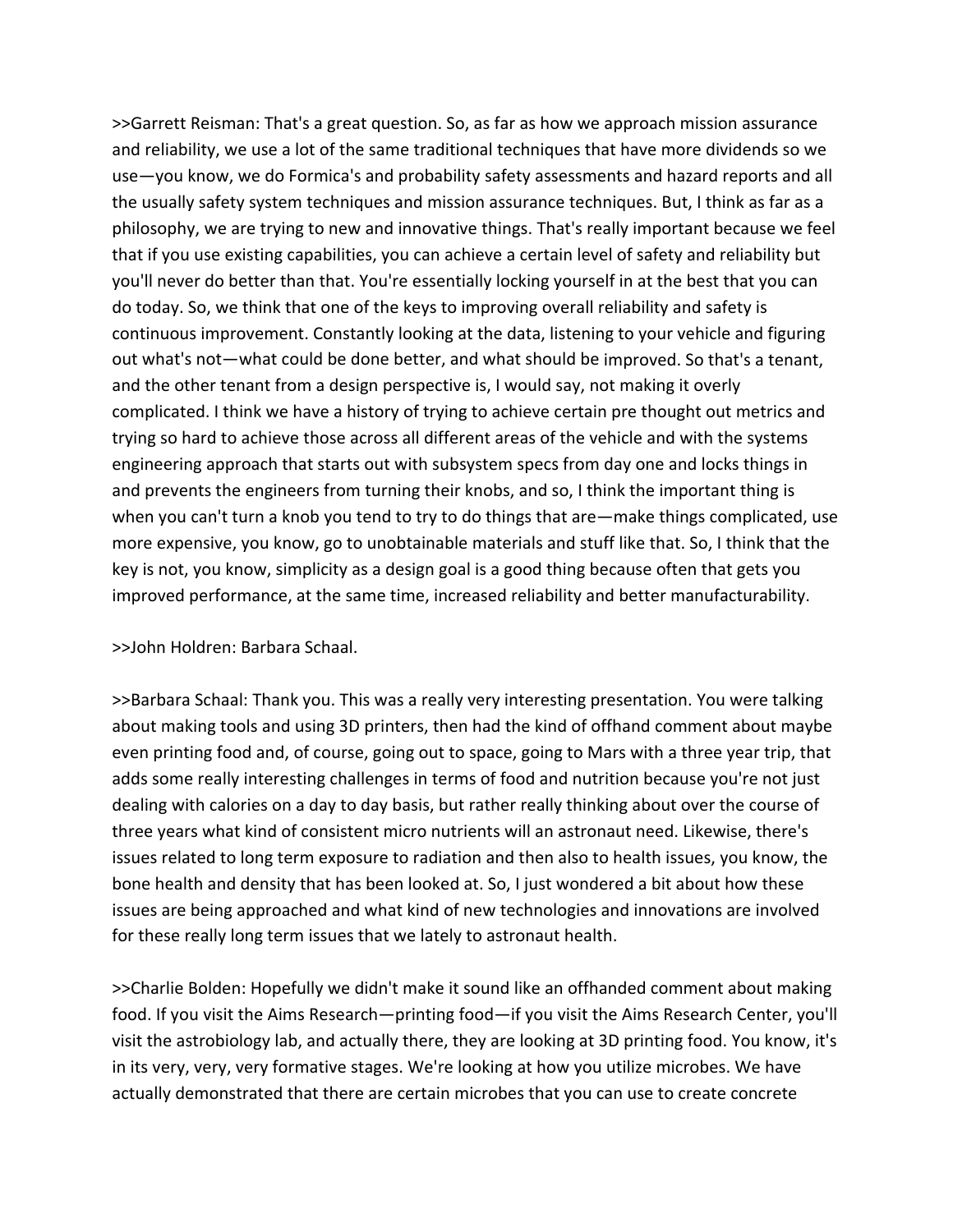when measured against secrete or Portland cement. You know, there are standards in the area of concrete. Some of the microbial cements that have been manufactured have been pretty strong. So, it's way too early to say, but when I talk to people all the time, I'm talking about the critical importance of finding microbes, whether it's on Europa or whether it's on the surface of Mars. If we find out that there are in fact microbes in these environments to which we are headed and we're able to develop a capability of taking those microbes and using them as the feed stock for 3D printing of food, or 3D printing of building material, or the like, then you get to the point where I am a firm believer that the first construction on Mars is not going to be done by humans. It's not going to be done by astronauts. It's going to be done by a small robotic army that's going to go and land in place all of the habitat that astronauts, the first group of astronauts are going to be able to live in. When you think about—I'm a military guy, a logistician, so when you think about how we go to war today, I'm a marine, but other than the marine core, not very many people send in the marines to build a habitat. It is usually a very good engineering firm, somebody like a Kellogg Brown and Root or Floor. They go in and establish the habitat and then the combat troops come in on the heels of that and I look at going to Mars or any other place not unlike that. So, I think it's not farfetched that we may one day be able to print 3D print food.

### >>John Holdren: Chris Chyba.

>>Chris Chyba: I very much like your depiction of the human space flight program as being directed towards a goal, which is the expansion of human civilization into the solar system, and then there's a kind of near term destination, or perhaps midterm destination, which is getting to Mars. I also like the understanding of the space station as being in the service of deriving everything you can from it to learn about how you can do that kind of journey. I'd like to ask you to say a little bit more about that intermediate step because sometimes that I think that's the step that the public might have the hardest time understanding. What is the sequence of missions that you envision currently in that intermediate range, where we're first starting to learn to operate autonomously, but not yet taking on something like a two and a half year mission to Mars?

>>Charlie Bolden: Very quickly and then I'll let Bill and the rest of these guys talk about it, I think what we are doing is trying to work with industry. Every international space station forum that has been held over the last five years has gone into the public sector and said, what do you see as a future capability of something like an International Space Station, or what lessons can you take from the International Space Station? I'd be interested in seeing what our two industry partners say because frequently the answer we get back from people is we like things the way they are now. You know, we really like it with the government providing the facility and we can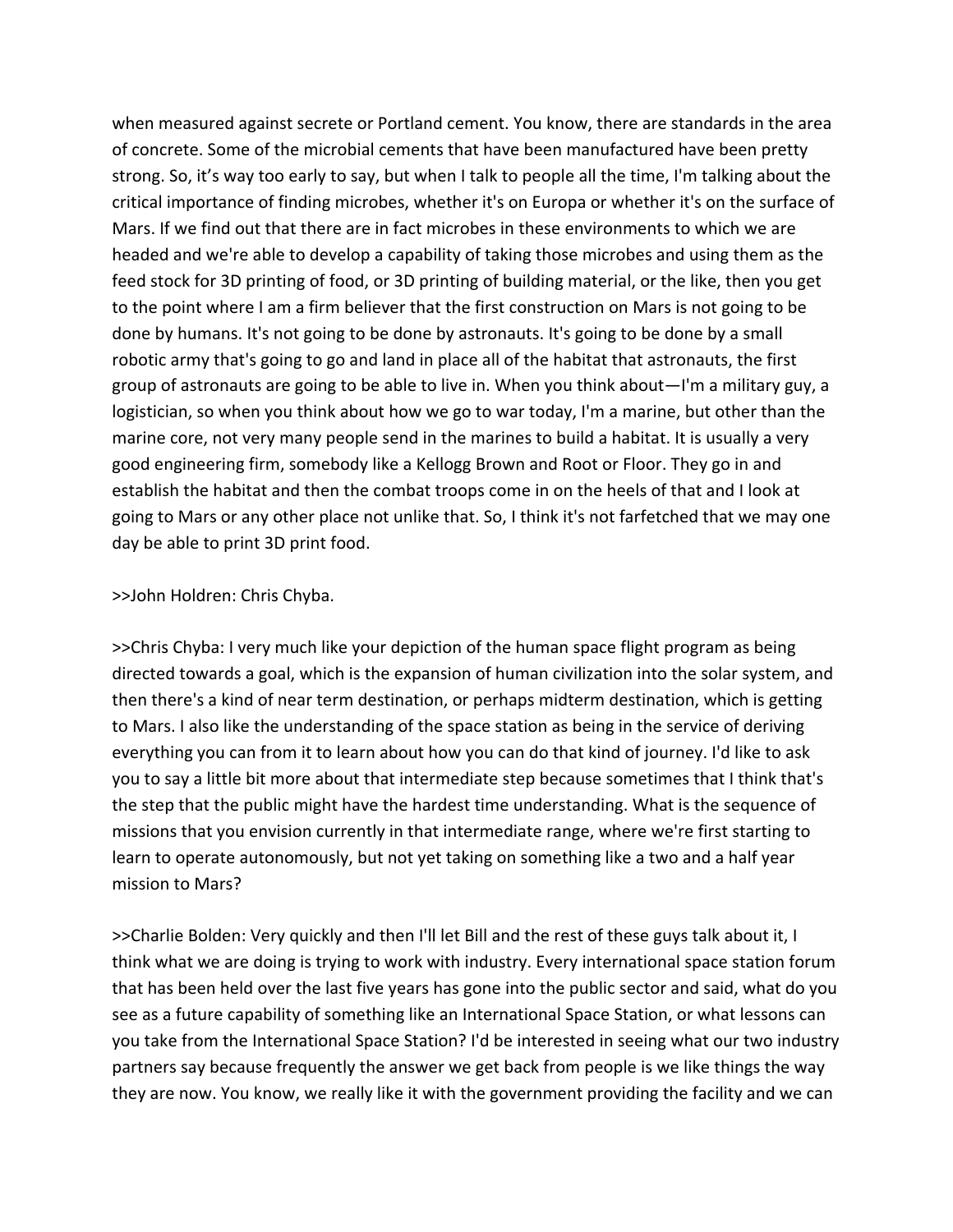go and do experimentation and the like. That's not the intent. The intent is for government to get out of that. You know, we constructed the International Space Station 15 years ago. It has been absolutely, incredibly successful. My team was startled about a week ago when we were talking budgets and Bill Gerstenmaier's folks were briefing me on the International Space Station. They said what is the sign that we are now moving into the proving zone and I said, well, the sign is that we can safely say that we now have a place for our astronauts to reside off the International Space Station and that's also the sign that we can now give up on the International Space Station as an agency because we are now moving to the next arena for us, which is the proving zone. So it's not, it's not, you know, the cart does need to come before the horse and for me moving out to the proving zone says we have sufficient sustainable ways to maintain ourselves and orbit around the moon as Bill referred to it habitats and they may be two dragon capsules, or they could be 2Signus capsules. That's a sufficient habitat, we think, to begin your, you know, your time out in space. Think back to when we established the International Space Station. We had two modules. One was a power and propulsion module and the other one was the U.S. contribution, was unity. It was one hab module in which the crew lived and that's the way it was for several years until we started building up the International Space Station. Look at Sky Lab. There are so many lessons to be learned from our past. We tend to want to forget about, but we've have been there. We've done this, and we know how to do it, and I think we need to learn how to rely a little bit more on American and international industry because we have some incredible international partners when it comes to pressurized modules. The Italians do absolutely incredible pressurized modules. You look at the permanent logistics module on the International Space Station today. That's an Italian module. That's not anything that we built. So, my caution is don't—being leaders doesn't mean we have to do everything. It means we have to recognize the capabilities that are available in the international and industrial and entrepreneurial community and try to pull everybody together. So, we're not able to answer your question just yet because I don't have a habitat in mind, but it's going to be a habitat of some type that Americans and astronauts of other nations will live on for some small, hopefully, short period of time as we develop an environment that operates around the moon for about a ten year period of time. You don't want to establish a big international space station in lunar orbit because you don't want to get stuck there. You know, you don't want to fall in love with the proving ground. I don't. I want to make sure that I use the proving ground as a place to continue to develop technology, to continue to get the courage to say, okay, humans can handle this and then send us off.

>>John Holdren: Great. We have time for one more question. Dan Schrag.

>>Dan Schrag: Thank you. Thank you to all of you. I think this is such an exciting time poised to send humans ultimately out to Mars and to explore the rest of the solar system, but at the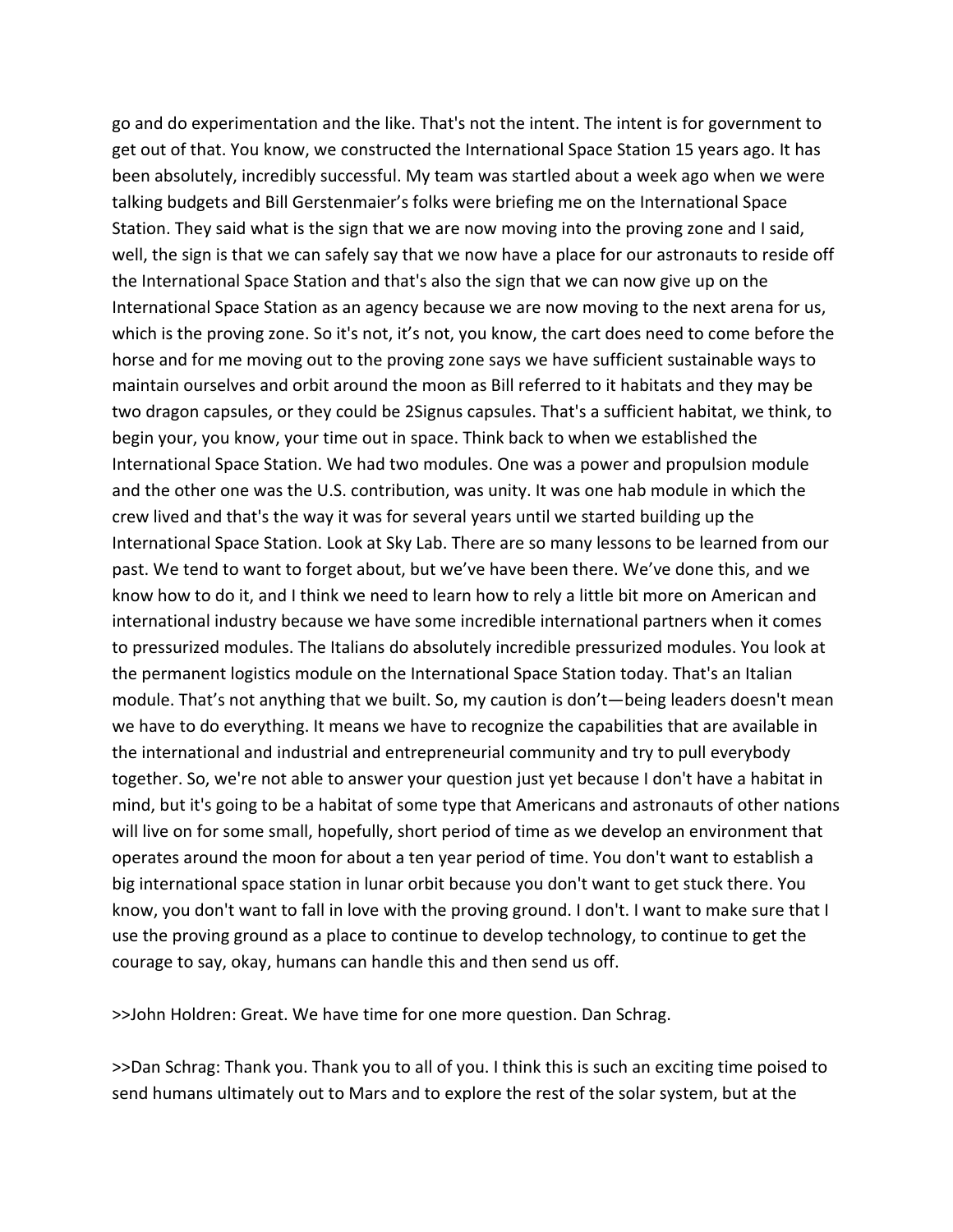same time the Earth is going to be our home for a very long time and as these exciting developments and space exploration are allowing us to move outside of the Earth's orbit into other—explore other planets and planetary bodies, we are also, it's a revolutionary time in Earth observations as well, extraordinary new capabilities. But, of course, this has come under attack recently. The proposed science budget in the house subjects NASA to potentially a 32 percent cut in earth sciences, which would—devastating is a gross understatement for how severely this could impact our abilities to understand our own planet and observe the changes that are happening. You know, even if you're skeptical of some of the science that I work on in climate science, the idea that you would literally put out your eyes and cut off your ears is, seems insane. So, I know, Administrator Bolden, you're deeply involved in protecting this budget, but I'd love to hear what those efforts are, but I'd also love to ask Dr. Reisman, is SpaceX thinking about Earth observations as well as a capability, in terms of enabling new generation of Earth observations through your launch capabilities, and I'd love to know what SpaceX is thinking about in the domain of earth science. Thank you.

>>Charlie Bolden: Very quickly, if I can, you know, we are doing everything that we can in the power of my position to communicate with the powers that be, both on Capitol Hill, and in and around the White House, to help people understand the critical importance of Earth observations and earth science, and understanding the change that's occurring to our climate. You know, I don't—I'm not a global warming guy. I don't use terms like that, but the climate is changing, and we need to fully understand that. So we in NASA are trying to find more affordable ways to do the types of science, the types of data gathering that enables us to understand more. How do we understand the interaction of the oceans with our climate today? Well, we've got something called Rapid Scatt, the Rapid Scatterometer that is now an instrument on the International Space Station; unheralded because it is an earth science instrument that uses the international space station as its platform. Didn't require 500 million‐ dollar launch vehicle, didn't require 500 million dollar science package, but it's something that went up in the trunk of Dragon in two pieces and from the Marshal Space Flight Center or Houston, a ground team robotically removed those two pieces, put them in place and placed them on the International Space Station where today they do very valuable earth science, or something called CATS that looks at aerosols in our atmosphere. Same thing went up in the trunk and we pulled it out. So, I don't mean to steal Garret's thunder, but SpaceX and unpressurized capability of the Dragon Module and the same thing we will have with CST100, you know, yeah, we want to get people into space, but we also need to be able to carry experiments and cargo and supplies and the like, so I think they're doing an incredible job of enabling us to be able to do those kinds of things.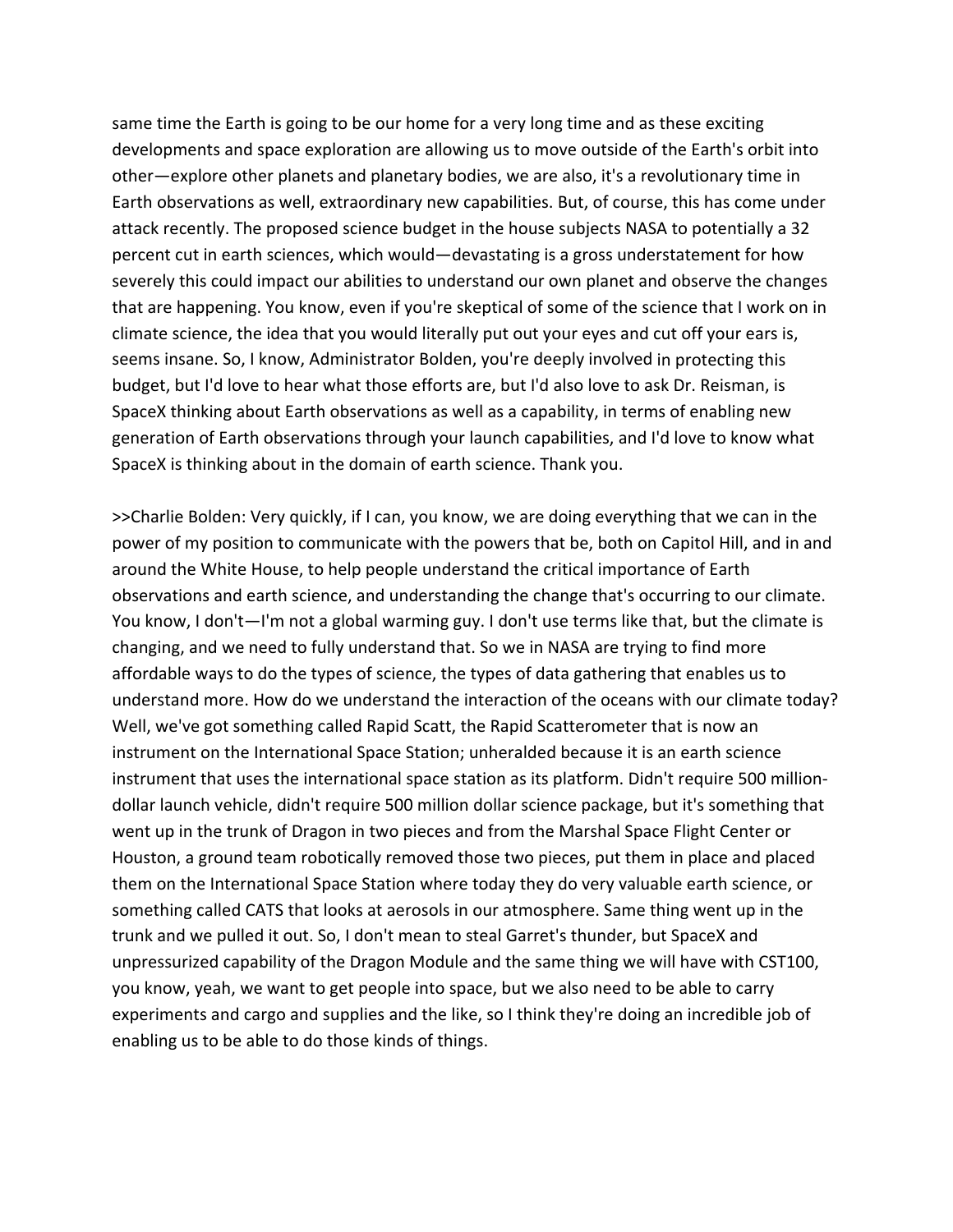>>Garrett Reisman: So, I'll just answer quickly and say that, first of all, SpaceX—we're really in the transportation services providing business, not necessarily in the science payload or earth observation business, but we are very proud of the fact that, as the Administrator said that many of our transportation capabilities enable that type of research by having the ability with the trunk to bring unpressurized scientific payloads up to the Space Station. But, I can also tell you that we share the concern, you know, at large, if you will. I mean, my boss founded SpaceX to make human life multi planetary because he's concerned about all of our eggs being here in this one basket and, you know, he's not just doing SpaceX. He's concerned about what we're doing to this planet, and that's why he created Tesla to try to change our—go to a clean energy alternative for transportation here on Earth, and also Solar City which is another big emphasis of his to try to convert us to a green electrical source of energy. So, yeah, we're concerned about it as a whole.

>>John Holdren: Great, well we do now have to move on but I want to thank this terrific panel for your contributions for your presentation, and for all the good stuff you'll continue to do, and Charlie and Bill, special congratulations on new horizons in Pluto, today's historic fly by. There's already a great picture from yesterday that is posted, which is just fabulous and even better ones are to come. So, thanks again to all of you. (Applause)

# **Review of the Networking and Information Technology Research and Development (NITRD) Program**

>>John Holdren: And we are now going to switch topics to a review of the Networking and Information Technology Research and Development Program, the NITRD program, and I think Michael McQuade is probably going to lead that off. So, Michael, the floor is yours.

>>Michael McQuade: Good morning, everybody. As he's making his way up I will introduce Greg in a just a moment. First of all, I'm here representing the review team for the National Information Technology R&D program, NITRD, and I would be remiss if I didn't immediately recognize Susan Graham, PCAST member, who, along with Dr. Hager, are the two co-chairs of the committee that's reviewing the NITRD program. Doctor Greg Hager is Professor of Computer Science at John Hopkins University. His background and specialty is, among other things, in image analysis robotics, robotic systems. He also serves a very important role as the Chair of the Computing Community Consortium which is an external group that provides valuable assistance, advice, and guidance to the NITRD program. So, I'd like to start off, just, if you'll allow me to just read two sentences from what is the beginning of the report that we're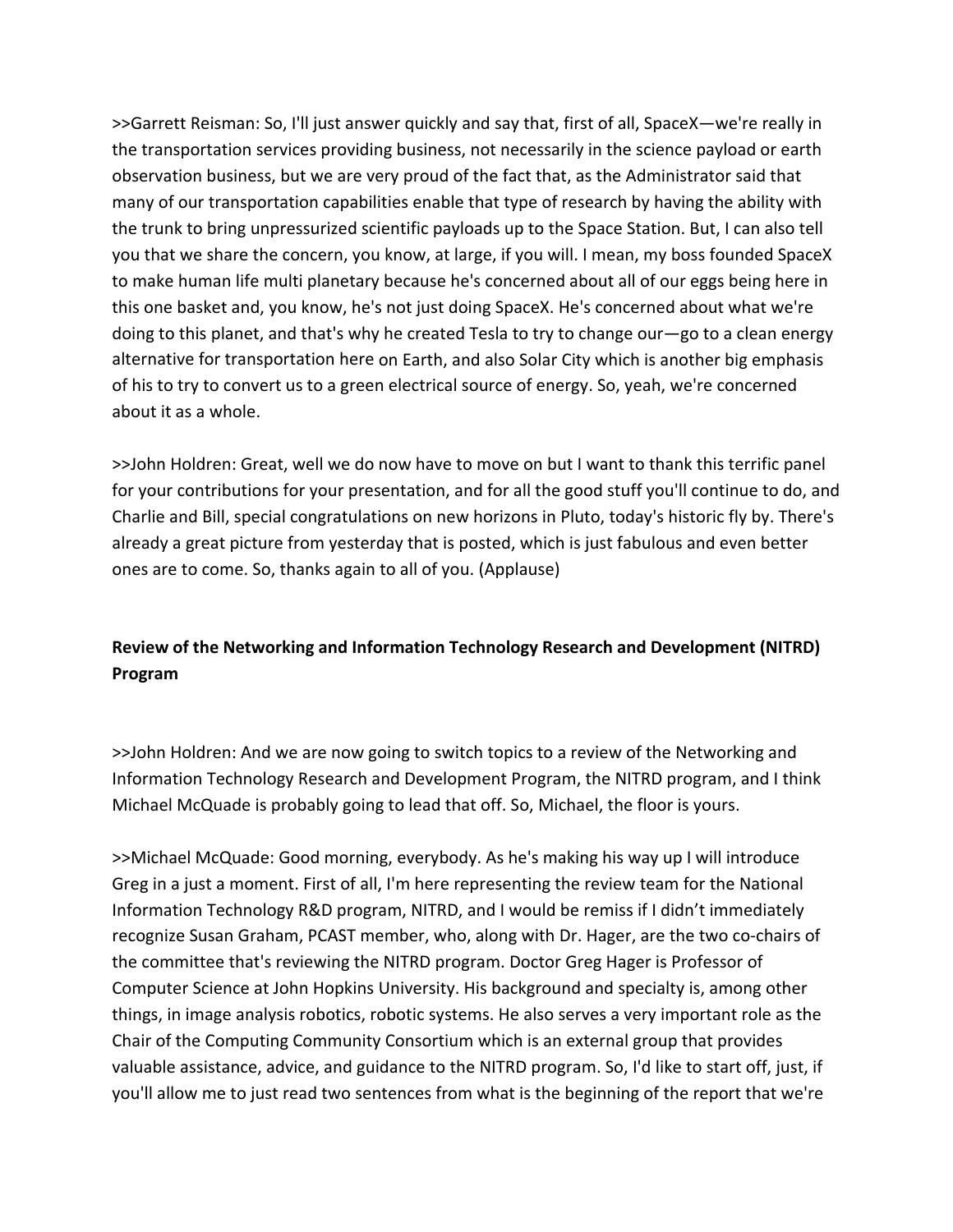here to discuss, and then I'll talk about the format going through. The United States has been a leader in networking in information technology, NIT, for over 70 years, which dates all of us I think. To ensure that the nation can advance its NIT capabilities and address important goals in areas such as defense, economic prosperity and inclusion, health and human safety, education and quality of life, continued investments in networking information technology research and development are necessary. That's why the NIT program, the NITRD program, exists as a cross cutting government initiative. That's why PCAST plays a role in periodically evaluating the health of that activity. So we're here today to discuss the report of that team. I'm going to turn it over to Greg to review the review process and a number of the findings and recommendations relative to the technical components of that. I'll come back after Greg to talk a little bit about some of the organizational findings and recommendations and then open it up for questions, comments. Ultimately, we are asking for PCAST approval for the recommendations and the report today. So, Greg?

>>Greg Hager: Great. Thank you, Michael. So I'd like to start out just by highlighting some of Michael's remarks. Really, the evolution of NIT research over the past 70 years is remarkable. Just to use one often overused example, the Internet was invented about 50 years ago today, or the predecessor of the modern Internet, and if you look at the world today, about 80 percent of the developed world now has access to the Internet. The developing world is growing quickly. In fact, just this year, we passed the 3 billion mark in terms of the number of users of the modern Internet. Just to give you a kind of interesting side statistic, the number of photos uploaded every day using the Internet is about 2 billion. So, if you haven't up loaded your photo today, you're already behind the curve. Now, the evolution of the Internet has, of course, been of enormous benefit to the United States. We've seen the creation of entirely new industries, the recreation of existing industries. I show here just an example of what's become the familiar hockey stick curve of growth. Now, in this case of cloud computing systems, which ten years ago really didn't exist as a service, and now is expected to soon pass a 50 billion dollar industry. This is also, of course, of great benefit to the workforce. This is a chart from the National Bureau of Labor Statistics in the upper right, predicting that of newly created stem jobs, in the next ten years, 65 percent of those jobs will be related to computing. Now, of course, with this globalization which has been of immense benefit both economically and socially to the United States, there are a number of threats. As many of you know, just by reading the paper, there are enormous challenges in information security and privacy today in our society. We see the growth of the loss of personal information, personal identifying information, in any number of sectors, and so, in addition to creating new opportunities, we also have to ensure that we continue to secure that prosperity through advanced research in security and privacy. So, just with that as a backdrop, let me give you a sense of what we were attempting to do in this review. Obviously, NIT research is an incredibly broad endeavor. It has been reviewed in the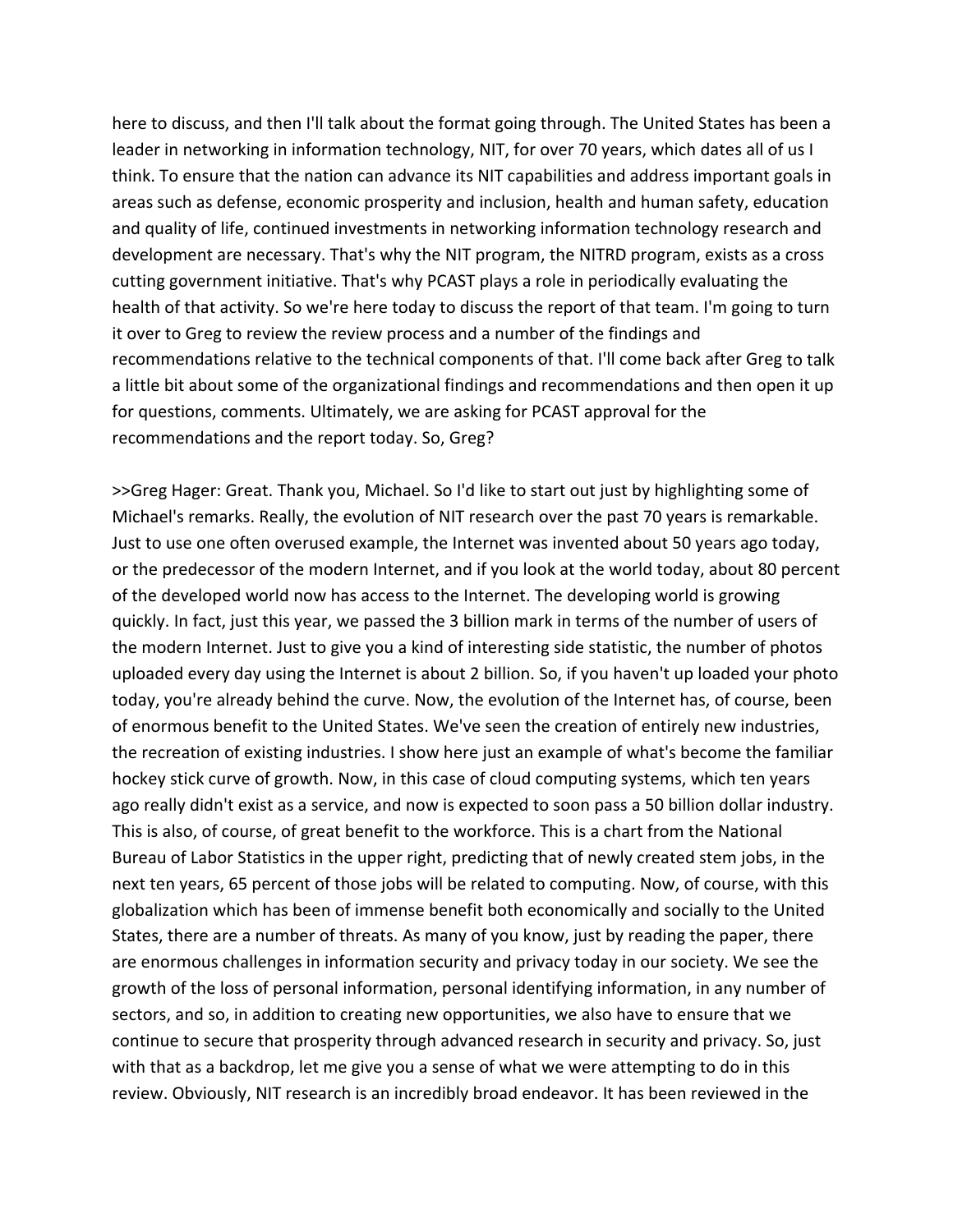past, both in 2010 and 2013, in the context of the NITRD program. The 2010 review was a very broad review. It was very much a forward looking review of the field and made a number of recommendations of areas of investment that would benefit the nation, as well as advance the organization and operation of NITRD itself. The 2013 PCAST report looked largely at the 2010 report for guidance and assessed the progress on those recommendations. Our report follows in this line. However, we tried to strike a balance between both assessing the response to the recommendations, as well as doing a review of the state of the field and the NITRD organization and making new recommendations in response to new challenges that we identified. Our working group consisted of seven individuals, myself and Susan Graham, as co-chairs, PCAST members Michael McQuade and Eric Schmidt as well as three external working members, Sarah Keesler, Bill Daily, and Eric Korevitz. We kicked off this review in about the middle of January with a first tele-con just reviewing the past reports. We commenced weekly phone meetings. Many of those meetings were interviews with experts from government, private sector, and academia. In April we had a face to face meeting where we had a chance to put together our first preliminary findings. We did an update to PCAST in May and now we are here today with the final findings and recommendations to that report. So, just at a high level, a few overriding observations that will come out I think as I review our findings as I've already indicated and as Michael suggested, networking and information technology research continues to be a strong contributor to our national economic and societal well being. It's a field that's growing rapidly. It's creating some stresses within the research and education communities. In particular competition for trained workers and, you know, relatively challenging funding environment for NIT research. One of the things we also found out about the field which is interesting, and the highlight is we're starting to see an enormous convergence of historically separate research areas, areas that typically, historically had worked really separately if you will when they're in their own silos are really now starting to thread together in a number of interesting and new ways. I'll highlight a few examples of that. And, in fact, at the end Michael will speak about the coordination operation and the continued need for coordination to maximize the impact of these federal investments. So, to frame a bit more the state of the field, I think it's important to understand—and our recommendations, it's important to understand how the field has evolved since 1991 when the high performance computing act was first passed. At that time, the computing research field really was driven in a three legged stool of computing software and networking, computing to build the hardware and software that created capabilities, software to create applications and access that capability, networking to exchange data between computing systems. As the world became increasingly digital, in particular with the growth of the Internet, we started to see an evolution where data started to play a larger and larger role in the field. In many ways software became, if you will, a mean to ab end instead of an end to itself. As we now look to today, the next evolution really has been the growth of computing in a very intimate contact with people. We all carry mobile devices. We interact now on a daily,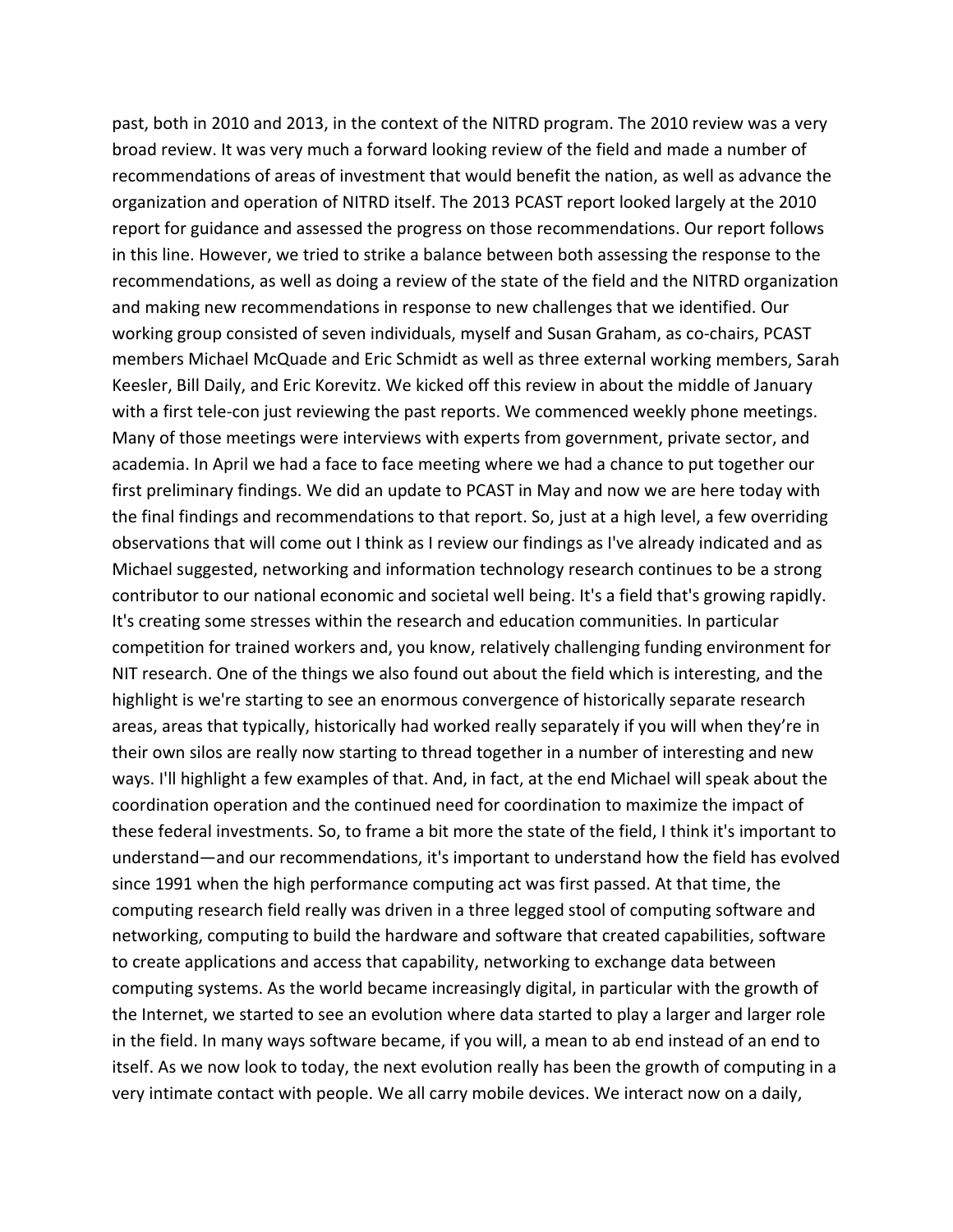hourly, some of us minute by minute basis through the Internet, and at the same time an ever deeper integration of computing into our physical world, our cars, our kids' toys, all have computing inside much them now powering them and creating new capabilities through these physical devices. So, if we look at the world today from the world of computing research, we see now a field that's only driven by its own internal innovation and manifest destiny, but a field that's now deeply embedded in a variety of important societal thrusts, and really, we're seeing now a drive not just from computing but from external factors in terms of how we shape and develop computing research, and so, our report again reflects really this emerging ecosystem of the computing research field, and I would point out that this evolution has not diminished the important of the NITRD organization, but rather, it's increased its relevance. I think there's more and more a strong need and role for coordination among to enhance the federal investments of NIT research. So, let me now turn to a review of some of the findings of the report. We chose to highlight eight areas within the report. So, the first of these are two areas which actually were highlighted in past reports and I'll just give you both an update and a sense of what the translation of these areas could be. So, cyber security and health are both national priorities. Cyber security we already saw in that opening chart, essential to be able to build secure and reliable computing systems to defend against to attack and to be resilient in support, also not just defend but also attribution when the attack occurs. There have been great investments in this area by both NSF and DARPA. We've seen a number of interesting research progress in this area. I think that what we find as we talk to leaders in the field is that the next step is to start to understand how these findings should translate into application in computing systems, how to design systems at the outset so that they're secure and resilient, how to make sure that those advances are translated into practice. A second finding in cyber security is that while we think about the advances in the technology, we need to consider also the human element. The fact is that many security issues arise not because of technological limitations, but because of human limitations, and as we design these systems, we have to keep in mind, not just the technology, but, also, the human aspects of that technology. Health, likewise, there have been a number of responses to prior recommendations; both NSF and NIH have made investments in advancing NIT research in the health area. We're seeing a growing innovation community in that space. Like with cyber security, what is important is to ensure that we capitalize on those advances by connecting those—that research into practice. So, in particular, we highlight the need for open platforms and open standards to access data, to access technology. We also highlight the need for paths for translation, the ability to deploy, test, and revise innovations in the healthcare environment. So, pathways directly into a laboratory that really is our healthcare system. So, in both of these areas, they remain critical. Past investments have created progress. We need to capitalize in those investments by promoting collaboration public private partnerships and in particular paths for translation into practice. So, let me talk about too other areas that have actually have received federal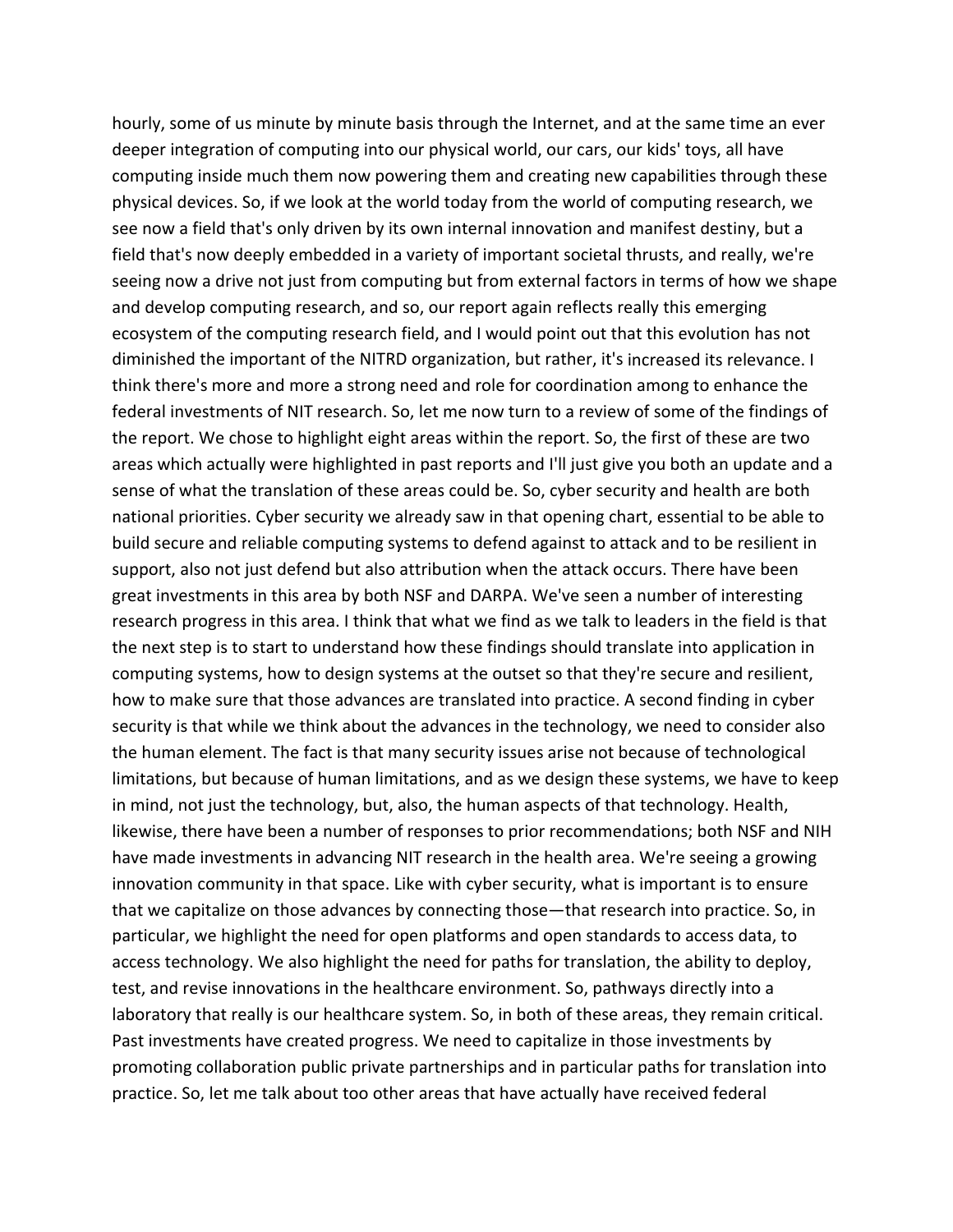investment in response to prior recommendations, big data and NIT enabled interaction with the physical world. So, in big data there has been a big data initiative that has spurred advances in big data computing. Of course there is already a vibrant industry also that's developed in this area. In NIT enabled interaction with the physical world, there are programs in cyber physical systems and the national robotics initiative which was launched just over four years ago. So, both of these have created numerous advances in the field. Again, in both of these areas what we highlight in our findings are the needs for first creating open standards and open platforms so that as the industry advances the academic research field is able to have access to those advances and to build on to those advances. In big data, we highlight the need for continuing long term research, to look not just at analysis and inference, but to start to look at issues such as assessing the quality of data and what that leads to in terms of confidence and uncertainty, as well as moving from finding causality in large datasets to starting to understand causality and the causal relationships among activities or processes that are observed through these big data systems. In NIT interaction in the physical world, one of the interesting observations is as I alluded to earlier, a convergence. The convergence is that as we see more and more computing embedded in the physical world, we see more and more interaction of people with those devices, and so we're seeing more and more interest in need for research that advances not just the fundamentals of autonomy and developing autonomous systems but systems also that are able to interact in a smart way and appropriate way with people in the world around them. So, again, these are areas where we see a continued need for multiagency and multidisciplinary collaboration. These are both areas which cross multiple federal agencies, both at the fundamental level as well, in terms of mission research in many areas, and we need to ensure that we couple the basic research in these areas through those mission agencies with effective means of deployment and testing. Developing systems, but also testing them in sandboxes and on platforms that are appropriate to mission needs and appropriate to areas of endeavor that make use of these technologies. So, in my opening slides, I spoke a bit about the fact that we're seeing more and more intimate interaction between people and technology, and this is another theme we highlight in the report. So, what we find is that there are really two areas that we'd like to highlight. So, these are the areas of privacy in cyber human systems. So, privacy is an area that has been called out in past reports. In fact, PCAST itself has also taken on that issue and discussed it and issued reports. It's an area that continues to need attention. It's a difficult area because it is an area that is at the intersection of technology as we understand it but also of social science and of issues in regulation. How do you develop technological systems that enhance privacy and at the same time can be used in a way that conform to an agreed upon set of rules. So what this requires is really a bringing together of the technology community with social sciences, with cognitive science, with psychology, in some cases with anthropology to understand what is the meaning of privacy and how is privacy then reflected in technological systems. Cyber human systems is an area that is really exploding in many ways. It encompasses,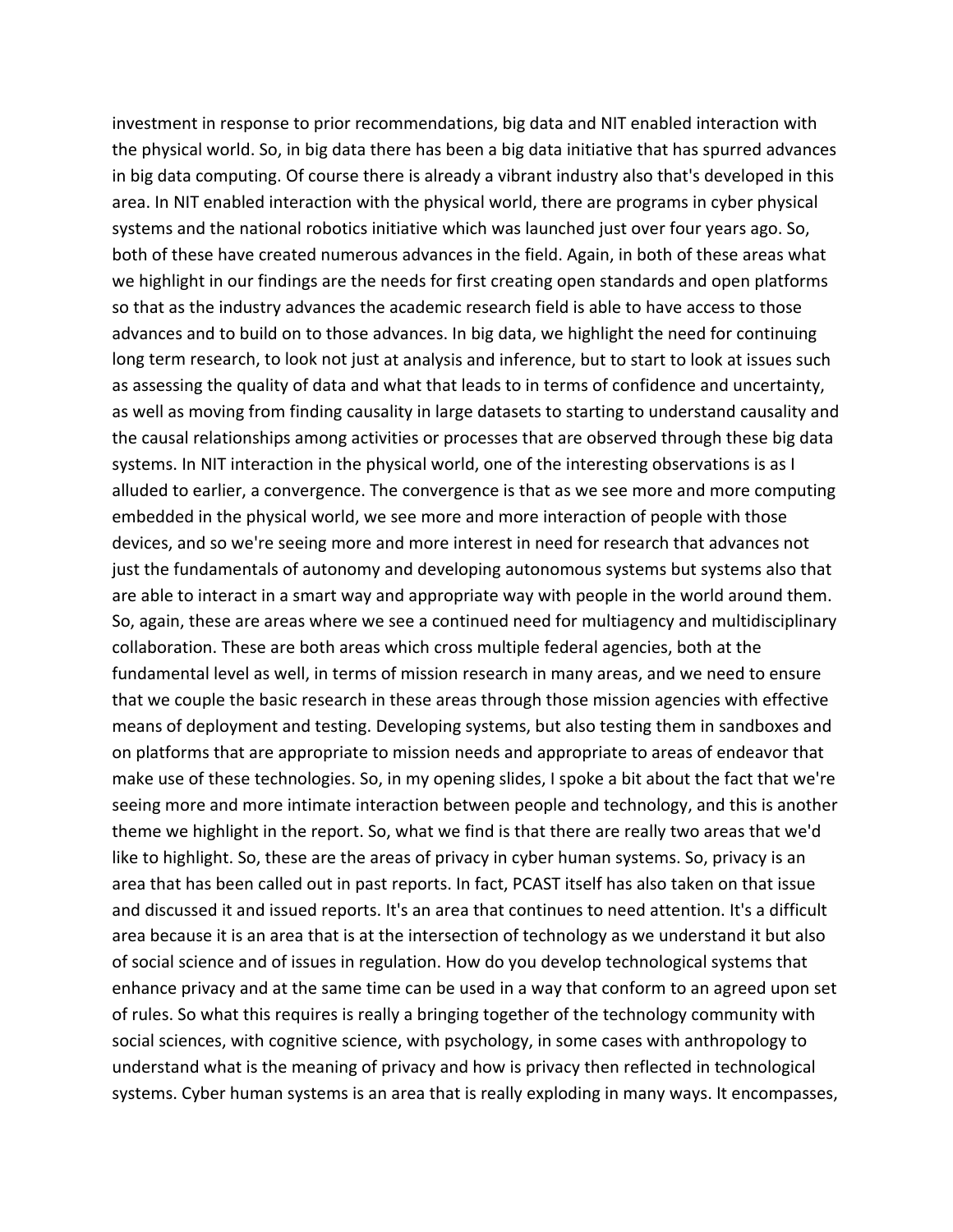broadly, what we historically would have called human computer interaction, but now has grown to include platforms for social interaction, platforms for human computation, the ability to gather workers together from around the globe to solve complex tasks by breaking it into small pieces and having those workers collaborate to solve that problem, and more and more, it's starting to bridge, as I said earlier, into the area of physical intelligence. How do we develop systems that are socially aware and socially intelligent, able to interact with people in appropriate and safe and trusted ways? So, these are areas which deserve continuing investment. They require broad multidisciplinary research, but, they have the—they offer the opportunity to do advance—or address important societal problems. So, in our report we also would like to highlight the technology base. It's very easy in today's world to look around and see the immense advances in information technology and to lose track of the fact that, as I said at the beginning of my presentation, really the stage for those advances was set decades ago, and at the time that that stage was set, we did not know where the field was going to go. So, it's important, it's crucial, that we continue to invest in long term fundamental research in networking and information technology, in computer science, in electrical engineering, to ensure future advances of the field. One particular area we highlight is high capability computing. We are nearing what appears to be the end of what's popularly known as Moore's law. For years and years, we've always been comfortable with the fact that if it's not fast enough today I'll just wait a year or two and it will be fast enough then. It's not clear that the fundamental physical property that has supported Moore's law will continue, and so, there is an important need to understand new research directions in architectures, algorithms, and software that will continue to advance high capability computing for both computing intensive and data intensive computing systems. So, again just highlighting the need for long term research in NIT, as well as in particular the need to continue to support high capability computing systems. Last, I'd like to highlight the workforce development in that opening chart. I pointed to the huge need for skilled workers in the NIT space, and we find that there are numerous opportunities to enhance the pipeline to build new skilled IT workers, to identify them very early. In many countries it's now common in high school or even earlier to identify students who are skilled and are capable and interested in NIT and to nurture them and to move them into the pipeline, and it's important that we continue our investments and to develop programs in this area. It's also crucial that we pay attention to diversity of the field. In particular, for example, women continue to be largely underrepresented in the networking and information technology field. It's crucial we design programs to capture that capacity in our workforce and bring them into the fold. So, again, we find that we need to develop programs to grow the pipeline, to retain students at all levels. We need to train and retrain workers, and we need to pay particular attention to diversity to develop the capacity we need to continue to advance the field. So, those are the technical findings of the report. What I'd like to do at this point is to turn it over to Michael to talk a bit about the NITRD process itself.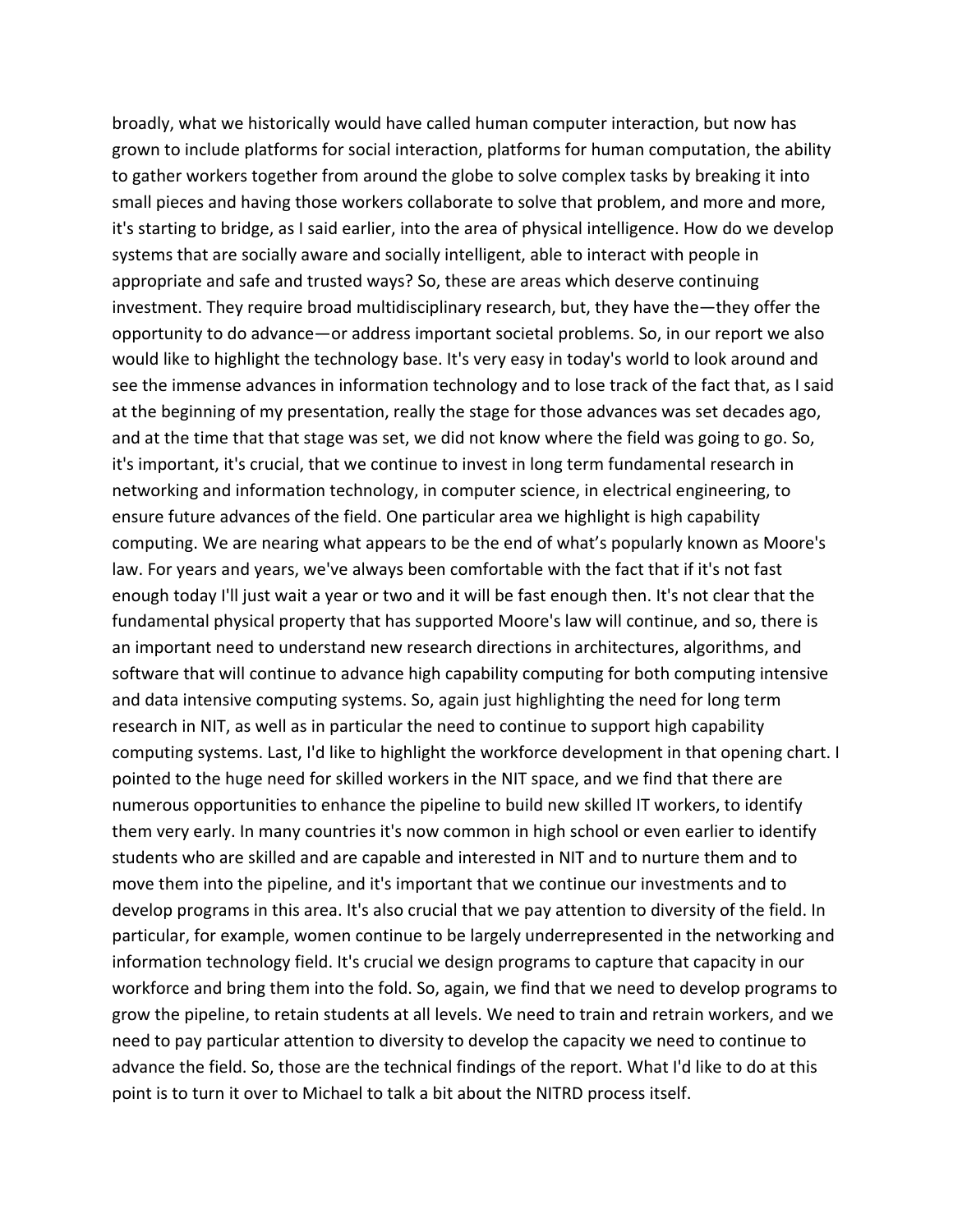>> Michael McQuade: Thank you very much, Greg. In addition to reviewing the technical components, research components of the program, as we always do, we reviewed the coordination aspects and the way the program itself is run. So, first of all I think our findings are that the program continues as we have said to be vitally important as a national investment and that the budget reporting and coordination mechanisms that are used for this kind of crosscut initiative are appropriate and continue to be important, that the model of coordination that occurs through the NITRD subcommittee, the NCO and the NITRD groups which I'll talk about in just a moment, is both appropriate and beneficial to the community. It's also a very good example of government initiative, crosscutting initiative that has significant outreach in connection to the external community. We find that very positive. We do note, if you can click one more time, that our previous recommendation from the previous reviews that the budget reporting structure and coordination modernization has not occurred. There has not been major progress in that area. So, if you go to the next slide, in particular as many of you know, the government investments in NITRD are tracked through a series of what are called program component areas. These are broad areas that are used for accumulating budget categories and tracking investment over time. Those have not changed substantially since the beginning of the NITRD program, and over time, as various research themes have progressed to the point where they are now commercial or whether new themes have arisen. We have significant misalignment between the PCA's and the day to day operation of what NITRD is going on. So we recommend specifically that OSTP, NCO, and the NITRD subcommittee in direct collaboration with OMB create a process for periodically reviewing the PCA's, revising those as appropriate, and that that be done on a periodic basis, something in the range of five to seven years seems to be an appropriate task. We did take a look in the review process at the current PCA's and do make a set of recommendations on which ones should be put in place for the 2017 budget cycle to reflect the state of the industry, the state of the research agenda, that we have going forward. Next slide. The NITRD program is accomplished through a series of groups of various scope and sizes, special working groups, community groups, groups of practice, communities of practice. That coordination process for the creation, operation, and potentially sun setting of those groups, appears to be opaque at best, and not particularly rule driven, so we do recommend that the NITRD subcommittee in collaboration with NSTC and OSTP establish specific language that describes the purpose of each of those groups, both the purpose of the hierarchy of groups and the groups themselves and what the mechanism should be for establishing monitoring and terminating a particular group over time, that the NITRD subcommittee in collaboration with NCO and OSTP set up a process for periodically reviewing the groups and that each of the senior steering groups which are the highest level aggregation of foci within the NITRD program, establish a process to periodically publish the results, the direction, and research and coordination plans in each of those areas of interest. So, strong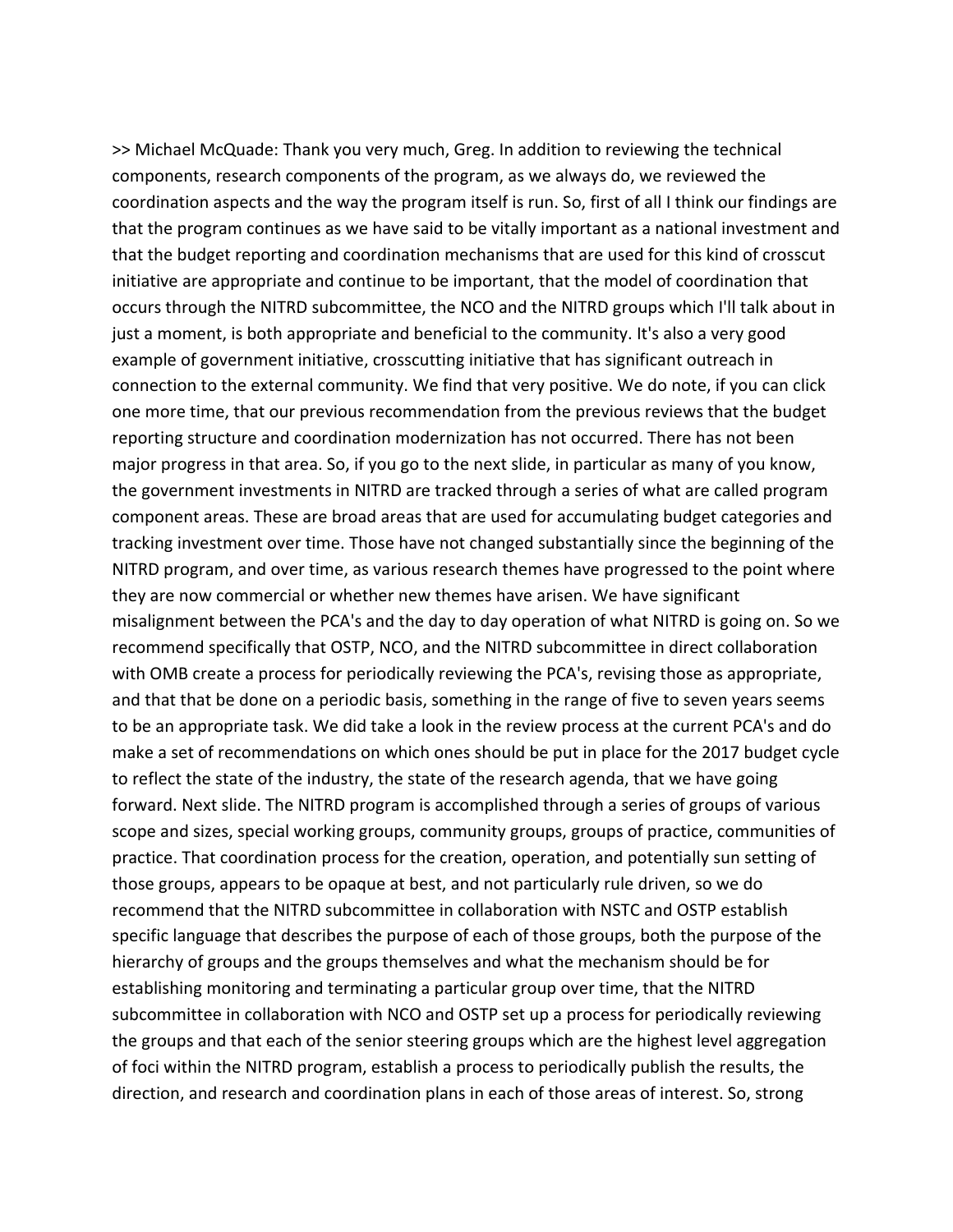endorsement of the structure, strong endorsement of the way the structure accomplishes its work. Some very specific recommendations on how that structure should be kept live and vital, how the PCA should be reviewed and upgraded on a periodic basis and those are consistent with past recommendations that PCAST has made in its reviews. Greg, back to you.

>> Greg Hager: All right. Thank you, Michael. So, let me just briefly close by saying, you know, the U.S. information technology industry continues to be an industry that is the envy of the rest of the world. We continue to be a world leader in many, many areas. As we have seen the research community continues to grow and evolve and NITRD, I believe, we have found in this review, plays an important role in helping to guide a strategic federal investment to continue that innovation to create new ideas and continue progress in this area. So, with that, let me close and I'm happy to take questions.

>>John Holdren: Good. Well, thank you very much, Greg, and Michael. A couple of flags up immediately. Chris Cassel is up first.

>>Chris Cassel: Thank you, and thanks to everyone who contributed to this report. I'm struck by the growth of the recommendations about healthcare, which is an area that I'm very involved in and as Michael knows and PCAST knows, PCAST has made numerous recommendations towards accelerating access to healthcare data in more usable and fluid ways and so you rightly emphasize big data, the explosion of sources of data for healthcare, including but not limited to what we think of as health information technology. And, you know, the uses of this is for health monitoring, for all kinds of reasons including public health issues, both in the United States and globally, but also research and decision support and performance measurement for the health system as part of systems engineering in healthcare delivery and sort of a whole range of topics. My question is, just yesterday, and again later this afternoon, we're going to be meeting with people who are leaders in the national effort to accelerate progress and health, specifically in electronic health records and the way in which that data is used. Do the groups that you're and I guess this is a question, Michael, for you, because I don't really understand the structure of NITRD and how it works. Do these recommendations have any landing place or receptor site in HHS and how—because this is a very strong set of recommendations. How does this have impact with the people in HHS who are on the ground trying to make this thing work?

>>Gregory Hager: All right. Thank you. So, one of the things we try to do in our recommendations is to target those recommendations. So, clearly Health and Human Services, NIH, NSF, all play an important role in the development of this ecosystem. What we've tried to do in the report, as you said, is to highlight really both the opportunities and the barriers and the barriers really exist. There are obviously many sources of barriers, the regulatory and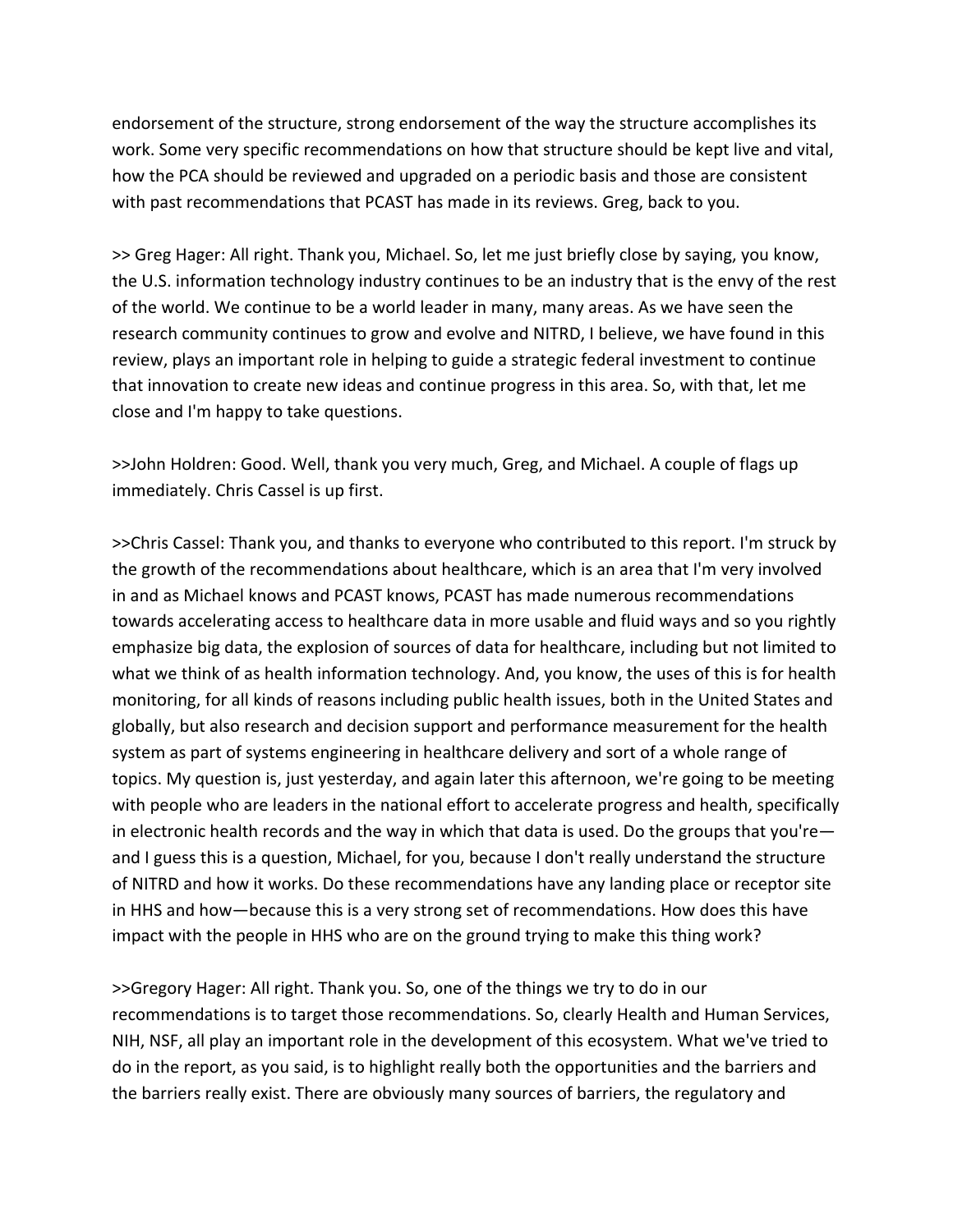personal privacy barriers. There are also interesting barriers simply in the fact that we do not at this point have broad standards, broad open interfaces that allow access to data. So, what we've tried to do is to really highlight, I would say, the bookends and focus is on the agency. So one book end is how do we provide the best possible access to data and to technology so that researchers can actually connect to the real world problems, and those recommendations are targeted again at NIH, NSF, HHS, and also as I suggested in my presentation the landing place for that technology. I think, you know, we talk a lot about getting access to, if you will, the inputs to the system. We don't talk a lot about how do we actually realize the outer puts of the research system and I think a lot of what we tried to highlight in the report is the need for the ability to rapidly deploy, to rapidly test, to rapidly innovate, as we're familiar with in the IT industry, but we're not familiar with that in the healthcare industry, and that's really one of the, I think, key recommendations I'd like to highlight in your report. Thank you for your question.

>>John Holdren: Good. Maxine Savitz is next.

>>Maxine Savitz: I want to thank the committee for doing this review. You've done very well. One of your summaries is that the U.S. continues to be world leader in this area. Doing this assessment, did you since the last review, are there any areas where U.S. leadership is at risk? Did you look at that?

>>Gregory Hager: Thank you. Yeah, when we started the report we actually specifically tried to look at that question and I think there are a number of new emerging trends that we really should pay attention to. I'll give you two examples. So, first, in the area of computing in the physical world, the European Union just announced a 2.1 billion Euro initiative. That's billion with a B, initiative in robotics, called the Spark Initiative. It is a public private partnership. It is one third federal investment and two thirds private investment. But it obviously dwarfs any investment that we in the United States are currently committing to that particular area. Another area that's worth highlight something high performance computing. So, we no longer have the fastest super computer in this country and in fact there are, you know, unnamed countries in Asia who are continuing to invest to ensure that they do. Another important, but more hidden, fact about that is the question of the capacity of the system. So, it's easy to identify the fastest super computer and say are we winning, but if you look at Japan, for example, they made an enormous investment in developing the broad capacity of computing systems, and so these are, I think, two examples of areas where if we look around the world there are other countries that are investing heavily, looking, in many ways, for that next great innovation that, in some sense, leap frogs where we are today. Thank you.

>>John Holdren: Good. Dan Schrag is next.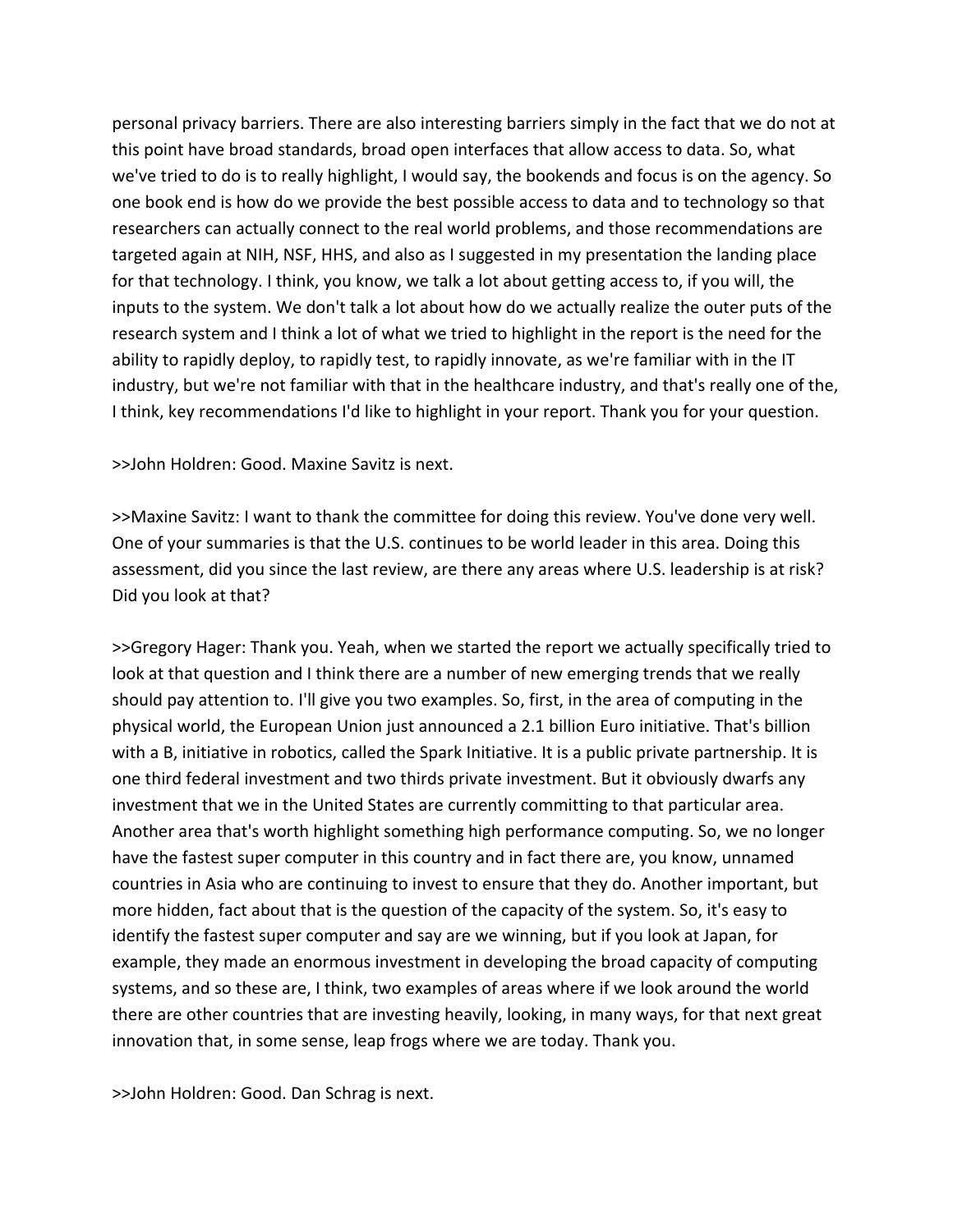>>Dan Schrag: So, you mentioned the public private partnership in Europe and clearly this is an area that U.S. dominance is partly because of the incredible achievements in the private sector as well, and the report discusses the intersection between the public and private investment here in the U.S. I wonder if you could elaborate more just a little bit more on that relationship between the private sector and public sector and how the public investment takes advantage of the huge private investment in the U.S.

>>Gregory Hager: Thank you. So, you know, one of the things—so, I've been a department chair in the past, and so, I've started to, you know, in the process of recruiting faculty started to think exactly about this question of what is the leverage that federal investments can gain through the private sector and vice versa, and I'll highlight that in fact next week. The Computing Community Consortium is leading a round table on this very topic. One of the things we're seeing more and more within the academic research community is there are many areas of computing research where advances depend on collaborations with the private sector. So, as you see the information industries, for example, develop, more and more they're capturing data that there's simply no way a public university or a researcher could have access to except through a partnership with private industry. If you look at the growth of cloud computing and computing capabilities, those are enormous capabilities that, again, if you're doing work not just in the use of computing capabilities, but in the development of new computing capabilities having access to those facilities is a crucial part of being able to advance your research, and the relevance of your research depends on that advance. If we look a little bit further ahead, we look at, for example, computing in the physical world, we're starting to see, you know, the emergence of an industry. I think the opportunity there is a dialogue between industry and academia to create common standards, means of transferring new technology innovations from industry back into academia as a platform to build on so that academia can now transfer new innovations and ideas back into industry. So I think this notion of collaboration through common standards, through, you know, sharing of data and capabilities, and also through new programs that allow movement of people from academia into the private sector to learn about problems at the cutting edge in industry, but also moving back to academia to then advance their research in those problem areas, I think these are all huge opportunities that could really advance the computing research field particularly in a time of relatively flat federal funding when, you know, the only real way to grow our innovation capacity, I think, is to look at new funding models. Thank you.

>>Michael McQuade: If I could just have one comment. I think it's what makes the whole discussion about human resources so vital and so complicated here because this industry is so important from an innovation point of view and the sort of historical models that say all the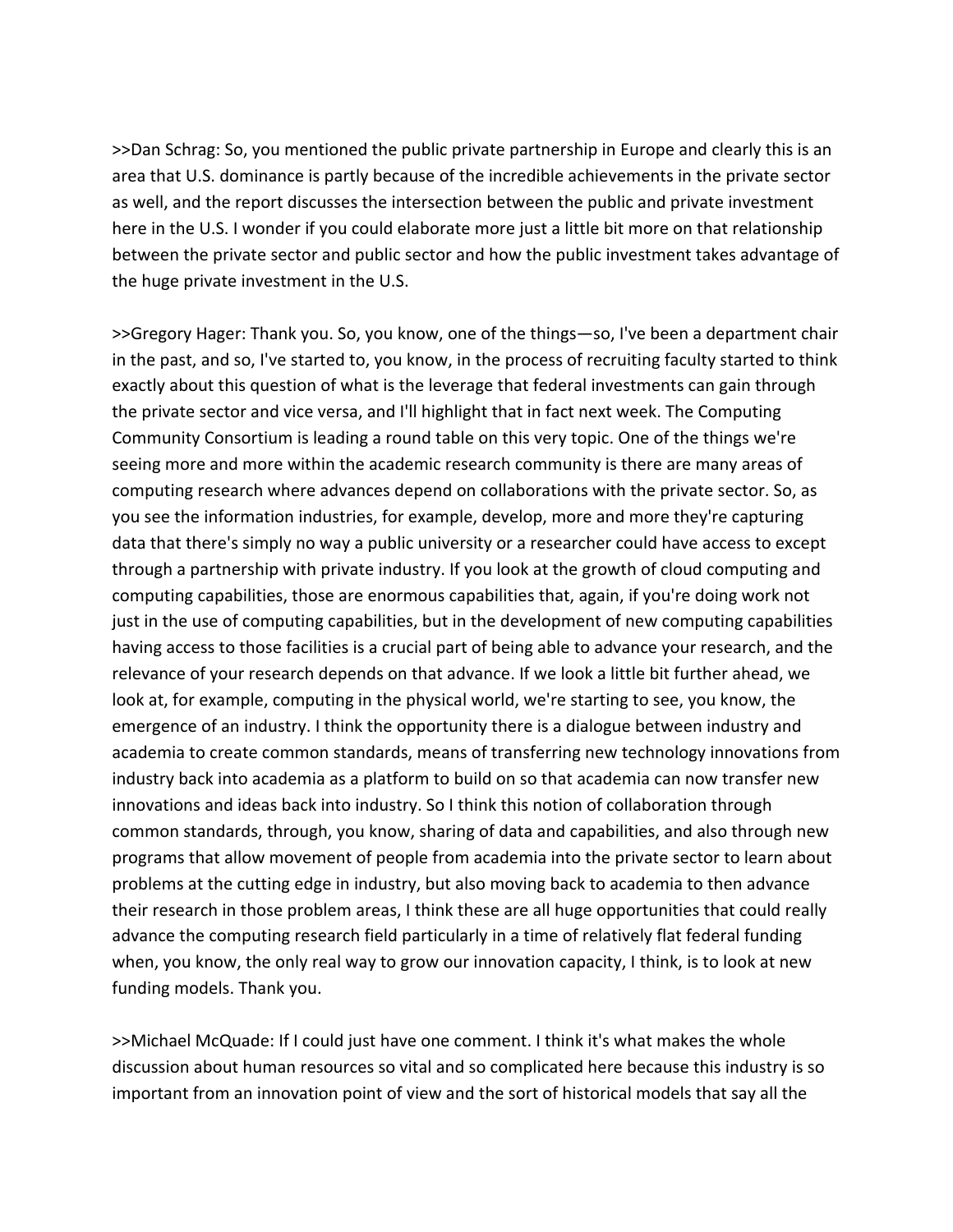science is done in University and then that gets translated to somebody who innovates a new product, just isn't the model, and so, when we talk about the need for people, we need people in so many different categories. We need people who just do the stuff that needs to be done to keep the water flowing. We need people who are deeply involved in fundamental research. Some of those are going to be in University. Some of those are in the practicing community itself, and then part of the focus that we have on making sure younger people engage as diversity as possible is because the innovation criteria that comes from people thinking not just about the science, not just about the underlying computer signs, but what's the next big thing, and so, this challenge around human resources—it's a wonderful opportunity for us, but it's a very big and broad challenge we have in front of us.

## >>John Holdren: Jim Gates.

>>Jim Gates: Thank you and, again, kudos to the team for putting together the NITRD review. It's been very interesting over the last several years here on PCAST as we watch the evolution of these reports and also very encouraging to hear from this report that part of your effort was to look back to see what was effectively implemented from past reports. So, I thank you all for your efforts. Your last transparencies spoke to, again, this issue of people problem that Michael just alluded to and it's, you know, PCAST has looked at stem education on a number of scales the last several years. Part of your problem is actually a very different problem. It's something that one of our colleagues called the gazelle problem of actually identifying the gazelles early enough to actually pull the system forward. That's not something we've had a chance to really delve very deeply into because we've been talking about lifting the entire ship because this Administration as well as this PCAST is particularly focused on the leveraging of science and technology for the benefit of the American economy and the American people. So, are you and your colleagues thinking a bit more about what might be the final word in your report in this domain of stem education as it relates to both the gazelles, as well as the broad need for more access among the workforce to make this, to continue to make this be a jewel of American innovation?

>>Gregory Hager: Thank you. Yeah, so you're absolutely right, there is really both the broad, as you say, bringing up everyone, making sure that we have the broadest possible workforce but also identifying future leaders, and we do call that out as an important challenge for the field in something where there are a number of opportunities for progress, and so, there are both findings and recommendations related to that.

>>John Holdren: Well, I see no further flags so it's probably time for us to vote on whether to accept, with the usual provision, subject to final edits, the recommendations of the NITRD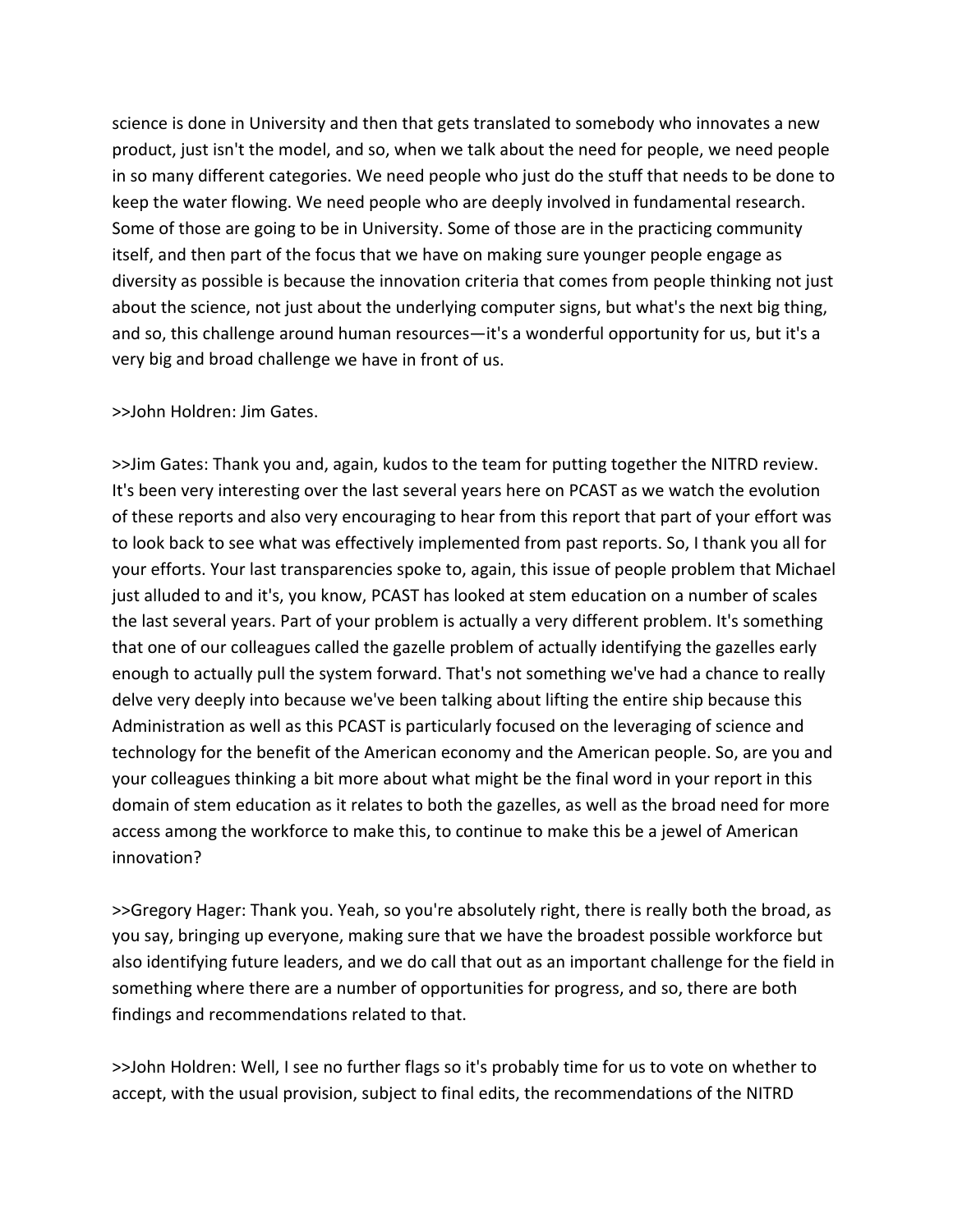panel. Can I ask all the PCAST members who are in favor of accepting those recommendations to raise their hands? All those opposed? Abstentions? Seeing none, the recommendations are accepted, subject to final edits. Let me again thank the team—Greg, Michael, Eric Schmidt, in his absence, and Susan Graham, in her absence. But, great job. Thank you for that.

#### **Technology and Aging: Innovators**

>>Eric Lander: I'd like to welcome everybody back for the continuation of this morning's meeting, The President's Council of Advisors on Science and Technology. I will chair the second half of our meeting. We're going to be focusing on the topic of aging and technology. The PCAST is engaged in a study about the interaction of aging and technology, ways to use technology, ways in which the nation can use technology to really support the needs of a growing population of Americans who are living to older and older ages, and make it possible for people to have the autonomy that they very much demand and the health and the other services, taking into account the very different experiences for people as they're older. Now, the idea that aging and technology go together is not necessarily obvious to everybody. Many of the technology applications over the course of the past decades, the transformative things that you think about on the Web are often associated, at least in the first instance, with the needs of say 20 somethings. I think you can think of many examples of innovative companies that have done that, but in fact, we have with us today two innovators who are thinking about using really quite advanced technological approaches and thinking about remaking the social support network to provide services for elderly Americans or older Americans and I think it struck us all that this is just an area of tremendous unmet need and tremendous business opportunity, and so, we in the course of informing ourselves about these things have invited today Seth Sternberg and Kai Stinchcombe. Seth Sternberg is the co-founder and CEO of a company called Honor, and he's going to tell us about how Honor is involved in helping to rethink the provision of services for older Americans and before that, I think characteristic of people who are involved in creative things on the Web, he was the CEO company of Meebo which brought instant messaging to the web. Kai Stinchcombe is the CEO of True Link financial, and he has founded and led companies across the financial services and tech industries and given that experience, he's now looking at the experiences of financial services, particularly to older Americans, and so, welcome, to both of you. I'm going to ask you each to present briefly and then we'll have an opportunity for the PCAST to present and for that general discussion. I'll ask Chris Cassel who's been leading our study to lead the discussion. I don't know if you guys have agreed on an order, yes, we have it looks like. Seth Sternberg is up first. All yours.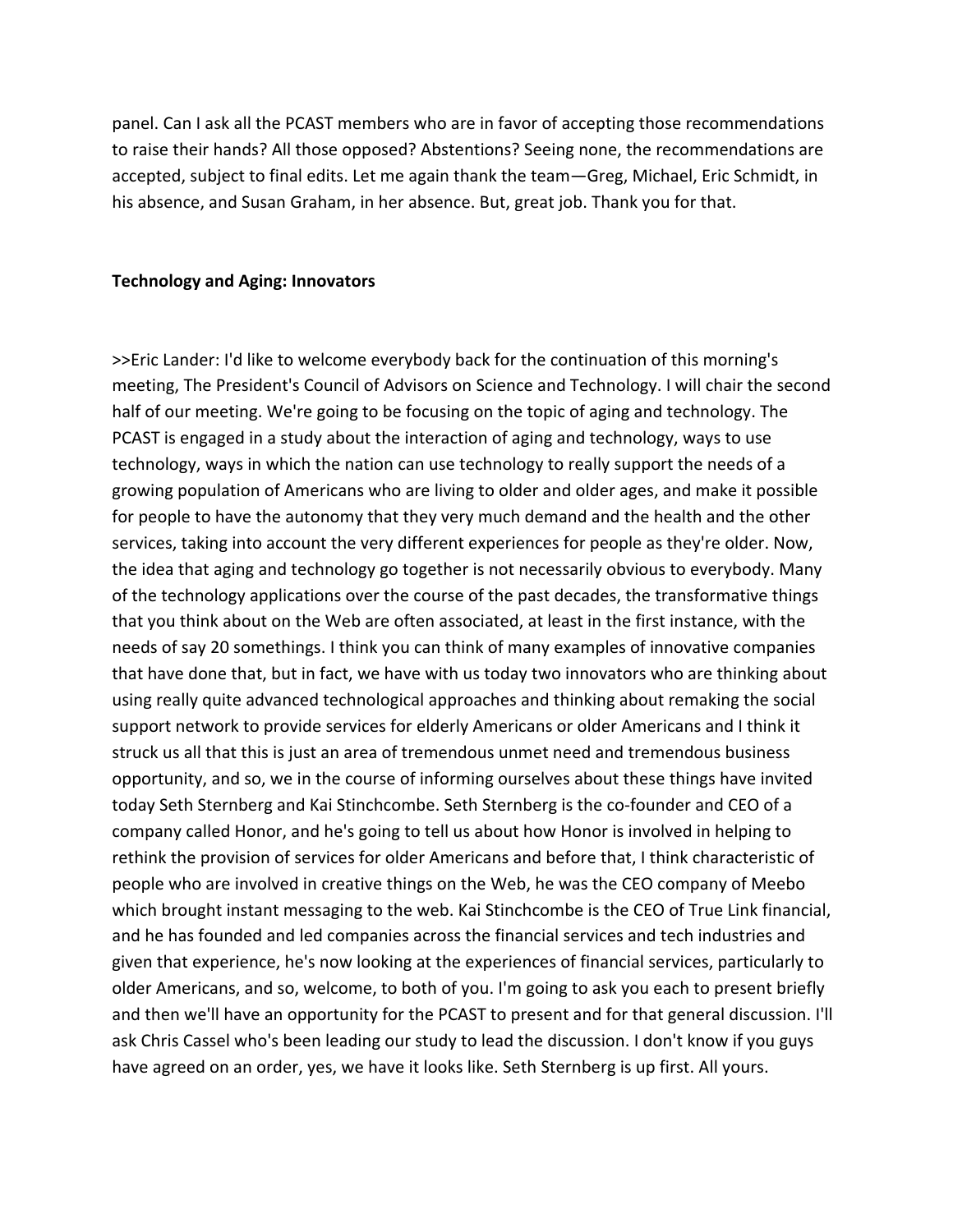>>Seth Sternberg: Cool. Well, thank you, guys, very much for having me here. I really appreciate it. This is a pretty important topic. Okay, I'll get closer to the mic, closer to the mic, and I'm going to grab this. Okay. How's that? Does that work better? Alright, so, thank you all for having me here. I really appreciate it. I'm really psyched that you guys are actually looking into how technology can help our older Americans stay in their homes as they age. It's not something, as you said, that people naturally go to, but I think it has a lot of relevance. I think there's a lot of innovation we can accomplish there, so let me take you through some stuff. First, I want to talk to you a little bit about just how I got to this, like why I'm doing Honor. So, that's me when I did not have gray hair. I had more hair and I was 18 years old and that's my grandmother, and I recently flew to Connecticut which is where my mother's from, and I grew up there too. My mother, you know, picks me up at the airport, Bradley Airport, for those of you who know it, and she started driving me home to my home in West Hartford, and as she was driving me home I just noticed that she was driving a little bit slower than she used to drive, and I was like, Mom, why are you driving this slow, and she's like, well, driving's just harder than it used to be, and so, then I started thinking like five years from now, my mother loves her home, I don't want to be the son who has to say, hey, Mom, it's kind of time for you to, you know, leave home and go somewhere where, you know, you can be better off because I actually think she'd probably be worse off anywhere else other than her own home, and you can say Honor is a way for me to avoid ever having to have that conversation with my mother. I want her to be able to stay in her home. So then, I started doing research, right, and I looked into, well, you know, how would I help my mother stay in her home and what it showed me was 20 years after my grandmother passed on, basically, the world hasn't changed. Like, to keep seniors in their homes, we really haven't done very much. We haven't innovated. So, our mission is to bring joy, comfort, and grace to people as they age, right, and we put together an amazing team, I think, to make that happen. We also took one of the largest fundings in this space in order to accomplish this goal. So, Mark Andresen, who you guys met on this panel, I would imagine know very well, led our fundraising, and then, we raised—he put in \$15 million, then we raised another \$5 million from a whole host of folks across the spectrum from you know, Ben Jealous, who ran the NAACP for four years, to from Bob Kerrey, the former Governor and Senator from Nebraska, to, you know, Max Levchin, and Jeremy Stoppelman, who did PayPal and Yelp, respectively, because we really wanted as many smart brains on this problem as we could possibly get. Now I want to talk to you a little bit about some stats I found as I started looking into this problem. I initially was just looking into it for myself, right, like, how would I help my mother stay in her home, and then, these are the kinds of things that convinced me, wow, like maybe I should work on trying to solve this more broadly for, you know, the country and then hopefully the world. So, everyone knows that the percentage of our population that's over the age of 65 is expanding very quickly. The projections are that our society will invert, right, which it to say over 20 percent of our population will be over the age of 65 by, I think, it's 2035, right? So, that's pretty soon.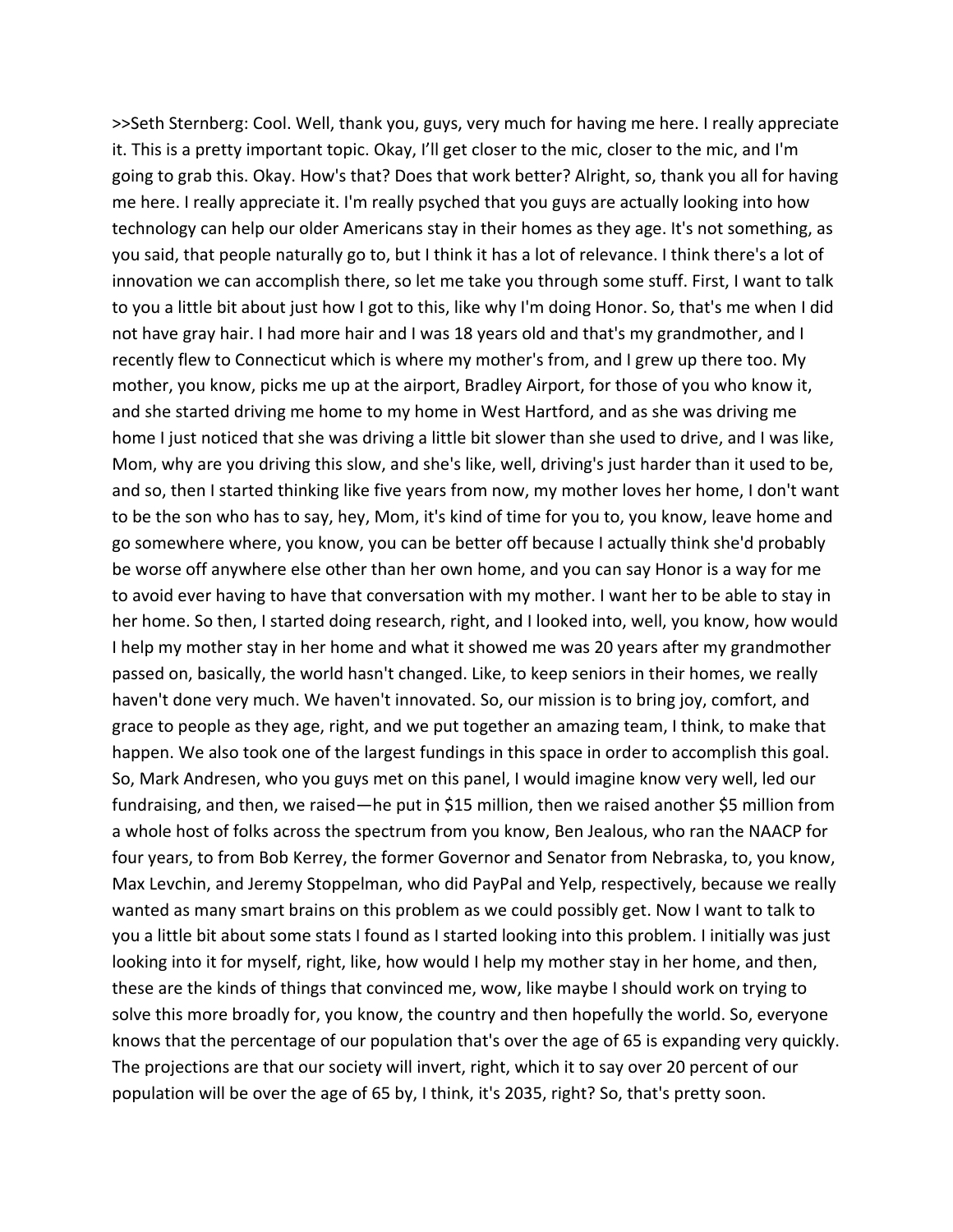Germany, Japan, Italy are already there. Northern Europe, for the most part, is going to get there before we do. Now, the other two stats that people ignore, right, on how significant this problem is, of how we're going to care for our parents as they age is, one, shrinking families. So people have less children than they used to have, and, with less children, it's just less likely that one of your four or five kids are going to stay around when you only have one or two, right? So, if you only have one or two, what's the likelihood one of them is living in the same hometown as you are, to help you as you start to need help in the home? And then you cross that with urbanization, right, so if you look at percentage of society that lives in the urban core, you discover that's going up, and people are buying or renting very small apartments that cost a lot of money that don't have enough space for your parent to come in and live with you. So you cross kind of a graying society with sub replacement fertility, with urbanization, and now you've got the makings of a really big challenge we have on our hands as a society. So then, you look at the innovation in the space, right? You say, well, okay, jeez, I hope we're working to solve this problem, and as I said, you know, what I discovered is there are various plays, very little innovation around actually helping seniors stay in their home, and the question is why, right? Why have we not innovated? And I think the dominant one is probably the first bullet here. So the belief is that innovation comes from technology, right, and then, the belief is technology and seniors do not mix and therefore, and Kai is shaking his head because he knows this is true because he's been attempting to innovate in the space as well, and so, therefore the investor class and entrepreneur class says, well jeez, we're not going to solve this one, right? It's too high risk because we'd solve it through tech and we don't believe that the population we want to use that tech for will actually use it, and the point I make to people when they say that is, well, the funny thing is that, you know, I know a lot of seniors who drive cars, use microwaves and use cell phones, and it's because those are pieces of technology that don't feel like technology, right? Technology for the sake of technology is kind of useless. It should really be technology that delivers an amazing service to someone, like getting them from point A to B. There are a couple more minor ones. I'm going really fast because I don't want to run out of time here, but entrepreneurs, oftentimes, their parents are their solution. If you look statistically at entrepreneurs they tend to come from upper middle class families. It's a psychological thing. You weren't so wealthy that you had just had your life kind of taken care of for you, but you have enough protection that you know you were always going to have a roof over your head and dinner. So, it's really your parents that actually enabled you to be an entrepreneur. This is like a statistical fact. If your parents are a solution you're probably not going to design for that problem in your life, and there's this fear, and this is the craziest one, so I do want to talk to it, that there's too much natural churn if you sell products to seniors because they're too old and they'll pass on and I say, well, that's funny because products for teenagers have this natural churn problem too, where teenagers just stop caring about your product in three years, but the nice thing about senior space is, well, at least you can look at the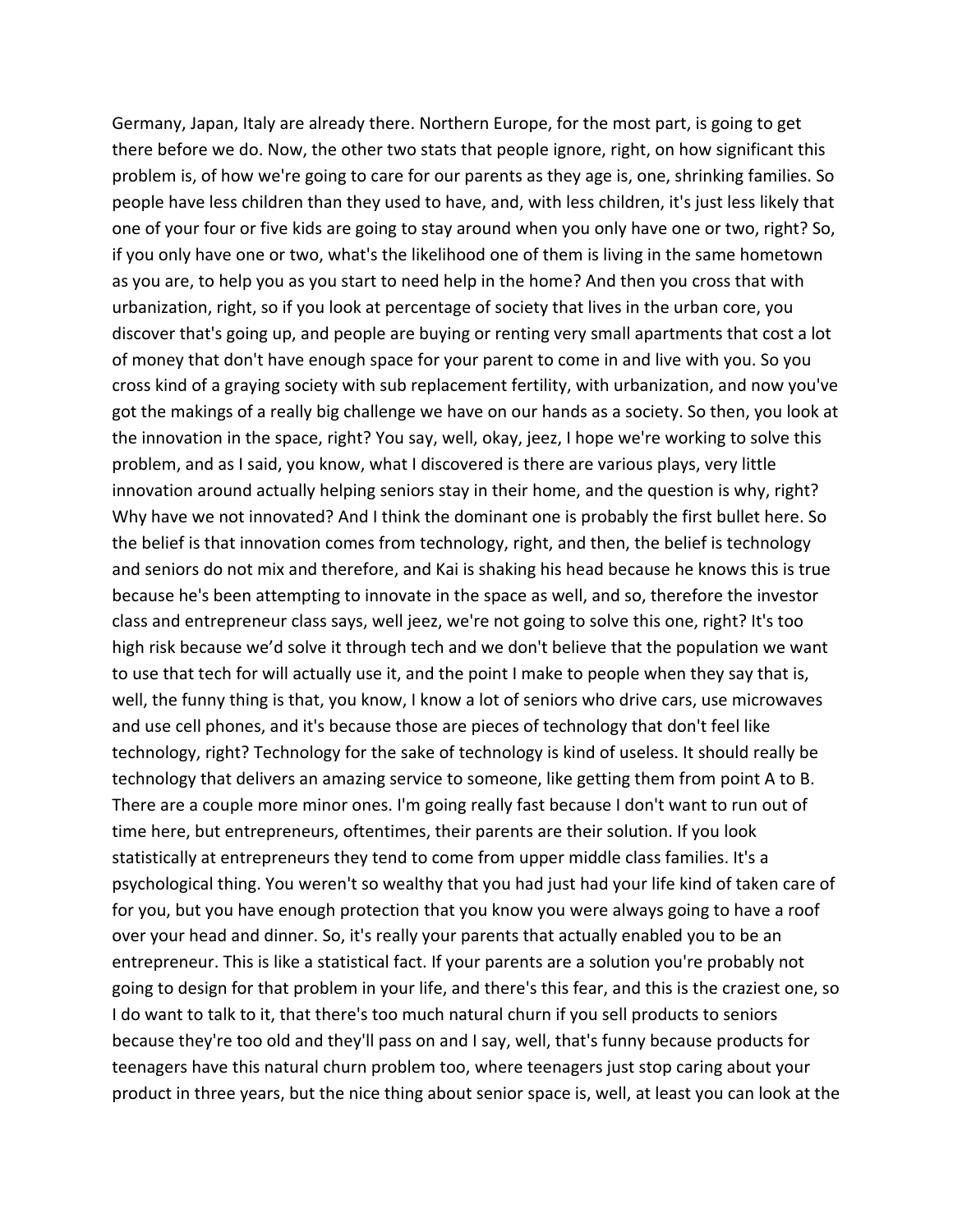present day 55 or 60 years old and know what they're going to want when they're 65 or 70, and so, I actually think that you have much less natural churn in the senior space than in, let's say, the high school student space. So, just really quick on how we're designing to fix this problem, at least on in home care, and then I'm going to talk a little bit about some recommendations that I would kill for you all to bring to President Obama. So, our approach is to completely remake private duty home care from top to bottom. In case you don't know what private duty home care is, it's when someone goes into a senior's home, so a human goes into the home, and they help the senior with what's called an activity of daily living, or an ADL, and these are things like getting out of bed, getting food, right, bathing, getting dressed, right? So, it's the things where if you cannot do one or two ADLs, you can't live alone anymore, right? So, private duty home care helps you accomplish these goals, and so, our approach is to say, well, the current state of private duty home care, charitably, is not very good. The product really needs a lot of help. So, we're going to remake that. Here's how. First is that we really focus on the three actors in this system. So, it's not just about the elder. It's also about the care professionals who are caring for that person and it's about the children, right, the adult children of those elders who are caring for that person. If they're not in good places in their own lives, it's very hard for them to be able to help take care of a senior, and so, the way we do this on the care professional side is two things: One is we give them the tools that they need to provide amazing care, and that really breaks down into two pieces. One is a lot of information about the senior before they ever walk into the home. So, an app on their phone that says, you know, here are the kind of basic conditions of this person, but here's who this person is as a human. Here's what their career was. Here's their proudest moment in life, right? So, you can really help that person as a whole human, not just as kind of a random number. Other tools like a care plan, right, on a phone, so that when you walk into a home you know check the boxes, right, here's this—it's not this screenshot, but here are, you know, here are the things I'm going to attempt to accomplish today in the home. We even monitor on the care post side for fraud and abuse, right. So, their phone looks at when they, you know, say I'm in a given job, well, are they actually geographically in the geo fence of the home that they're going to be serving that senior in. If yes, that's great. If no, then we have to get a human involved to figure out why there was a mismatch between where they checked in, and where they physically are, and then, the final one for care professionals. So, on average, this should blow your minds, on average they're paid \$9.50 an hour. On average, the official stat is they get 34 hours a week, but we've done a lot of math and we believe it's more like 20 hours a work a week. So, their full time equivalent wage is \$4.75 an hour. 56% percent of them are on government assistance. How can they take care of our seniors, if they're really put into a place where they can't take care of themselves? And so, on our platform in the San Francisco Bay Area they can earn \$17 an hour, right, which, in Bay Area, \$12 is the average, and we're doing \$17, and it's our belief that that lets us get the best people and then let's us be the most selective about who we allow onto the platform, and then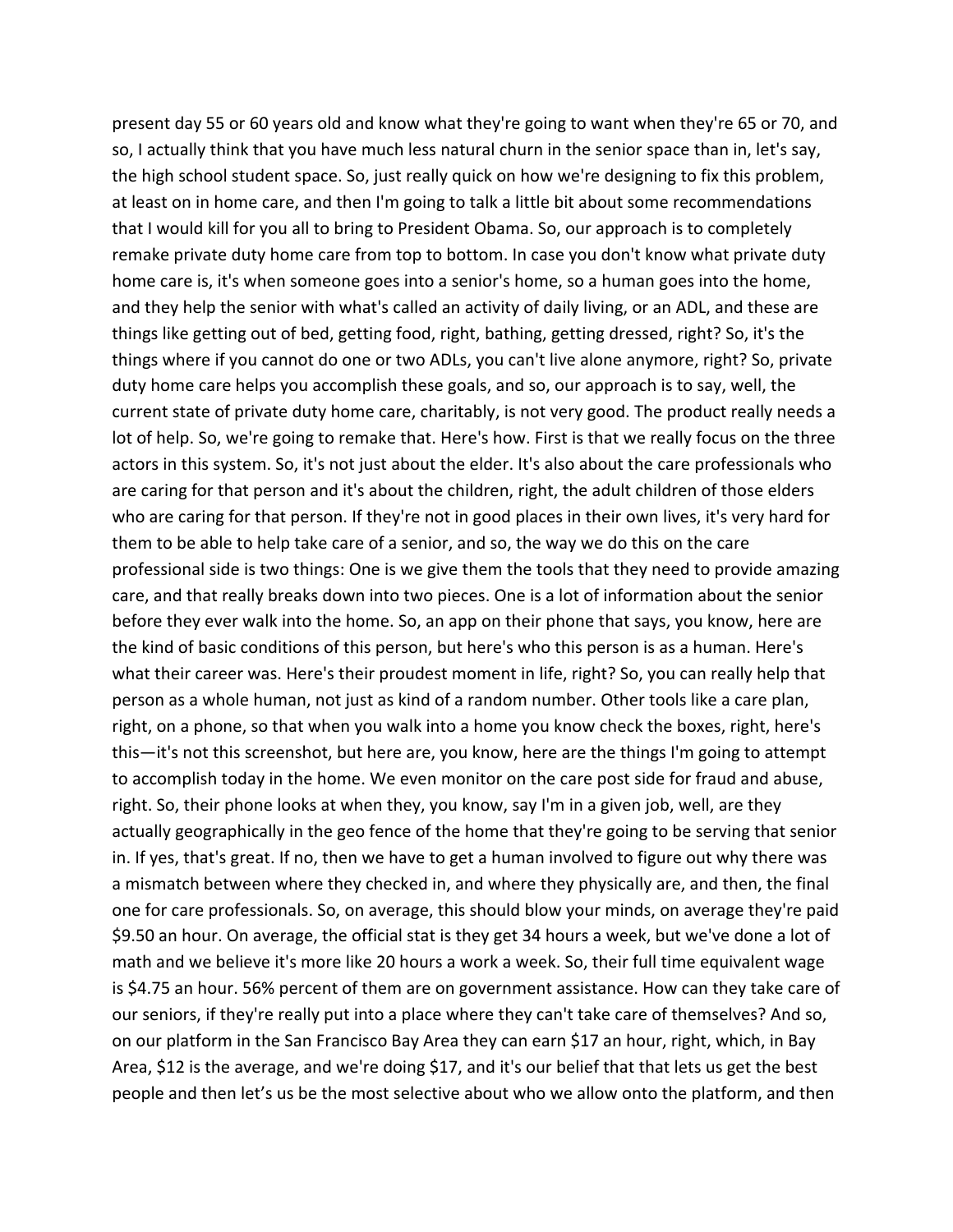we give them the tools, and put them in a better place in their lives so that they can deliver amazing care. Let's switch over to the other side, the adult children. So this is actually a picture of the adult child app, and the adult child app is really important, because when you look at the psychographics of the unpaid caregivers for seniors, and where they are, there are 40 million people in America trailing 90 days who say that they are caring for a senior because of elderly issues. 40 million, and, if you look at their stats they self‐report over time that their health degrades because they're in the sandwich generation, right? They are caring for their parents at the same time that they're caring for their kids and they feel like they are kind of losing control, right, and there's actually a feeling of guilt. Like am I doing enough for my kids, am I doing enough for my parents, this is stuff I guess you've seen too, and so, our app for them, which they can get in the, you know, the iTunes app store, is designed to give information and control so they can see, you know, this is who's coming to help my mom today, this is what they're going to do, here's a personalized note, right, about what this person, what Janet did in my mom's home today. They can press a button to text Janet. They can press a button to call Janet. Today, that's literally discouraged by the existing industry because they're worried that the care giver, that the paid care giver that they've introduced into that home, might work with that family outside of the relationship of the agency and the agency would then be cut out, and so, they discourage direct communication. So, we're, and obviously, as you can see, we're encouraging it. So, this is about information, right, which drives control, and more knowledge about how your parent's being cared for. So, what does this all do for the seniors, right, and how does the technology help? I'm just going to talk a little bit to kind of implications behind some of these kind of high level statements and give some examples. So, senior and caregiver compatibility. There are 50,000 agencies across the United States doing private duty in home care. There are 2 million paid care professionals across the United States. Do the math, 30 care professionals per agency, right? Now, if you're not using technology to match the capabilities of a care professional with the very heterogeneous needs of a senior, right, then 30 is about where you scale out. Like how do you manage more than 30, right, by pen and paper? But a computer can do an amazing job of saying this senior speaks Mandarin, has cats in the home, and has dementia, and so, therefore, we need someone who speaks Mandarin, is not allergic to cat, and has dementia training, right? And you can do that at massive scale, and you can have much better matches between the needs of a senior and the capabilities of a care professional. Visibility involvement by the family, I already talked about that, so I'm going to skip over it. Care pro earnings. So, technology fundamentally is making us more efficient, right? We can look at, like, let's make drive times between different homes shorter. Let's, you know, scheduling is done by a computer. Literally today it's usually a phone tree if a care professional is sick on a given day, you find actually in today's world, it's either the care professional is told, sorry, we know you're sick but you still have to go to the home because we can't backfill you and believe it or not that happens a lot more than you want to believe, or it's a phone tree of literal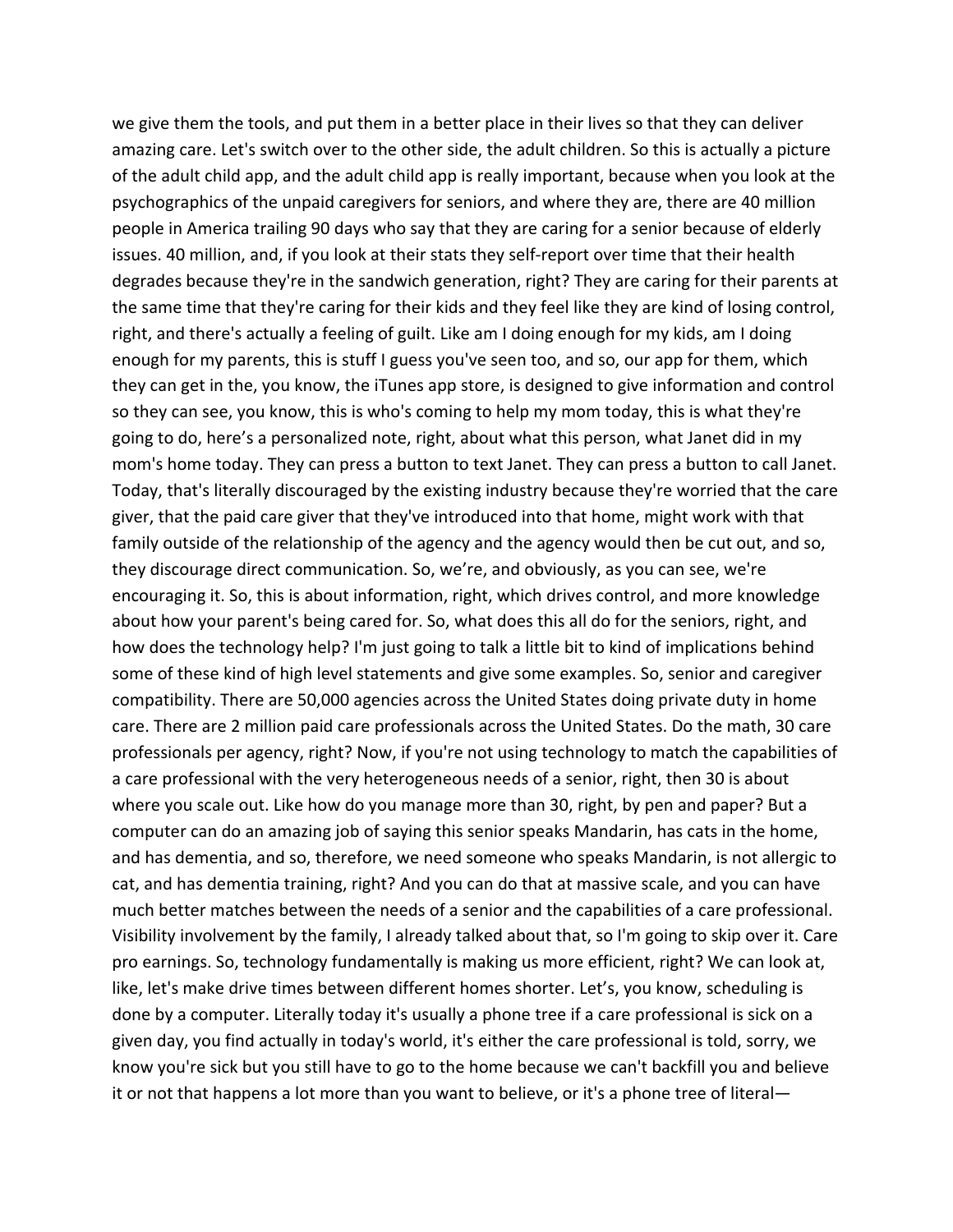there's a scheduler in the agency that dials down their people who says, hey, can you go, can you go, it's last second, I know, but we need someone there. So, that goes to quality, quality, sorry, for the senior. Care pro earnings I talked about but that efficiency, right, we can use to drive better earnings and accessibility right for the seniors. Finally, of course, if you bring data to this problem you can create a specific care plan for a given senior. I think you can drive down admissions and readmissions into hospitals if you bring in data intelligence. Clearly, cost and fraud, like I said, we are monitoring one example. We do a lot of stuff but one example is GPS. Finally, so, recommendations. First thing, please shine a spotlight on the opportunity for older adults, right, for investors, for entrepreneurs, for innovative large companies, right? We can this is a massive opportunities. Seniors spend, people over the age of 65 spend a trillion dollars a year in America. That's a huge market, but, it's completely under innovated in. So, let's shine a spotlight on that opportunity. Second, the CMS is very innovative these days. I'm really impressed with CMS, and I think they should start looking at whether we can drive down cost for CMS in terms of hospitalization readmission through private duty home care, even something as simple as a safety check, right, a once every two weeks, once an hour safety check, right. That could drive down costs. Medicare does not fund private duty home care today. Medicaid does, but Medicare could cover it. This is a classic the middle gets squeezed in America problem. Finally, for all three participants, we need programs, right? There are 45 million people over the age of 65, there are 40 million caregivers, 2 million care professionals we need to think about all three of those individuals. That's it. Thank you, guys, very much. I appreciate it.

>>Eric Lander: Thanks very much. We'll go directly to Kai, and then, we'll take questions together.

>>Kai Stinchcombe: I should be able to figure this out. So, I'm the CEO of a company called True Link Financial. We do credit cards for grannies. Which, there's sort of a moment when everybody's like, wow, this is going to be kind of out of left field so this is like the flight attendant warning, you are on this flight. If you're not intending to go there—well, here we are. So, we've done a lot of research on fraud targeting seniors, financial abuse of seniors. The thing that we found is that it is not like normal fraud, that you cannot just increase your fraud detection algorithms, because a lot of it stems from, you know, sort of error proneness or vulnerability on the part of seniors, that the mistakes that seniors make are different than the mistakes that other people make, and that there's a whole industry around teeing seniors up for mistakes, right. That we looked at sort of entrapment, or gas lighting, and we decided that we didn't have the market power to introduce that into the vocabulary, but that that's actually the bulk of the problem and, that it's almost impossible to get people to focus on that. So, let me offer an example. Suppose at 9:00 a.m.—suppose you have the inability to translate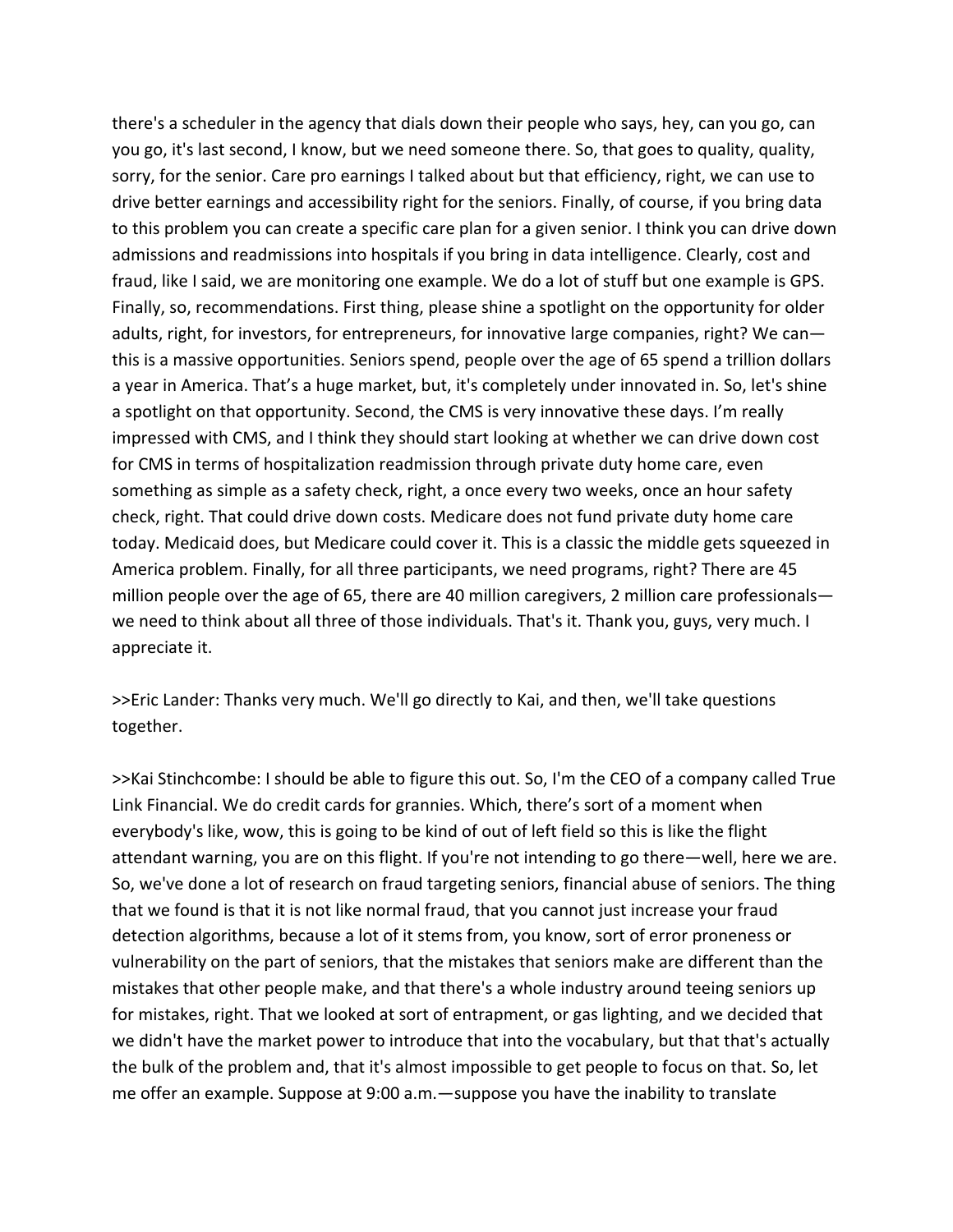working memory into long term memory, to form long term memories, which, you know, is a prevalent problem. It's not a small number of people who have this problem. You know, it's not a small number of people that have this problem. If at 9:00 a.m., I call you and persuade you to donate \$20 to my non‐profit; I can call you at 10:00 a.m. and say literally the exact same words and you will donate again because nothing has changed in your mental environment, right? And if I can make \$20 an hour on five minute phone calls with this senior, you can really go to town on that. And it was precisely that experience with my grandmother, incidentally, that caused the formulation of the company. That you go to the financial system and you say we have this charitable contributions, what can you do about that, and the response will be, well, it sounds like she's having trouble managing her money, have you thought about taking away her access to her money, which is, you know, sort of devastating if you think about the range of actions that are curtailed by not being able to spend your own money. And so, there's this sort of category of what seems to be legal transactions being done by people whose business model depends on taking advantage of vulnerable seniors. The thing that we offer is a debit card that has specific protections against this type of predatory behavior so that you can still spend your own money as you age. And the underlying thesis is that seniors are differentiated, you know, sort of—how would you say that word? Well, you can recognize the market, right, that they have certain characteristics in common and so in the way that USA serves military families, or American Express serves business travelers, that there's an opportunity for financial services specifically targeted towards seniors, and, you know, as Seth said, the role of the adult child or responsible caregivers is really critical to our ability to do this also, and I'll just sort of dive into some of the stuff that we've learned over the course of doing this that I think might be relevant to this group. The first thing is, at the 99th percentile of making mistakes, it is just all seniors that are out there, right? So, you think about, you know, sort of a time that—the word senior moment, right? A senior moment is when you do something dumb and it's not like really dumb, but it's like a little bit dumb, and so, you think about people that are buying all in one vacuum cleaners and mops on TV, or, you know, being taken in by somebody calling on the phone posing as a family member, you know, you sort of did something a little bit dumb.

>>Eric Lander: Is that data, or rhetoric, the 99th percentile?

>>Kai Stinchcombe: It's rhetoric.

>>Eric Lander: Okay, because there's a whole consumer protection bureau that worries about other people being taken advantage. I just wanted to check. Thanks. Carry on.

>>Kai Stinchcombe: Yeah, the framework for thinking about the problem.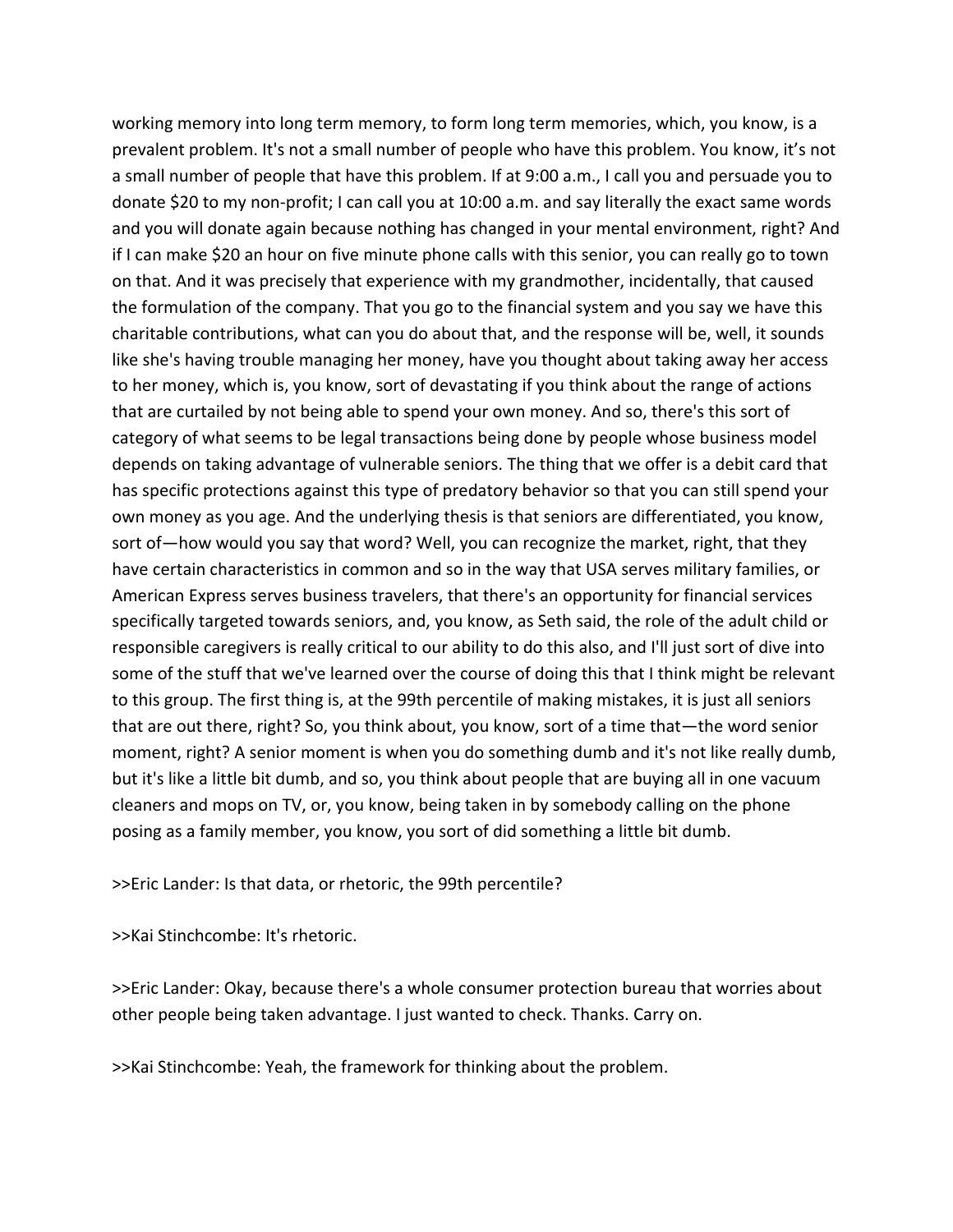>>Unidentified Speaker: Okay. It just had a number in it.

>>Kai Stinchcombe: Yeah, it's a fake number. Yeah, I think I read that in the economist.

>>Unidentified Speaker: But it's hard to get the denominator for that number. That's one of the problems.

>>Kai Stinchcombe: Yeah, it would be pretty impossible. So, you know, the second thing is that, and this is like philosophical, and there's nothing really to be done about this but since the enlightenment the legal system is based on this sort of either you're a rational act capable of making decisions for yourself, or you're incompetent either because of a minor or because of, you know, a judgment of conservatorship and that there's this whole class of people that is somewhere in between, right, that there are some decisions that they are competent to make, and other decisions that they're not, and so, this was why the bank said you have to take away your checkbook and credit card because if you say that when she authorizes a payment, you know, she shouldn't—she isn't really capable of doing that, what you mean in our legal system is she's unable to authorize any payment. Her signature doesn't mean anything, and the fact that there's no middle ground in between where you can say, you know, this agreement is wrong for her, this agreement is right for her, it just—there ends up being a whole group of people that falls in between that crack, and so, if you think about consumer protection, you know, sort of philosophically as helping people avoid errors, right, that in so many cases, you know, you are in a bank signing a predatory mortgage, or signing up for a predatory investment vehicle, or you are buying something where, you know, if you did a full set of research you might realize that the product is inappropriate, or dishonestly marketed, this is the type of error that is made very, very frequently by seniors, and so, when you think about consumer protection, thinking about somebody who has mild cognitive impairment and whether our consumer protection laws which are, you know, sort of not strong enough to protect the mainstream, you know, what is a person with Alzheimer's or dementia, how are they going to be protected, and then, the second thing, you know, you talk a lot about caregivers, and this is something that, I think, again, the legal system is bad at, right? So, finding the responsible caregiver. You know, often you turn to a probate court or something like that as a way to sort of identify who are the good actors and who are the bad actors, and if SLS there isn't an advanced directive or, you know, power of attorney or family member that initiates conservatorship often it will be, sort of, the person that is closest to the action, right, and so, there was a story about retirement homes putting people under conservatorship and then milking them out of their money. Often, if you end up being a conservator of the court which, you know, you think about the sort of social services staffing that's available to them, they're not beautifully positioned to take on the responsibility of a caring family member, and so,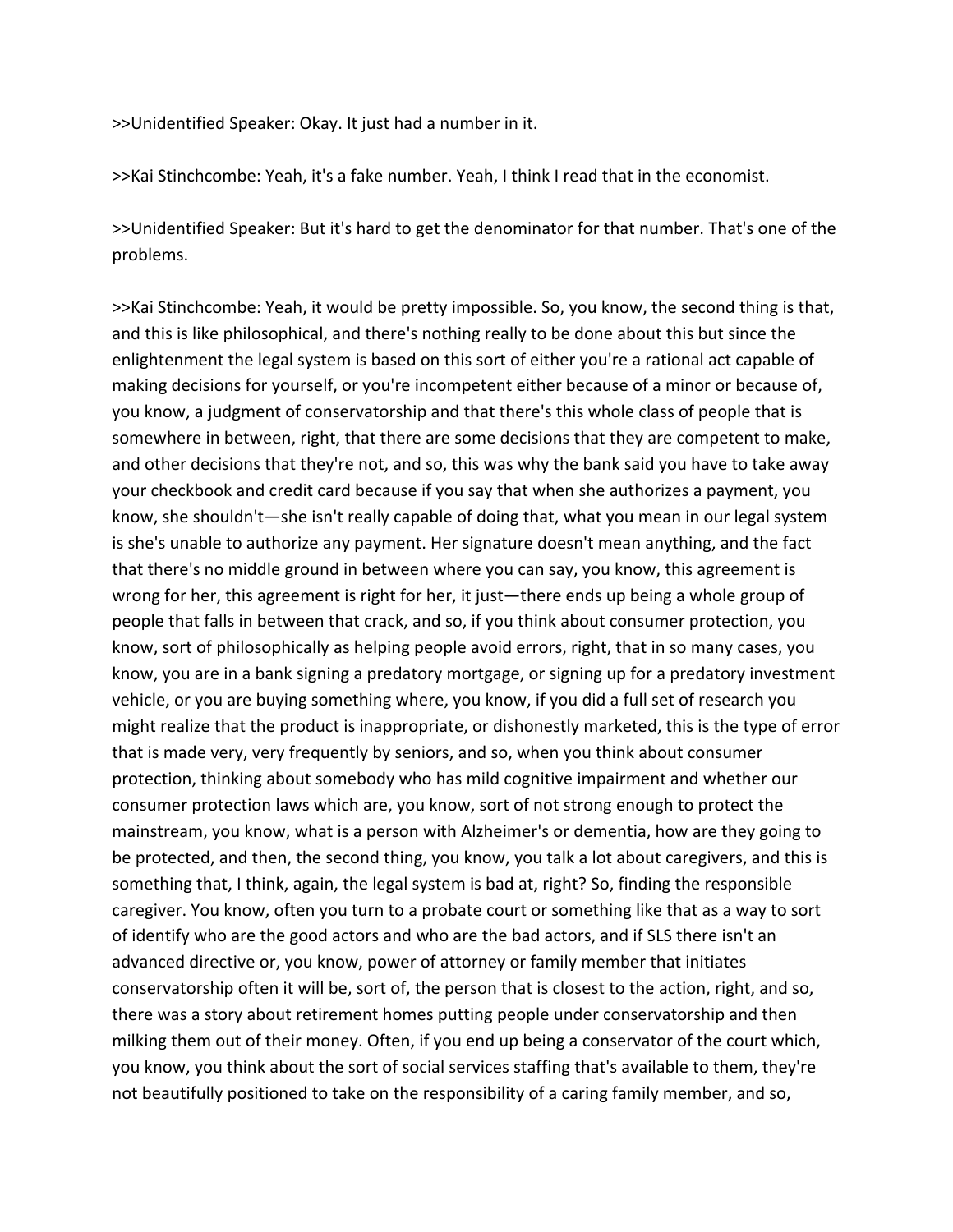thinking about what's the process for identifying this person in advance, and then second how do you empower them, right? So, for example, in the banking sector, if somebody, you know, in sort of the golden age that maybe imaginary of community banking, you have somebody that comes into a bank and says hey, I need a \$50,000 cashier's check, and you know, you would imagine the teller saying, well, Harold, what's that for and they say, well, I'm investing in a horse rescue farm. You say, well, why don't we call your daughter and see if that's, you know, a wise investment. And now, you know, in the age of sort of banking at scale and also with privacy rules, you can't actually call the daughter, and it would seem entirely common sense that you would contact a family member, but there's no way to do that, and so, thinking about sort of what are the appropriate protective roles that a caregiver can play and how do you, you know, sort of build that into the legal system so that it can be done sort of systemically, and then, what do you do about bad caregivers, and this is something that, you know, we found that everybody's obsessed with because it's so lurid, right, you think about the nephew who stole all of his mother's money, you know, that's a much better headline than the hundred other nephews who are out there caring for their, you know, aunt as she ages. And so often this takes the lens of prosecution, and the number of times prosecutors have complained to me that they can't get, you know, Grandma to testify against her grandson and you think about, you know, this is somebody that you tried to raise and you're sort of last act on this Earth will be putting them in jail and, you know, you did your best to raise them right, they went astray, they did something, but it's this totally implausible to ask of legal system to say well, oh, you know, probably the best answer is to try to put these people in jail, and so, you know, I don't have a better answer, but it seems like something that is cooperative and is focused on what does the senior actually want and how do you make sure that they're in good hands primarily, rather than, sort of, how do you punish this person for this, you know, admittedly quite evil deed. And then, you know, sort of zooming out to our particular policy wish list. Almost all fraud against seniors is processed through the financial system and any time you want to apply pressure, you know, going after the people that are processing the transactions is much easier than going after the people that are taking the money because, you know, they're operating in a gray area whereas the banks that facilitate this fraud are, you know, out there in the sunlight. So, you know, there's a set of ways that you can appropriately monitor credit and debit transactions. You know, for example, under Reg. E there are certain, you know, rights that consumers have to dispute or claw back authorizations of credit card transactions, but these are you know, really poorly offered by banks. You know, it's sort of like you say oh, you know, my mom got signed up for recurring billing for this charity. If the person on the phone actually is aware that they have this obligation, they will charge you something like \$35 to stop future billing by this predatory charity, as an example. But, there's similar things for wires, for checks, gift cards, where really small changes would actually enable a great deal of positive impact. If you guys did all of this stuff you would put me out of business but that would be a good thing.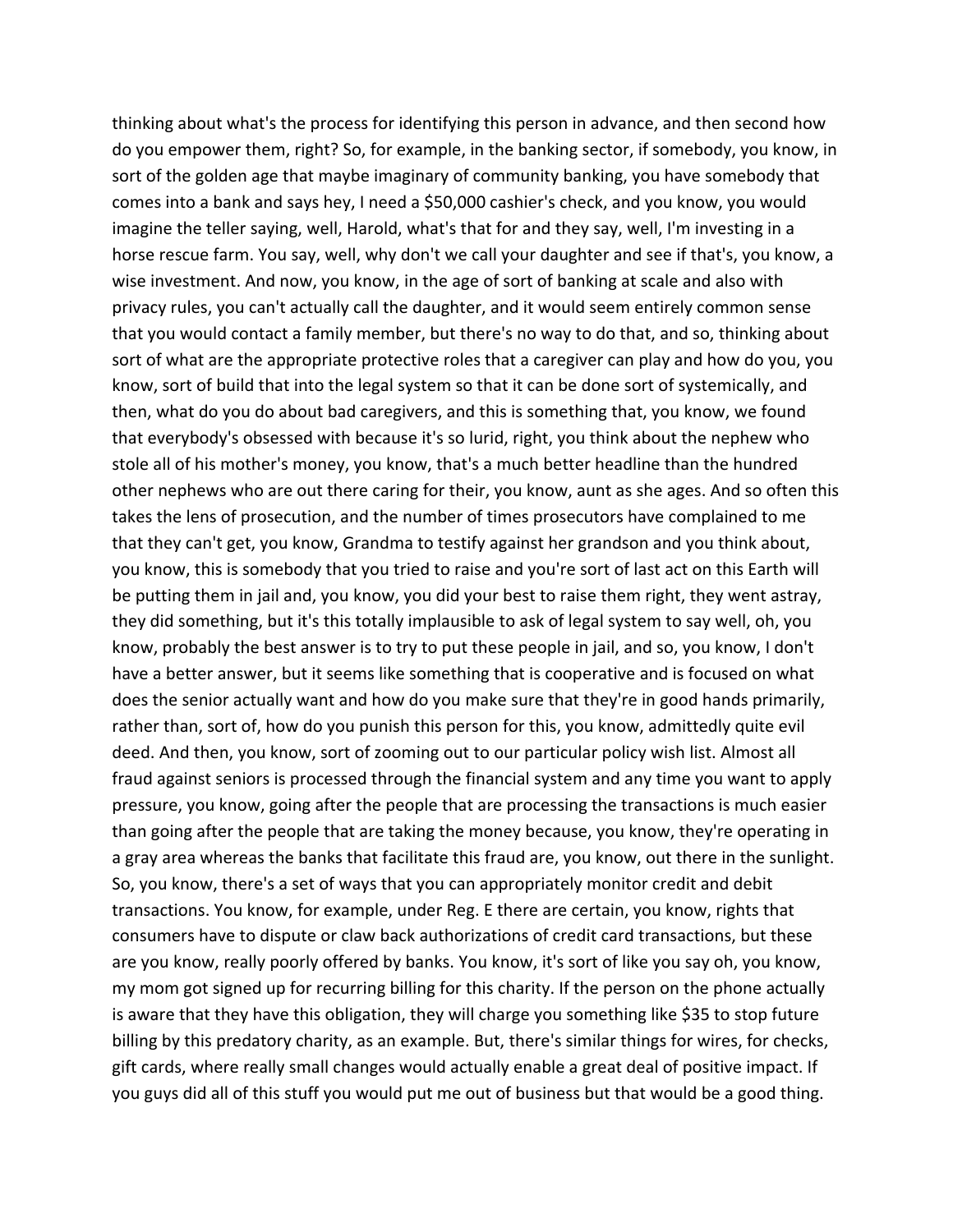You know, second, in terms of consumer protection, I focus on labeling requirements just because it's low hanging fruit that you imagine, you know, for example, there's the fiduciary standard that is a subject of much debate right now about whether you should require investment advisors to act consistently in their client's best interests. I would love to see that go through, but I think that there are financial advisors that have some connections in Washington that may help them get out of that. If you just put into place a labeling requirement, you know, much the same as it says, you know, we can't guarantee future results, this is not FDIC insured, if there was a sentence on that brochure that said unlike some other financial institutions, our wealth advisors are permitted to make money trading on your account in ways that are not intended to be in your best interests. You know, that would be like a remarkable sentence to put on your advertising materials, and I think that that—you know, it would also be an accurate label that accurately explains this product and how it's different from some others, and so, you know, that kind of thing. Similarly around telemarketing, the do not call list, charities and political parties are exempt from that under first amendment grounds, but if you just had to disclose whether you call people on the do not call list, a lot of the reason people are on the do not call list is because of a form of vulnerability, and so to say, you know, I can name two major political parties that make, you know, a decent amount of money exploiting people with Alzheimer's and dementia with repeat contributions. If there was just a, you know, a discloser whether you call people on the do not call to solicit them for donations, I think you could do a lot there. And then, finally, permissive rules for responsible caregivers. So, stuff like, you know, in the case of a will there's a default chain of executorship. In the case of cognitive impairment, especially mild cognitive impairment, that doesn't come with conservatorship, there's no chain of, you know, by default you can call the son, by default you can call the daughter. And in a case where, you know, for example, a financial institution but, you know, also a retirement home or adult protective services or an in home caregiver, feels that something might be going wrong, having that sort of default permissive attitude that you can assume that the kids are probably have their mom's best interest at heart unless proven otherwise. And, I guess I'll leave it at that.

>>Eric Lander: Okay. Thank you very much to both of you. I'm going to turn to Chris Cassel to lead our discussion.

>>Chris Cassel: Well, this was really not only interesting but inspiring. I think I would just say to hear about this and to know that I imagine that the two of you are not the only people who are looking at that dramatic growth in the older population and seeing not only a social problem, but also a huge market and a market that needs solutions and where, you know, the kind of solutions that you're creating are very relevant. I just want to, Eric, if I might say a couple of things about the context in which we're hearing this is the White House conference on aging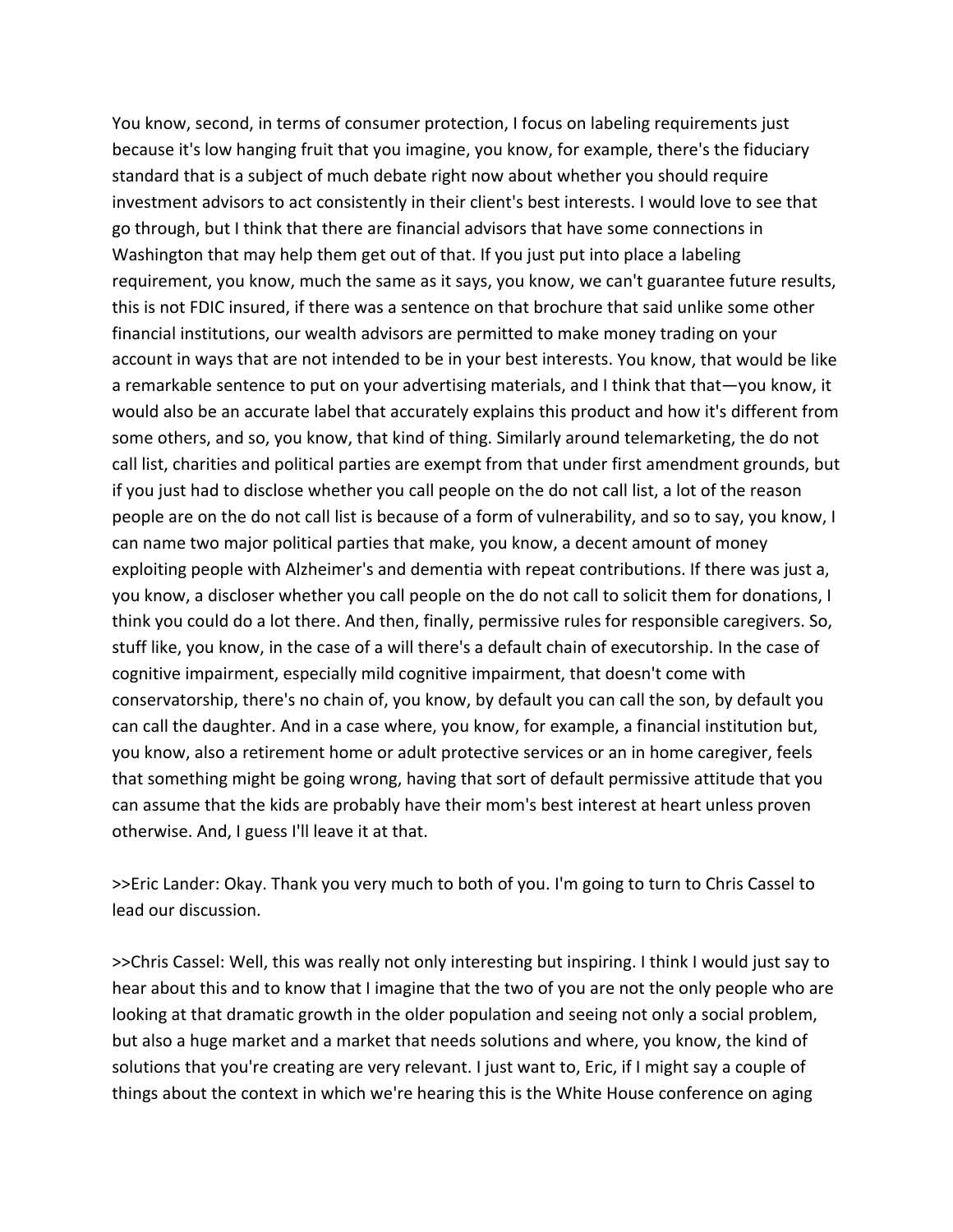yesterday where these messages were heard and now following on that a much larger focus on technology solutions with the work that PCAST is undergoing now, and so, I think it's fair to say that one of the things that both of your companies have in common is that you start not with the notion of being—I mean, protection is an important part in safety, but we've heard from notable people such as Otule Aguandein this setting that sometimes policy goes overboard in the name of protecting people and ends up undermining what little independence or autonomy or dignity somebody might have in later years, and so, both of you are starting in a place how do we maintain as much dignity and the individual human autonomy as possible, at the same time, that there is protections against inherent vulnerabilities. So, I really appreciate that approach. I think that it would be interesting to see kind of a whole market grow up out of those kind of concepts. I was especially interested in the Honor approach to the payment of personal caregivers. The President actually mentioned this at the White House yesterday, more in terms of sort of the national drive for minimum wage and other kinds of legislation, but your point, Seth, is one that I've often made in my work as geriatrician, that there's this huge need for personal caregivers, highly unregulated. People don't really get much education. I mean, you mentioned finding somebody with dementia training. It's very unusual, and yet, that's a particularly demanding kind of personal care that not everyone is, you know, equipped to deliver. So, you know, you could imagine your company creating a market where there would be stable, lifelong work for people who don't have much education in our society, but who really have a natural gift for helping people, and would actually find a career in being able to do that and be able, as you say, to have their own families as well. So, I think that's really, that's an additional aspect of what you're doing that I think is really important. The issue that Kai raised, and you didn't talk to us a lot about your company, and for both of you I'm sure people have questions about how's it going and kind of what are your plans, but we had specifically asked you for advice for us in our working group which we've got that list and we are having a day‐ long meeting tomorrow. So, this is very timely. One of my questions is about whether you could use a kind of a big data monitoring for the big banks. You expressed the banks are reluctant to take on this responsibility that the credit card companies do readily because they're at risk when those transactions happen. So, have you thought about something like an opt out policy for someone who's over a certain age or something like we do on a driver's license or something where just to make it more kind of overt that the person has to think, well, you know, I might actually need some help occasionally and they would just sign something and the bank would be authorized and maybe even required to then call the daughter or call someone. The last thing I want to say is I don't think that would put you out of business because as I understand what you're doing is very nuanced approaches to specific kinds of limits that still allow the person to have their card and do other kinds of purchases, and I don't know that anything banks would do at a level that would really allow that. So, I wouldn't worry too much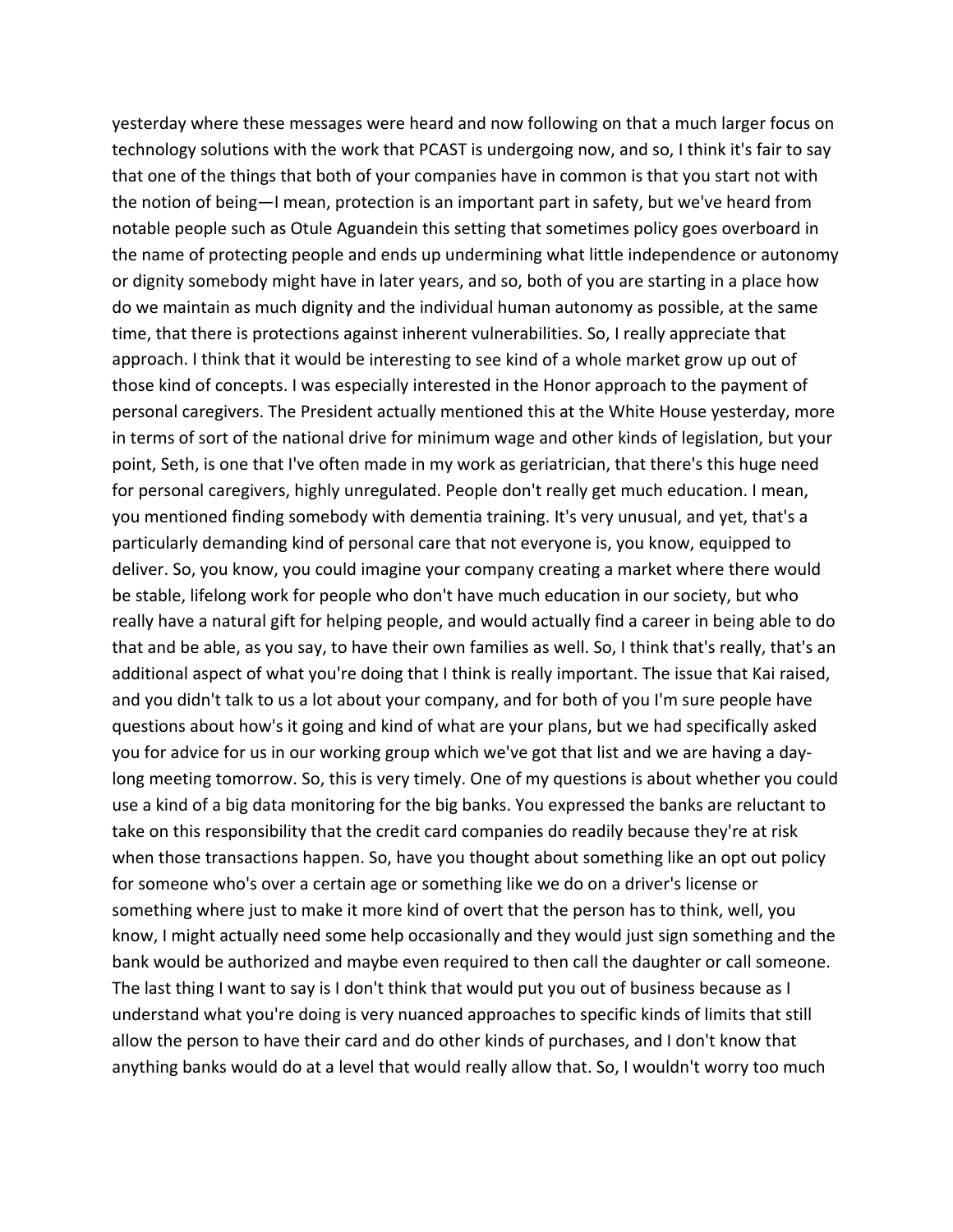about it. But, let me just stop there and I can see that there's a line here, I'm going to turn first to my co‐chair Ed Penhoet for first question.

>>Ed Penhoet: Thank you both for your care for your elders and for your interest in this space generally. A question for Seth about critical mass, I mean, San Francisco is a unique place almost in terms of the penetration of technology in that community, but as you think about scaling across the country, or across the world, what are the numbers you need in order to make your model work in terms of participants both on the caregiver side so you have a big enough population to draw from and then on the recipient side? How does that actually work out when you think through the problem of how you put all these things together in a community?

>>Seth Sternberg: Yeah, that's a good question. So, one is local density and I think there are two parts to that. So, one is San Francisco actually, in a lot of ways, is a bad testing ground for a new product because it is too kind of tech oriented. It's actually the reason why we started testing in Contra Costa County. It's still right next to San Francisco, but it's kind of not in the extreme bubble that is San Francisco and the peninsula. We actually specifically designed it to feel like a service not like technology, because we want it to be really simple for everyone. In terms of the actual mass, so I don't know yet, because we need to see, it's actually a question of density per square mile, right, it's not even a question of density like within 1800 square mile zone which is roughly what San Francisco Bay Area is. I would say that, you know, at about a thousand homes spread across the SF Bay Area you're probably at a point now where you have enough density that you start to get, you know, pretty dramatic impacts of scale, right, in terms of efficiency that will drive. And actually, what people miss is that there's one part where scale and density help you with just kind of the business of it to make the business model work but there's another part which is the product will get fundamentally better with increased scale as well. You can do—just like as one random example, if you have a lot of scale, all of a sudden you have a bunch of seniors who live near each other and you can start focusing on social issues as well as physical issues, right? We're too focused on just the physical needs of seniors and we're not focused enough on kind of the psychosocial needs and especially isolation, and so, actually the thing I'm most excited about around density is actually working on the social angle and improving the product.

>>Unidentified Speaker: Thank you.

>> Chris Cassel: Bill press.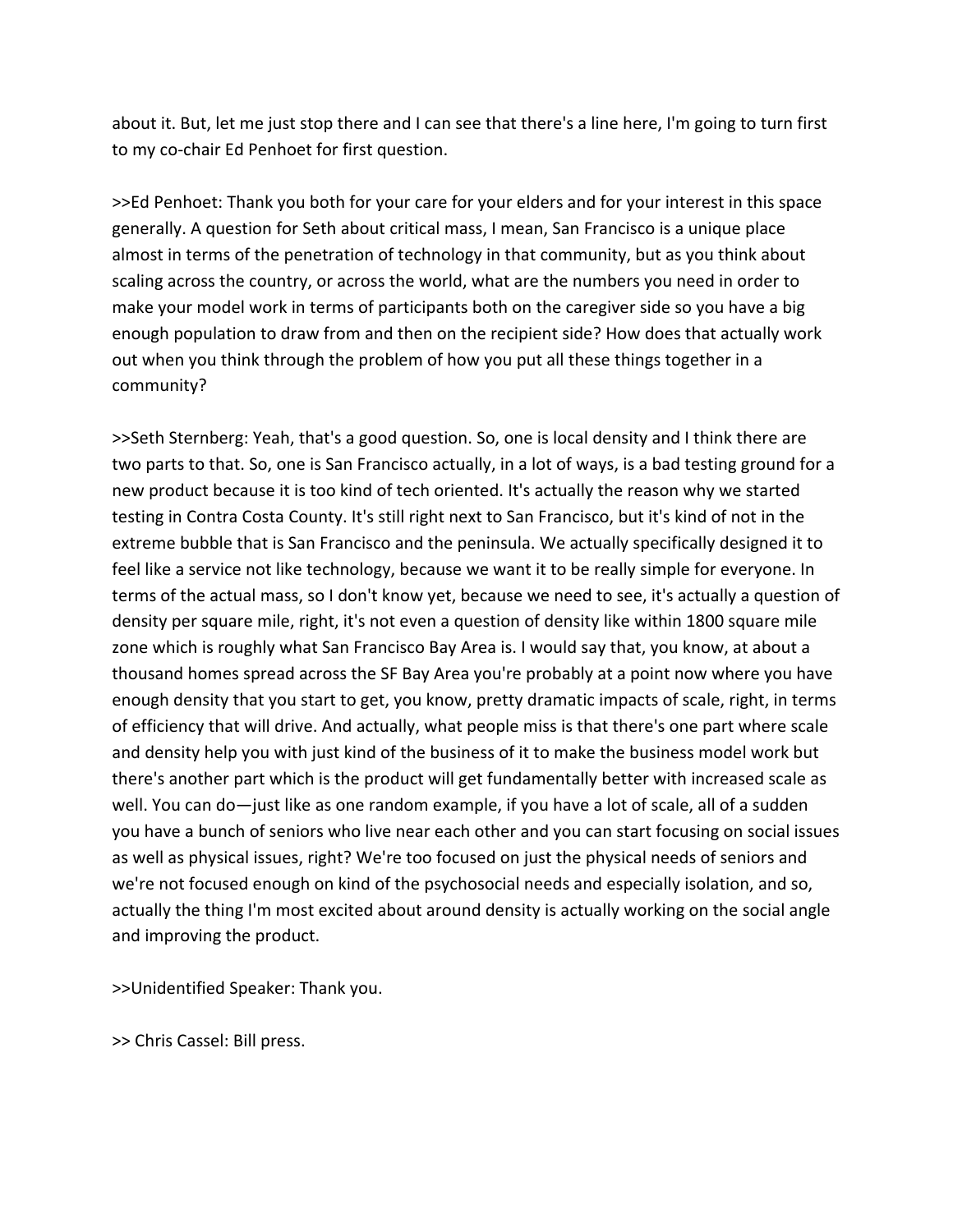>>Bill Press: Thanks. Thanks for very interesting presentations. It seems to me that an enabler of a lot of the financial frauds is the way the financial system has pressed towards more and more rapid final confirmation of transactions, because the buyer with the credit card by phone or on the Web wants to know immediately that they've bought the goods, the merchant wants immediate confirmation, but I wonder here if there's a niche to insert delays, or if there could be a niche to insert delays to encourage, for example, banks to issue credit cards which don't clear immediately which clear only an hour later or maybe even four hours later. Merchants would have to decide whether they wanted to accept that kind of credit card, but it seems to me, anything that expanded the time which would have to be done within the financial system would then open up a whole bunch of entrepreneurial niches for how that time could be used, you know, checking transactions or informing people or something like that. Is there any chance that the financial system could be movable in this way, or are we just stuck with the way it's evolved into this instantaneous final confirmation?

>>Kai Stinchcombe. It's an interesting question. One of the things we would love to be able to do, for example, is, you know, sort of get in touch with the daughter and sort of, you know, in gray area situations, you know, the practical challenge is if you're at the cash register and maybe the daughter's out of cell service, you know, you're not going to be standing there for 45 minutes or whatever while the, you know, but

>>Unidentified Speaker: Is that the most common scenario, or is the most common scenario someone ordering by telephone or by the Web?

>>Kai Stinchcombe: The charges—basically the only in person charges we block are sometimes ATM's where there's sort of a suspicious cash transaction or there's, you know, a couple in person scams with door to door delivery or, you know, fake doctors selling custom hearing aids. Eight thousand dollars. So, you know, I mean, actually, I think the financial system for what it's worth is actually pretty good at those delays. For example, you know, Visa actually only clears overnight for 30, sometimes 90 days you have the right to dispute transactions. ACH is very reversible, actually, and it's more that those protections are tailored today in the interest of the financial system rather than in the interest of the consumer. And so, for example, you know, there's obviously sort of, you know, more hazard problems in allowing people to say oh, I don't want to pay for that thing that I had the credit card transaction on, but you actually sort of do have that right in the financial system today. So, you know, it's an interesting set of questions, but I don't know that that's where I would mostly focus.

>>Chris Cassel: I just need to ask Eric, at the time we have, do we have public comment.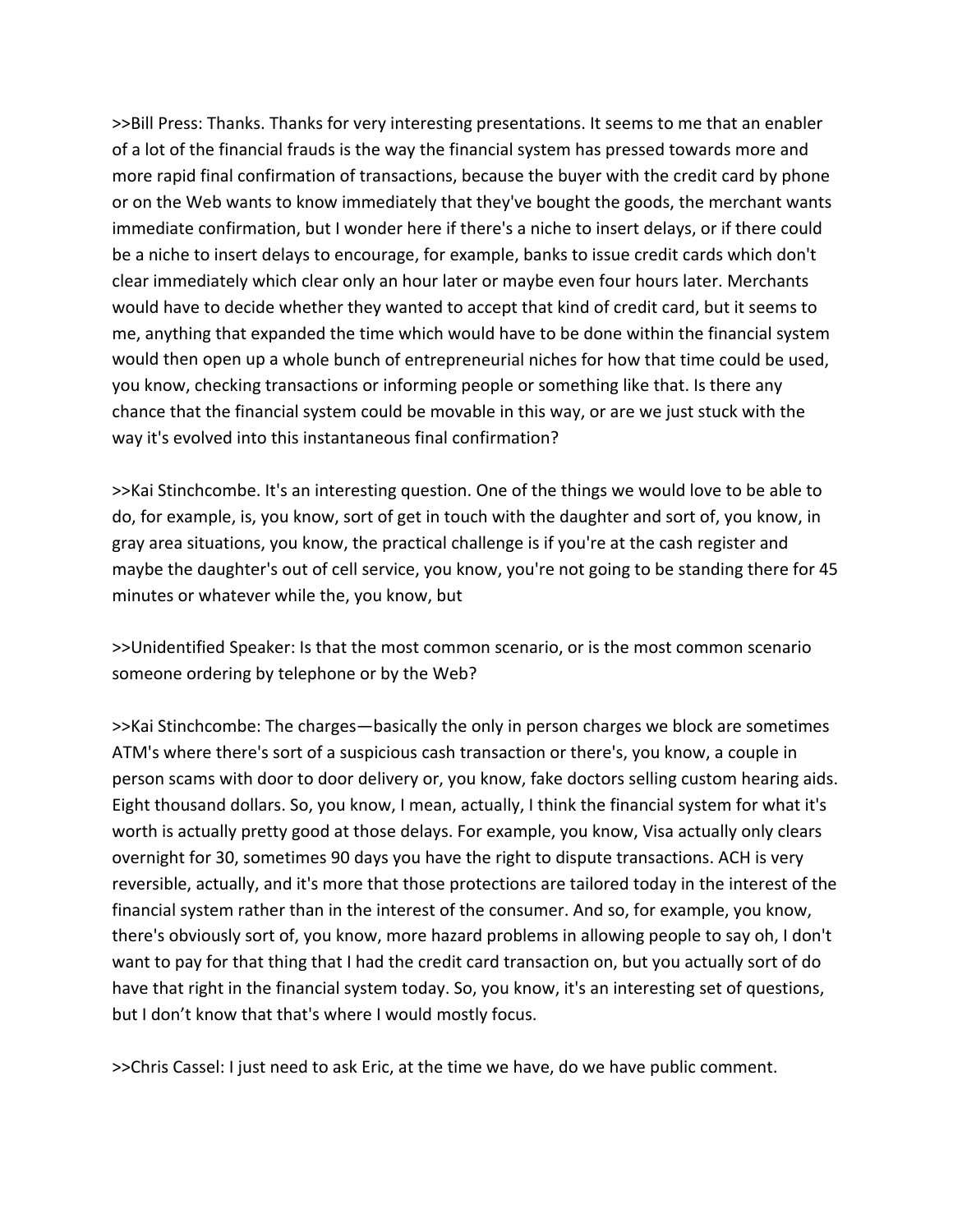>>Eric Lander: We do. We are coming up on the time? How many questions? Given that there are no public comments, we may eat into the public comments session without concern. Carry on.

>>Chris Cassel: Okay. Then I'll turn over to Wanda.

>>Wanda Austin: Thank you. My question is maybe another business opportunity for you because, like you, I think there are a lot of early career people who are struggling with this problem of, you know, what can I do to help, and it's very frustrating. So, it would seem to me that maybe there's an app that could be developed that would be a dashboard that says, you know, how is Mom doing today, and what are the things that you might want to have visually transmitted, you know, on a regular basis, to just sort of be an indication that something's gone awry, sort of like a trending, because these things don't tend to happen on a dime, and as you say, if you're just mildly cognitively impaired you don't want to jump in and say, you know, you can't buy a dress today. Have you all thought about, you know, is there some way to use the technology to, in fact, create this group of trusted friends who are sort of creating a bubble around this impaired senior?

>>Seth Sternberg: Yeah. So, there are actually quite a number of apps that are designed to kind of be family organizing caregiver apps, I would say, and I think there have been, none of this has achieved scale. I think there are two reasons. One is by and large they have found it difficult to raise sufficient investment dollars. So, like I said, investors have tended to shy away from this space. I hope that starts to change. But that's kind of problem No. 1. Problem No. 2 is an app like that, believe it or not, does kind of fall into the straight consumer communications category, and those things can be very hard to nail the perfect user experience and so they tend to be kind of very binary. They either, like, crush it, or nothing happens with them, and so, I think that a lot of people are trying, and at some point we'll probably see someone crush it, but it's not as straightforward as you would imagine.

>>Kai Stinchcombe: You know, two things you sort of generally related to that. You know, one of the things, Chris, that you brought up is, you know, the sort of check box on the driver's license, you know, is there a way to sort of make it easy to opt in to certain levels of protection. You know, I think that that might be one of the sort of best things that government can do actually is not the policy role but the microphone, right, that, you know, even just telling people by the way, you will grow old. I mean that's actually like a revolutionary message, and if you're willing to add—

>>Chris Cassel: You think the government needs to be the one to deliver that message.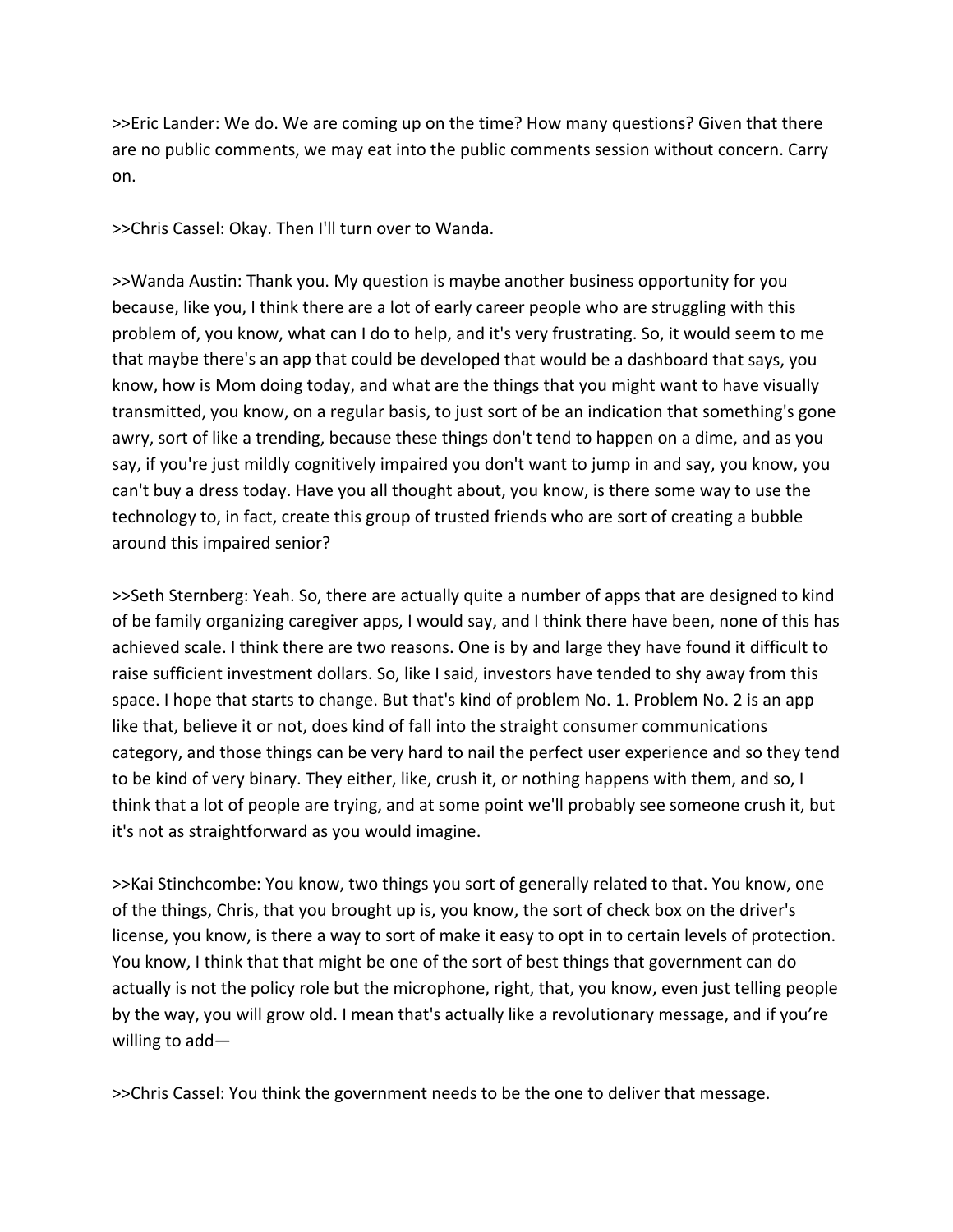>>Kai Stinchcombe: Anyone. If you guys can persuade celebrities to do it, the Hollywood council on aging and technology, you know, we'll go there next, right? But, you know, I mean, and, you know, I mean saying actually you will die also, I mean, man, you know, and so thinking about putting into place, you know, whether it's technology or whether it's whatever, you think about how people plan to go to college, right? You're going to stay at college for four years and you see people in the cribs wearing college T shirts and then, you know, for technology around aging and place or retirement homes it's like oh my God, Mom's old, you know? But you're not looking for years at retirement homes or for years at caregivers and stuff like that, it's like you go home for Thanksgiving, oh my goodness when did this happen, and so, I think that a big part of the underpinning for adoption of any of these things is going to be around making it not an emergency but an expected thing and maybe even something that, you know, maybe you don't look forward to aging but you look forward to doing it better than what happened if you didn't plan around it. An observation about investment as long as I've got the mic in my hand, it has been remarkable to me also, you know, that people, you know, it's like you're meeting with an investor and they get this wide eyed look, you know, like they're Steve Jobs, right, this may be a lot bigger than you think, because you can use this for teenagers also. You're like, you know, teenagers don't spend any money and there's not that many of them actually, you know? Look at how much money is spent by teenagers versus people with dementia, I mean dementia, you know, it's around the block different and yet there is that perception.

>>Seth Sternberg: Yeah, I'll just add real quick we did quick math I think 2014 total VC funding that actually was directed at seniors was .7 percent of total VC funding in 2014. That's our quick math looking at studies and putting a bunch of stuff together.

>>Christine Cassel: Michael, you're next.

>>Michael McQuade: Seth, you made comments about sort of about two things, about improving the sort of effectiveness of the caregivers so one related to sort of the dating service, matching service, and then a big issue around pay, where else in the Honor model do you look at sort of actual qualifications and, you know, sort of bonded capability of the care giver process?

>>Seth Sternberg: Yeah, great question. So, the approach that we've taken is if you offer people the ability to earn substantially more and you can do that because of efficiencies in technology then you get a very wide funnel of people who want to be on your platform, which is great. Then we do very, very strict background checking. So, we have kind of two systems that kind of decide who gets let on. The punch line is only 5 percent make it through. One part is a kind of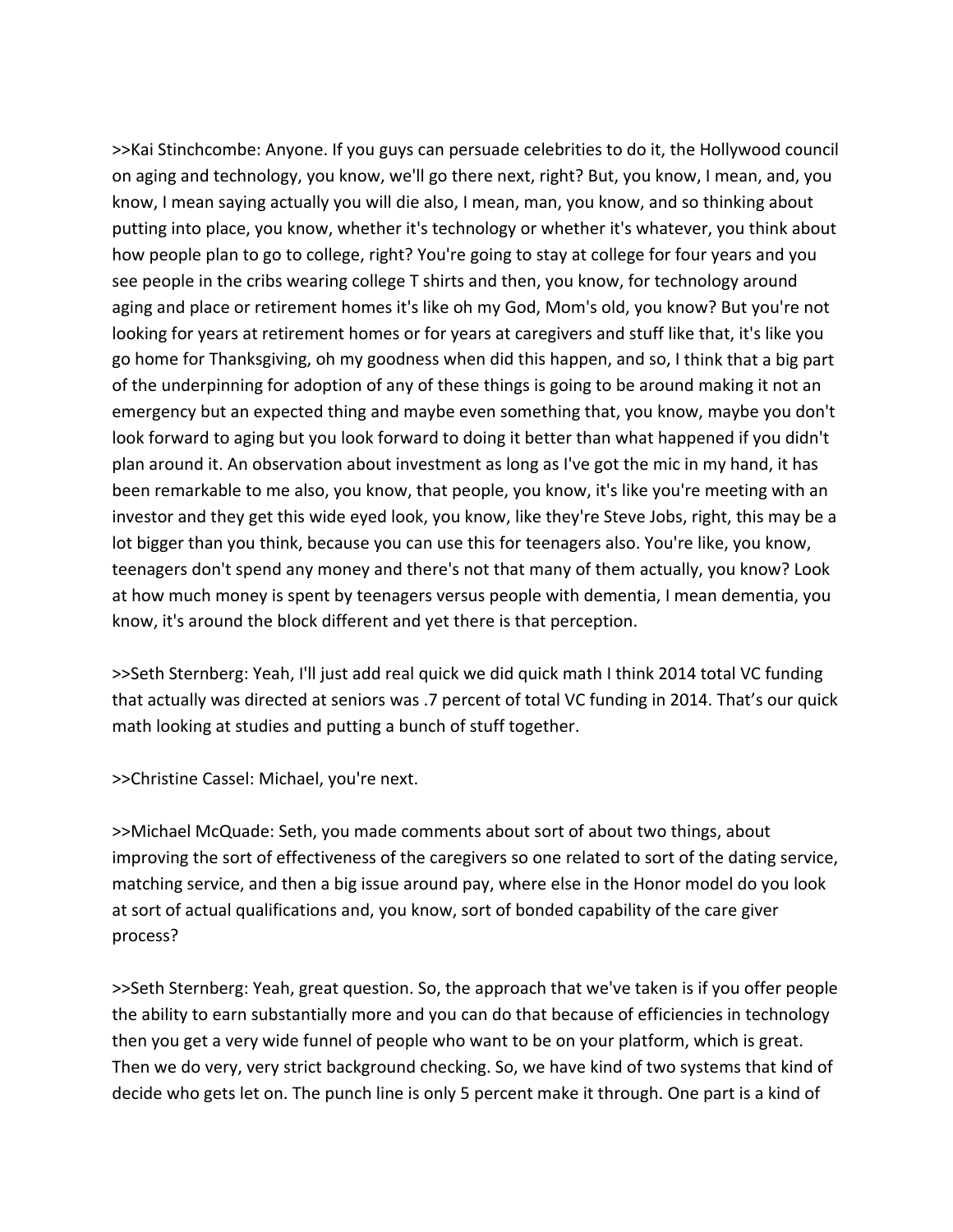security background check, right? So everything from drug screening to, you know, credential checks to felony, misdemeanor when we can do it, driving record, the whole 9 yards. You know, we are not a transactional business. You know, ne drive with someone who's bad is kind of like okay but us sending someone into your home who's not great is pretty terrible. So, we have to be very careful on screening, and then, we have a small office in Concord, California, right? We opened it up because we wanted to be closer to the care post we are on boarding in the East Bay. So, we see everyone face to face and we do a personality assessment. We do a skills assessment as interviews and then we also actually hand them a cell phone. So, we literally hand them a cell phone and say there's a quiz on the cell phone find the quiz and take it. Now, it's a CNA exam that's on the phone so it tests for do they have the skills of a CNA but also tests for can they find the quiz on the phone and take it on a phone and some people can't, and so, we end up with accepting 5 percent. If you do the math, we have a real supply problem, right, but I think we can overcome that because if you make this a profession, right, and you create a path for people, because there are a lot of people who want to care for people and if you make this a real path for people I think you can expand pretty dramatically the pool for people who want to be amazing care professionals for our parents.

### >>Chis Cassel: Rosina.

>>Rosina Bierbaum: Michael started down the path I wanted to ask, so let me ask if I was going to ask about your training and certification of your care workers and everything that you said could go wrong I have personally experienced in the last few years with both my parents. But I thought maybe now to turn from what Michael asked to do you have suggestions for us on what recommendations for caregivers because, as you were saying, and as Chris said, many of these caregivers have pretty low levels of training, and yet, you're talking about increasingly sophisticated care helping with the social network and all that and so it seems like it's either, you know, you have a caregiver or you have to jump to an LPN or RN or doctor, and so, do you have thoughts about how there could be more graduated help or super caregivers or, you know, as we think about the system?

>>Seth Sternberg: Yeah. So, it's actually interesting. We have found that the No. 1 correlate with who does make it through our screening process is education and it's actually level of certification. So, it's very clear at least the way we screen for people that their training and their education really matters a lot. There are a fair number, you know, like The Domestic Workers Council, Caring Across Generations, there are a whole number of organizations that are rather focused on training for home care workers, and I think all of those organizations need more support. You know, we have this interesting challenge in this country. In 15 years, is my guess, if your profession currently is to drive an automobile, which is one of the top, if not the top